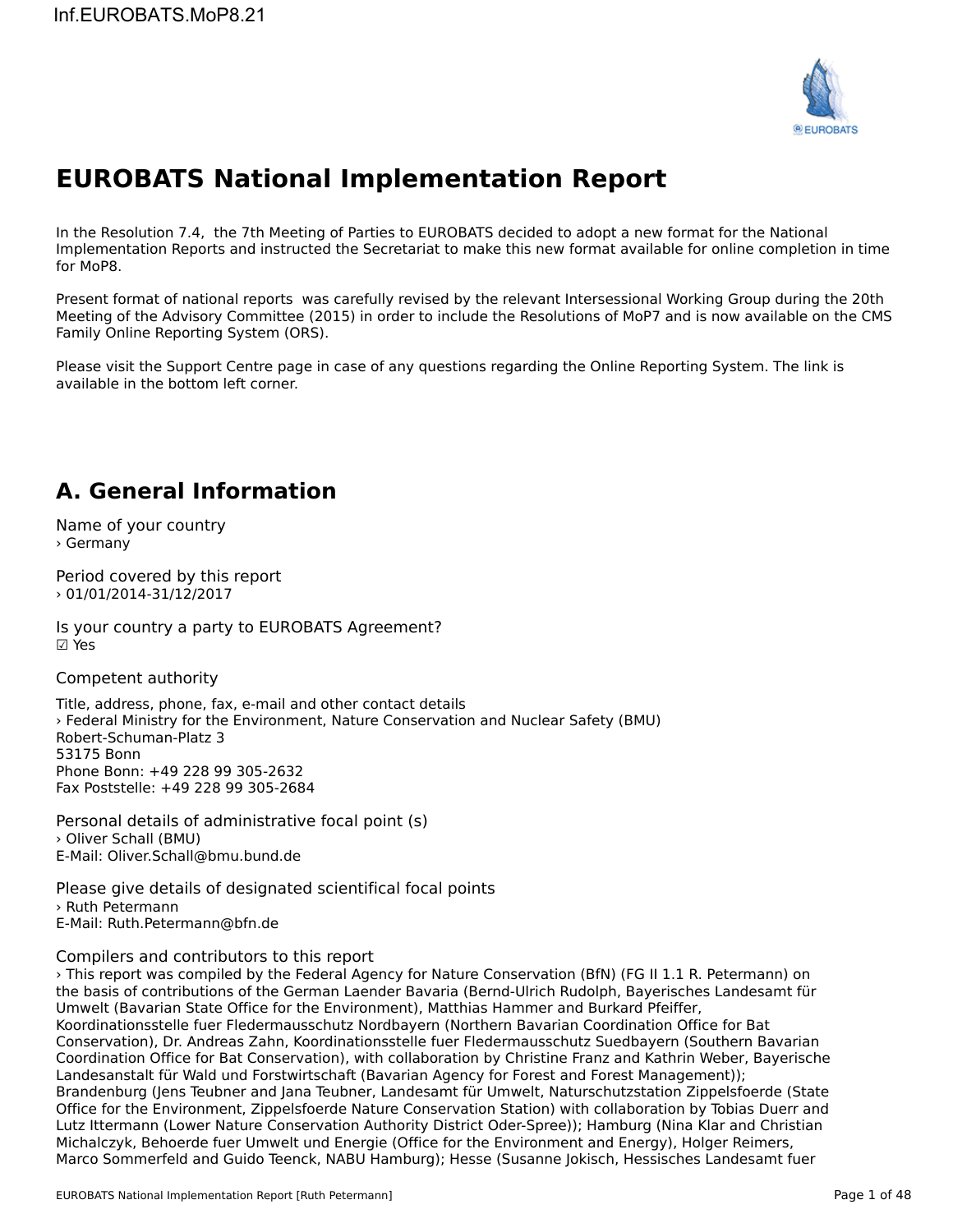Naturschutz und Geologie (Hesse State Office for Nature Conservation and Geology) and Dr. Markus Dietz); Lower-Saxony (Dr. Melina Heinrich, Dr. Jakob Fahr and Kathrin Furche, Niedersaechsischer Landesbetrieb fuer Wasserwirtschaft, Kuesten- und Naturschutz (Lower Saxony State Office for Water Resources Management, Coastal Protection and Nature Conservation)); Rhineland-Palatinate (Thomas Isselbächer and Ludwig Störger, Landesamt fuer Umwelt (State Office for the Environment), Thomas Schlindwein, Struktur- und Genehmigungsdirektion Sued (Structural and Licensing Directorate South), Volker Hartmann, Struktur- und Genehmigungsdirektion Nord (Structural and Licensing Directorate North) and Cosima Lindemann, NABU; Saarland (Dr. Christine Harbusch, NABU (German Nature and Biodiversity Conservation Union), and Dirk Gerber, Ministerium fuer Umwelt und Verbraucherschutz (Ministry for the Environment and Consumer Protection)); Saxony (Dagmar Brockmann and Dr. Ulrich Zöphel, Saechsisches Landesamt fuer Umwelt, Landwirtschaft und Geologie (State Office for the Environment, Agriculture and Geology)); Saxony-Anhalt (Dr. Martin Trost, Landesamt für Umweltschutz (State Office for Environmental Protection) and Bernd Ohlendorf, Referenzstelle Fledermausschutz am Bioshärenreservat Karstlandschaft Suedharz (Reference Point for Bat Conservation at the Biosphere Reserve Karst Landscape Suedharz)); Thuringia (Hartmut Geiger, Koordinationsstelle fuer Fledermausschutz in Thueringen (Coordinating Office for Bat Conservation in Thuringia), Markus Melber, Stiftung Fledermaus (Bat Foundation) and Johannes Tress, Interessengemeinschaft Fledermausschutz und -Forschung in Thueringen e.V.(Interest Group Bat Conservation and Research in Thuringia)). Final amendments and contributions were integrated by BMU (Oliver Schall and Dana Wiemann).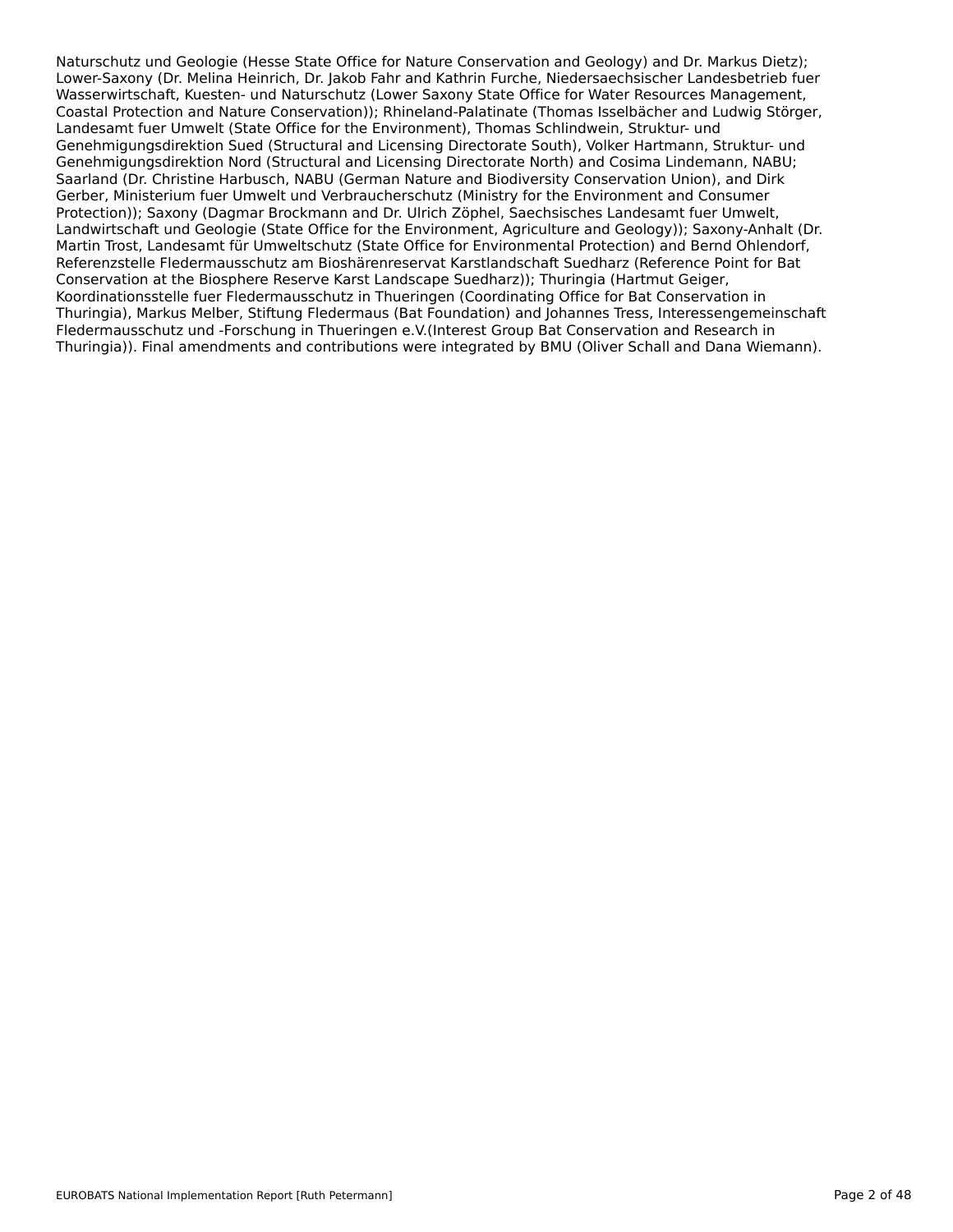# **B. Status of bat species within the territory**

Please assess a national status ONLY for those bat species from the Annex 1 to EUROBATS Agreement that riease assess a national statu:<br>were recorded in your country

# **Rhinolophus ferrumequinum (Schreber, 1774)**

Status of the species occurrence ☑ Resident

### **General comments**

Comments

Add specific comments, if required

Overall national trend☑ Positive

Status in the National Red List (when it exists) ☑ Other

Year of assessment › 2008

# **Other categories**

National Red List Status details › 1 "Vom Aussterben bedroht" (Critically endangered)

Has the status been reported under the Article 17 of the Habitat Directive or for the Emerald network (non-EU countries)?EU countries)? ☑ Yes

Year of report › 2013

Conservation status per biogeographical region

FV = favourable; U1 = unfavourable-inadequate; U2 = unfavourable-bad); XX = unknown. IV – lavourable, OI – unlavoura<br>NO = doesn't occur in the region

|                  | F<br>V | U1     | U <sub>2</sub> | X<br>X | N<br>$\mathbf{o}$ |
|------------------|--------|--------|----------------|--------|-------------------|
| Alpine           | п      | $\Box$ | □              | □      | ☑                 |
| Atlantic         | п      | п      | П              | п      | ☑                 |
| <b>Boreal</b>    | П      | $\Box$ | $\Box$         | $\Box$ | П                 |
| Continental      | п      | □      | ☑              | □      | П                 |
| Macaronesian     | п      | □      | п              | п      | П                 |
| Mediterranean    | п      | □      | п              | п      | п                 |
| Arctic           | п      | □      | п              | п      | п                 |
| <b>Black Sea</b> | ┑      | п      | п              | п      | п                 |
| Pannonian        | п      | п      | п              | п      | п                 |
| Steppic          | п      | □      | п              | □      | П                 |
| Anatolian        | п      | п      | п              | п      | П                 |

# **Rhinolophus hipposideros (Bechstein, 1800)**

Status of the species occurrence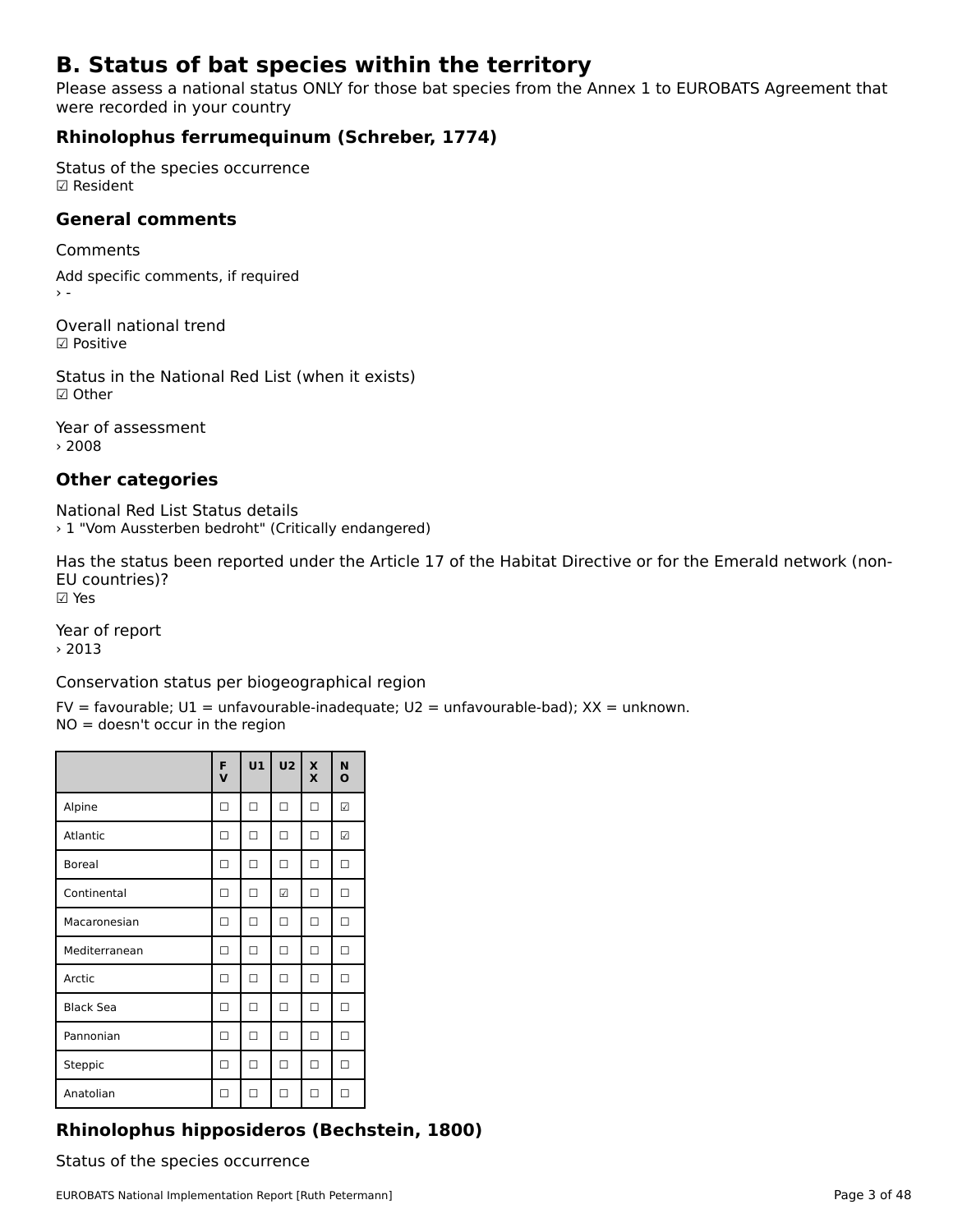☑ Resident

### **General comments**

Comments

Add specific comments, if required  $\rightarrow$   $-$ 

Overall national trend ☑ Stable

Status in the National Red List (when it exists) ☑ Other

Year of assessment › 2008

# **Other categories**

National Red List Status details › 1 "Vom Aussterben bedroht" (Critically endangered)

Has the status been reported under the Article 17 of the Habitat Directive or for the Emerald network (non-EU countries)?EU countries)? ☑ Yes

Year of report › 2013

Conservation status per biogeographical region

FV = favourable; U1 = unfavourable-inadequate; U2 = unfavourable-bad); XX = unknown. IV – lavourable, OI – unlavoura<br>NO = doesn't occur in the region

|                  | F<br>$\mathbf v$ | U1 | U <sub>2</sub> | $\mathbf x$<br>X | N<br>$\mathbf{o}$ |
|------------------|------------------|----|----------------|------------------|-------------------|
| Alpine           | П                | п  | ☑              | П                | п                 |
| Atlantic         | п                | п  | п              | п                | ☑                 |
| <b>Boreal</b>    | п                | п  | п              | п                | П                 |
| Continental      | п                | п  | ☑              | п                | П                 |
| Macaronesian     | п                | П  | п              | П                | П                 |
| Mediterranean    | п                | п  | п              | п                | П                 |
| Arctic           | п                | □  | п              | П                | П                 |
| <b>Black Sea</b> | п                | п  | п              | П                | П                 |
| Pannonian        | п                | □  | п              | п                | □                 |
| Steppic          | п                | п  | п              | п                | п                 |
| Anatolian        | П                | п  | п              | п                | П                 |

# **Barbastella barbastellus (Schreber, 1774)**

Status of the species occurrence ☑ Resident

### **General comments**

Comments

Add specific comments, if required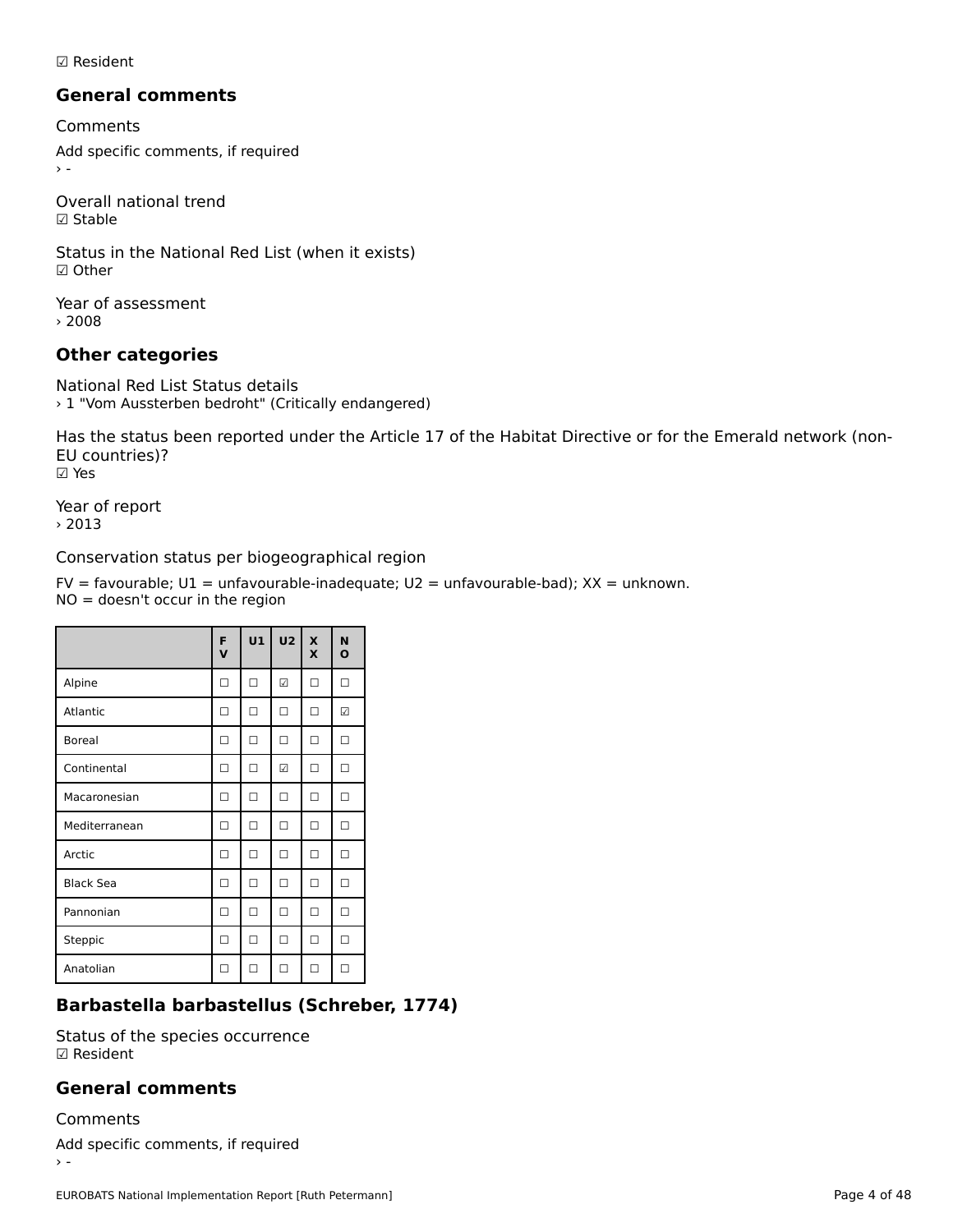Overall national trend☑ Stable

Status in the National Red List (when it exists) ☑ Other

Year of assessment › 2008

# **Other categories**

National Red List Status details › 2 "Stark gefährdet" (Endangered)

Has the status been reported under the Article 17 of the Habitat Directive or for the Emerald network (non-EU countries)?EU countries)? ☑ Yes

Year of report › 2013

Conservation status per biogeographical region

FV = favourable; U1 = unfavourable-inadequate; U2 = unfavourable-bad); XX = unknown. IV – lavourable, OI – unlavoura<br>NO = doesn't occur in the region

|                  | F<br>$\mathbf v$ | U1 | U <sub>2</sub> | $\pmb{\times}$<br>X | N<br>O |
|------------------|------------------|----|----------------|---------------------|--------|
| Alpine           | ☑                | п  | п              | п                   | п      |
| Atlantic         | п                | п  | ☑              | п                   | п      |
| <b>Boreal</b>    | п                | п  | п              | п                   | п      |
| Continental      | п                | ☑  | п              | п                   | п      |
| Macaronesian     | п                | п  | п              | п                   | П      |
| Mediterranean    | п                | п  | п              | п                   | п      |
| Arctic           | п                | п  | п              | П                   | П      |
| <b>Black Sea</b> | п                | п  | п              | п                   | П      |
| Pannonian        | п                | п  | п              | п                   | п      |
| Steppic          | п                | □  | п              | □                   | П      |
| Anatolian        | п                | п  | п              |                     |        |

# **Eptesicus nilssonii (Keyserling & Blasius, 1839)**

Status of the species occurrence ☑ Resident

## **General comments**

Comments

Add specific comments, if required

Overall national trend☑ Stable

Status in the National Red List (when it exists) ☑ Other

Year of assessment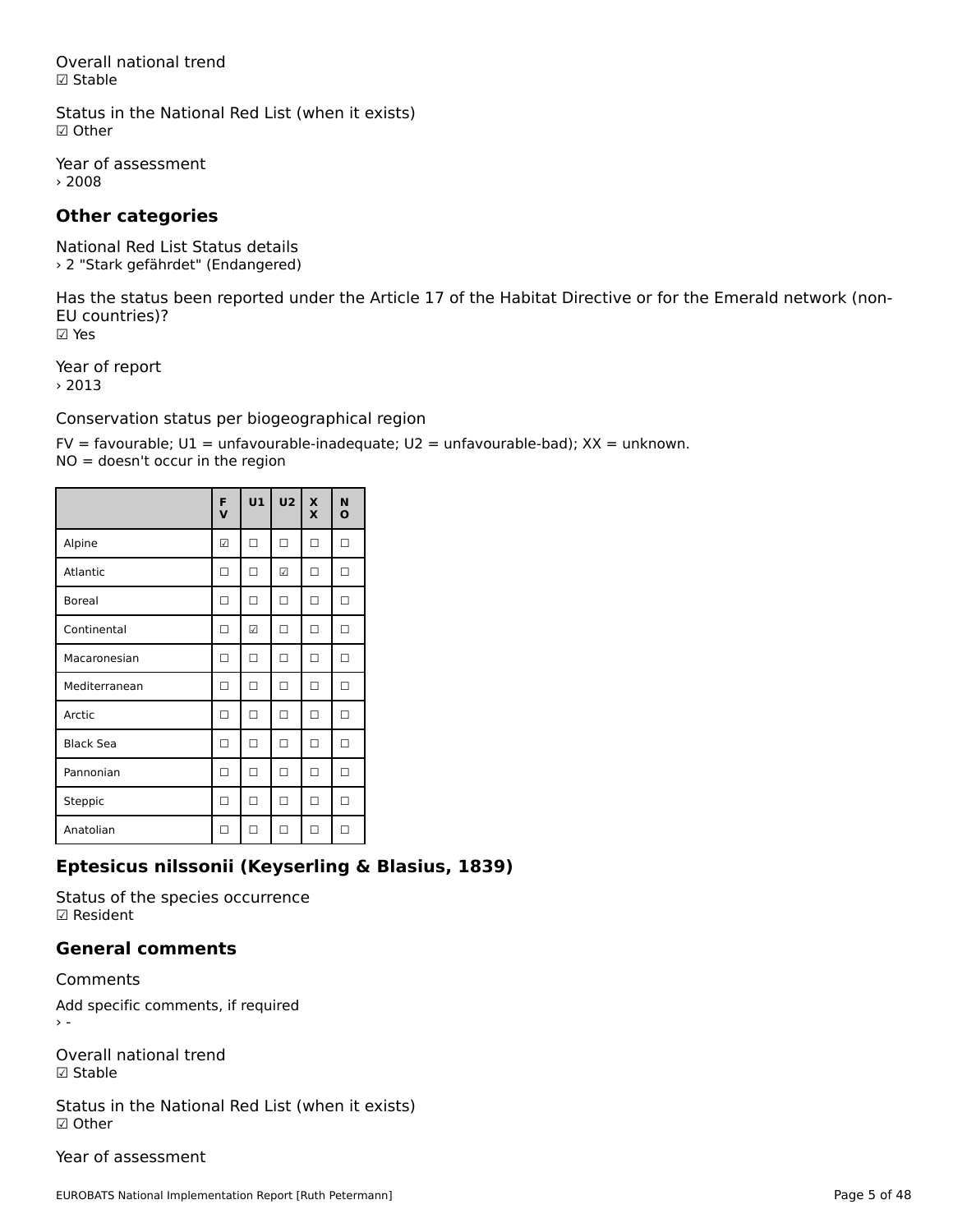› 2008

# **Other categories**

National Red List Status details › G "Gefährdung unbekannten Ausmaßes" (Threat of unknown extent)

Has the status been reported under the Article 17 of the Habitat Directive or for the Emerald network (non-EU countries)? ☑ Yes

Year of report › 2013

Conservation status per biogeographical region

FV = favourable; U1 = unfavourable-inadequate; U2 = unfavourable-bad); XX = unknown.  $NO = doesn't occur in the region$ 

|                  | F<br>$\mathbf v$ | U1     | U <sub>2</sub> | $\overline{\mathbf{x}}$<br>X | N<br>O |
|------------------|------------------|--------|----------------|------------------------------|--------|
| Alpine           | ☑                | □      | □              | □                            | П      |
| Atlantic         | п                | $\Box$ | □              | ☑                            | П      |
| <b>Boreal</b>    | п                | □      | $\Box$         | П                            | П      |
| Continental      | п                | ☑      | п              | п                            | п      |
| Macaronesian     | п                | п      | п              | п                            | п      |
| Mediterranean    | п                | п      | п              | п                            | П      |
| Arctic           | п                | п      | п              | П                            | П      |
| <b>Black Sea</b> | п                | □      | п              | п                            | п      |
| Pannonian        | П                | □      | п              | п                            | П      |
| Steppic          | □                | п      | □              | п                            | □      |
| Anatolian        | П                | п      | п              | п                            | П      |

# **Eptesicus serotinus (Schreber, 1774)**

Status of the species occurrence ☑ Resident

### **General comments**

Comments

Add specific comments, if required

Overall national trend ☑ Stable

Status in the National Red List (when it exists) ☑ Other

Year of assessment › 2008

# **Other categories**

National Red List Status details › G "Gefährdung unbekannten Ausmaßes" (Threat of unknown extent)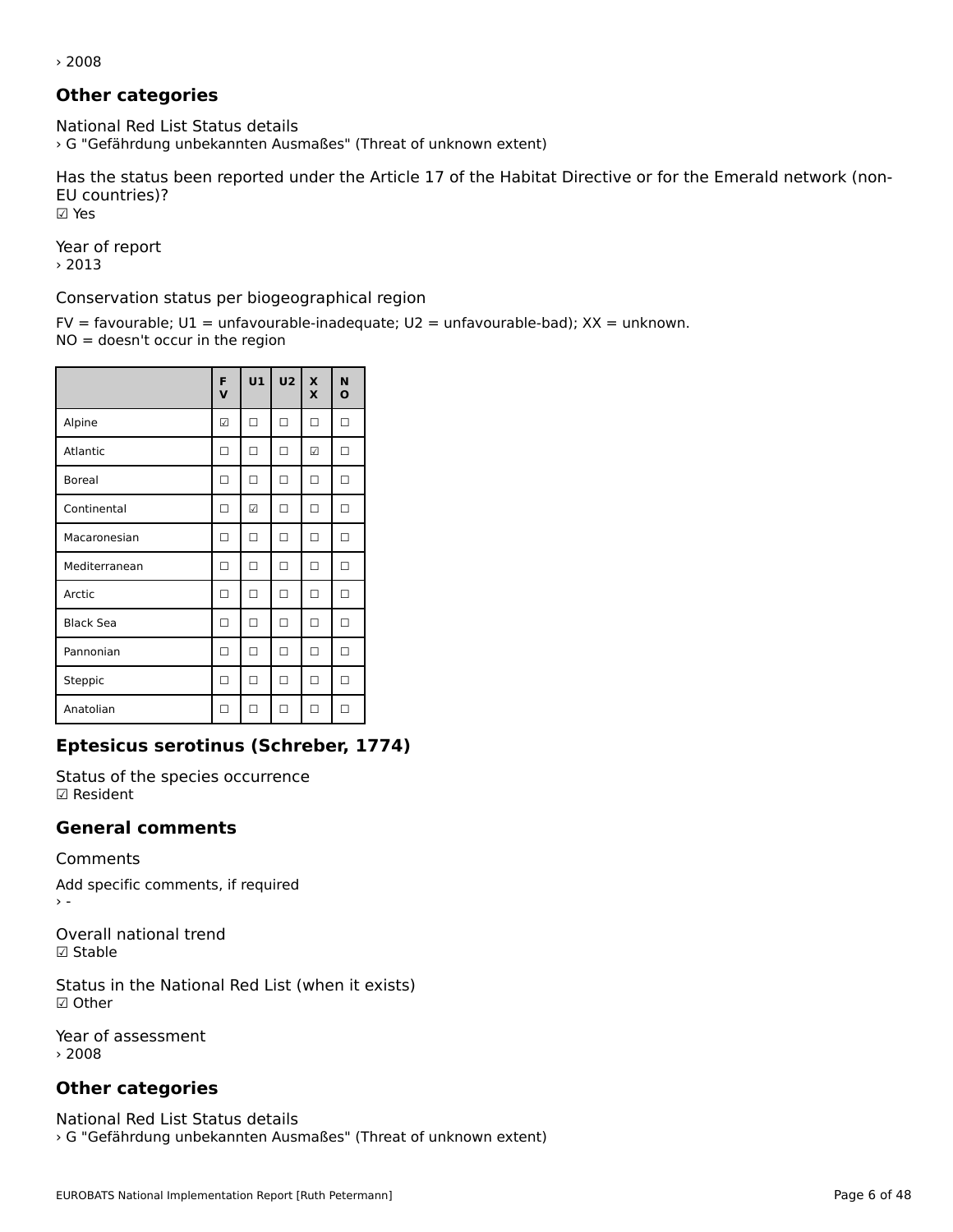Has the status been reported under the Article 17 of the Habitat Directive or for the Emerald network (non-EU countries)?EU countries)? ☑ Yes

Year of report › 2013

Conservation status per biogeographical region

FV = favourable; U1 = unfavourable-inadequate; U2 = unfavourable-bad); XX = unknown. IV – lavourable, OI – unlavoura<br>NO = doesn't occur in the region

|                  | F<br>V | U1 | U <sub>2</sub> | X<br>X | N<br>O |
|------------------|--------|----|----------------|--------|--------|
| Alpine           | п      | □  | п              | ☑      | П      |
| Atlantic         | п      | ☑  | п              | п      | п      |
| <b>Boreal</b>    | п      | □  | □              | п      | п      |
| Continental      | п      | ☑  | п              | п      | П      |
| Macaronesian     | П      | п  | п              | п      | п      |
| Mediterranean    | п      | □  | □              | п      | П      |
| Arctic           | п      | П  | □              | п      | п      |
| <b>Black Sea</b> | п      | П  | □              | п      | п      |
| Pannonian        | п      | П  | $\Box$         | $\Box$ | п      |
| Steppic          | п      | П  | □              | □      | п      |
| Anatolian        |        |    | п              |        |        |

# **Hypsugo savii (Bonaparte, 1837)**

Status of the species occurrence ☑ Resident

# **General comments**

## Comments

Add specific comments, if required › Extremely rare. Red list category in Bavaria (Rudolph & Boye 2017): R "Extrem selten".

Overall national trend☑ Positive

Status in the National Red List (when it exists) ☑ Other

Year of assessment › 2008

# **Other categories**

National Red List Status details › D "Daten unzureichend" (Data deficient)

Has the status been reported under the Article 17 of the Habitat Directive or for the Emerald network (non-EU countries)?EU countries)? ☑ No

Year of report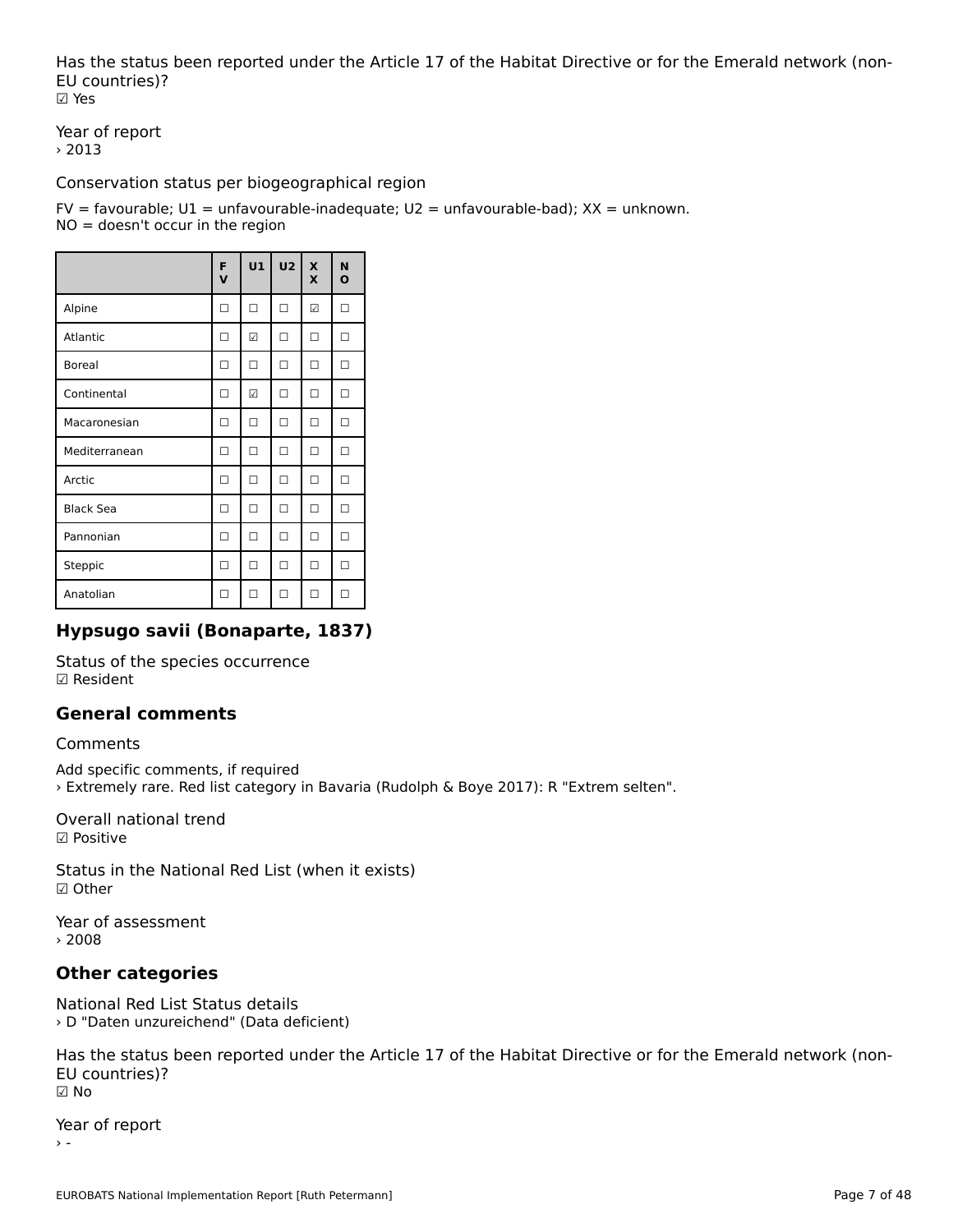# **Myotis alcathoe von Helversen & Heller, 2001**

Status of the species occurrence ☑ Resident

## **General comments**

Comments Add specific comments, if required nu<br>> -

Overall national trend☑ Indeterminate

Status in the National Red List (when it exists) ☑ Other

Year of assessment › 2008

# **Other categories**

National Red List Status details› 1 "Vom Aussterben bedroht" (Critically endangered)

Has the status been reported under the Article 17 of the Habitat Directive or for the Emerald network (non-EU countries)?EU countries)? ☑ Yes

Year of report  $> 2013$ 

Conservation status per biogeographical region

FV = favourable; U1 = unfavourable-inadequate; U2 = unfavourable-bad); XX = unknown. IV – lavourable, OI – unlavoura<br>NO = doesn't occur in the region

|                  | F<br>V | U1     | U <sub>2</sub> | X<br>X | N<br>O |
|------------------|--------|--------|----------------|--------|--------|
| Alpine           | П      | $\Box$ | □              | $\Box$ | ☑      |
| Atlantic         | п      | П      | п              | ☑      | п      |
| <b>Boreal</b>    | П      | □      | □              | □      | П      |
| Continental      | П      | □      | □              | ☑      | П      |
| Macaronesian     | п      | П      | п              | п      | П      |
| Mediterranean    | П      | □      | п              | п      | П      |
| Arctic           | П      | □      | п              | п      | П      |
| <b>Black Sea</b> | п      | п      | п              | п      | П      |
| Pannonian        | п      | П      | п              | п      | п      |
| Steppic          | ┐      | п      | п              | п      | п      |
| Anatolian        |        | П      | П              | п      |        |

# **Myotis bechsteinii (Kuhl, 1817)**

Status of the species occurrence ☑ Resident

# **General comments**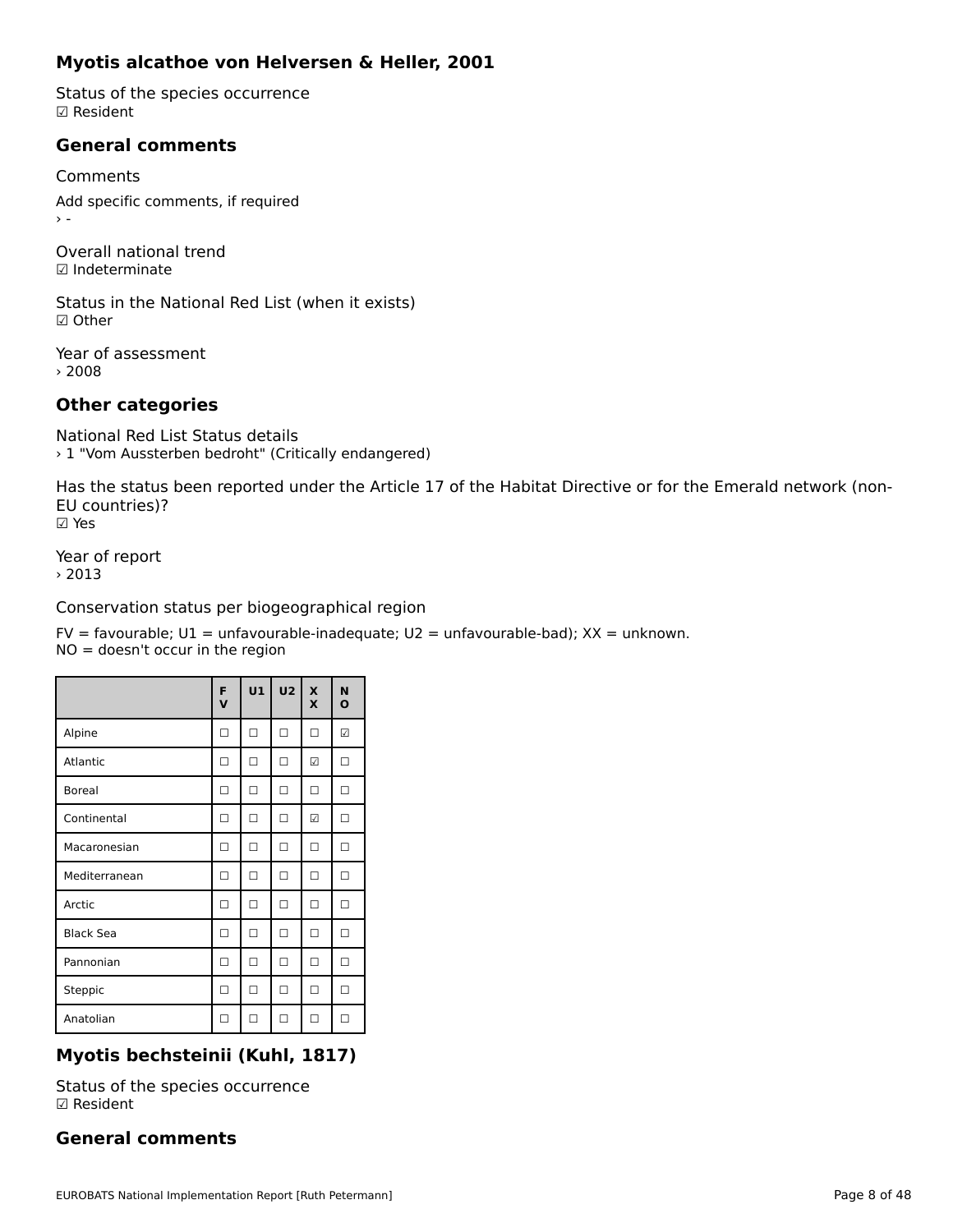### Comments

Add specific comments, if required

Overall national trend ☑ Not studied

Status in the National Red List (when it exists) ☑ Other

Year of assessment › 2008

# **Other categories**

National Red List Status details › 2 "Stark gefährdet" (Endangered)

Has the status been reported under the Article 17 of the Habitat Directive or for the Emerald network (non-EU countries)?EU countries)? ☑ Yes

Year of report › 2013

Conservation status per biogeographical region

FV = favourable; U1 = unfavourable-inadequate; U2 = unfavourable-bad); XX = unknown.  $NO = doesn't occur in the region$ 

|                  | F<br>$\mathbf v$ | U1 | U <sub>2</sub> | $\mathbf x$<br>$\mathbf x$ | N<br>O |
|------------------|------------------|----|----------------|----------------------------|--------|
| Alpine           | П                | □  | □              | ☑                          | П      |
| Atlantic         | П                | □  | ☑              | П                          | П      |
| <b>Boreal</b>    | П                | □  | □              | П                          | П      |
| Continental      | П                | ☑  | □              | □                          | П      |
| Macaronesian     | п                | П  | п              | п                          | П      |
| Mediterranean    | п                | П  | п              | п                          | П      |
| Arctic           | п                | п  | п              | П                          | П      |
| <b>Black Sea</b> | п                | п  | п              | п                          | п      |
| Pannonian        | п                | п  | п              | п                          | П      |
| Steppic          | п                | П  | п              | П                          | П      |
| Anatolian        | п                | п  | п              | п                          | п      |

# **Myotis brandtii (Eversmann, 1845)**

Status of the species occurrence ☑ Resident

### **General comments**

Comments

Add specific comments, if required

Overall national trend ☑ Stable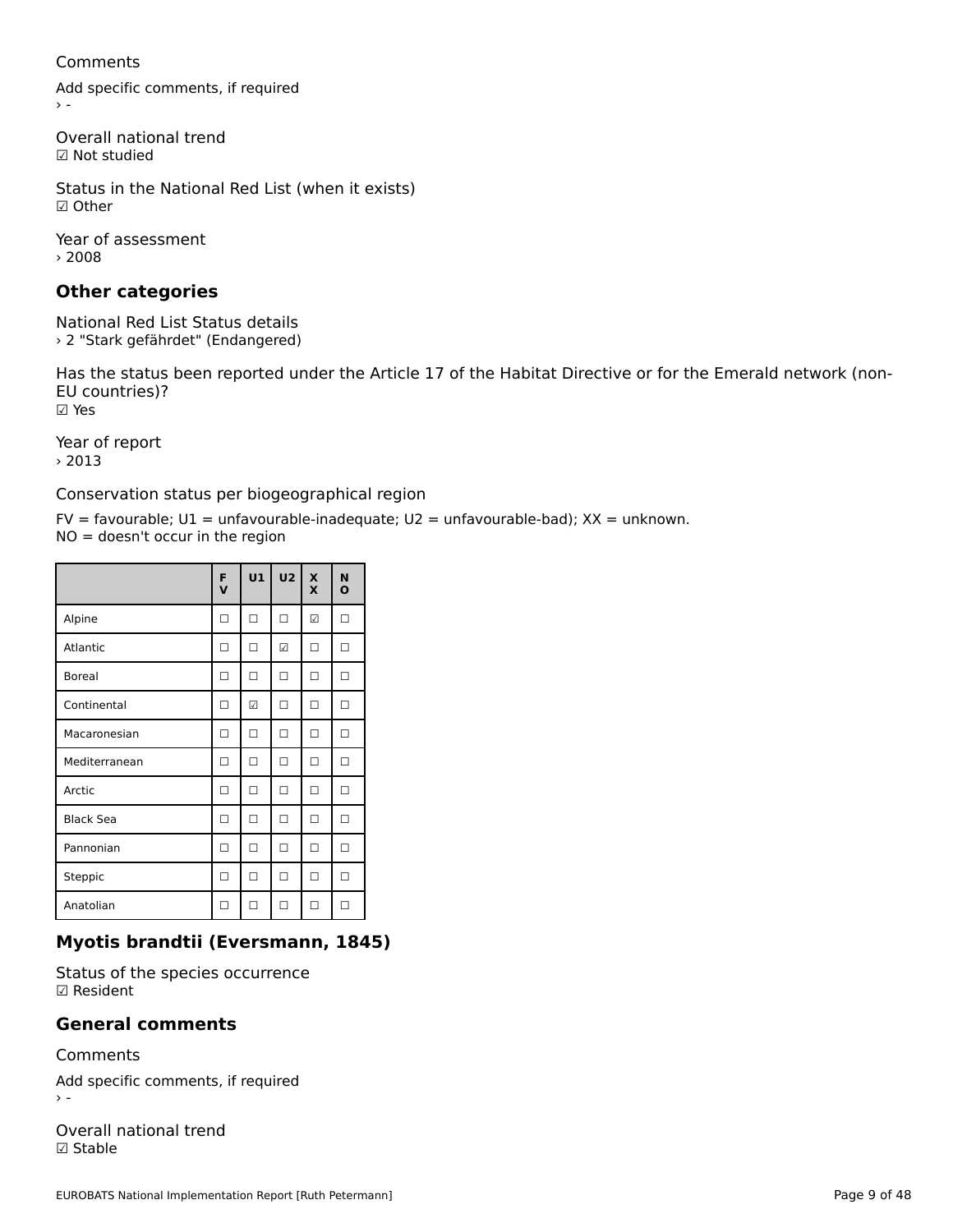Status in the National Red List (when it exists) ☑ Other

Year of assessment › 2008

# **Other categories**

National Red List Status details › V "Vorwarnliste" (Watch list)

Has the status been reported under the Article 17 of the Habitat Directive or for the Emerald network (non-EU countries)? ☑ Yes

Year of report › 2013

Conservation status per biogeographical region

FV = favourable; U1 = unfavourable-inadequate; U2 = unfavourable-bad); XX = unknown. IV – lavourable, OI – unlavoura<br>NO = doesn't occur in the region

|                  | F<br>$\mathbf v$ | U1     | U <sub>2</sub> | $\boldsymbol{\mathsf{x}}$<br>X | N<br>O |
|------------------|------------------|--------|----------------|--------------------------------|--------|
| Alpine           | п                | $\Box$ | п              | ☑                              | П      |
| Atlantic         | П                | ☑      | п              | п                              | п      |
| <b>Boreal</b>    | п                | П      | п              | п                              | п      |
| Continental      | п                | ☑      | п              | П                              | П      |
| Macaronesian     | П                | п      | п              | п                              | П      |
| Mediterranean    | п                | □      | п              | □                              | П      |
| Arctic           | п                | П      | п              | п                              | П      |
| <b>Black Sea</b> | п                | П      | п              | □                              | п      |
| Pannonian        | п                | П      | п              | П                              | п      |
| Steppic          | п                | П      | п              | п                              | п      |
| Anatolian        | П                | п      | п              | п                              |        |

# **Myotis dasycneme (Boie, 1825)**

Status of the species occurrence ☑ Resident

# **General comments**

Comments

Add specific comments, if required nu<br>> -

Overall national trend☑ Indeterminate

Status in the National Red List (when it exists) ☑ Other

Year of assessment › 2008

# **Other categories**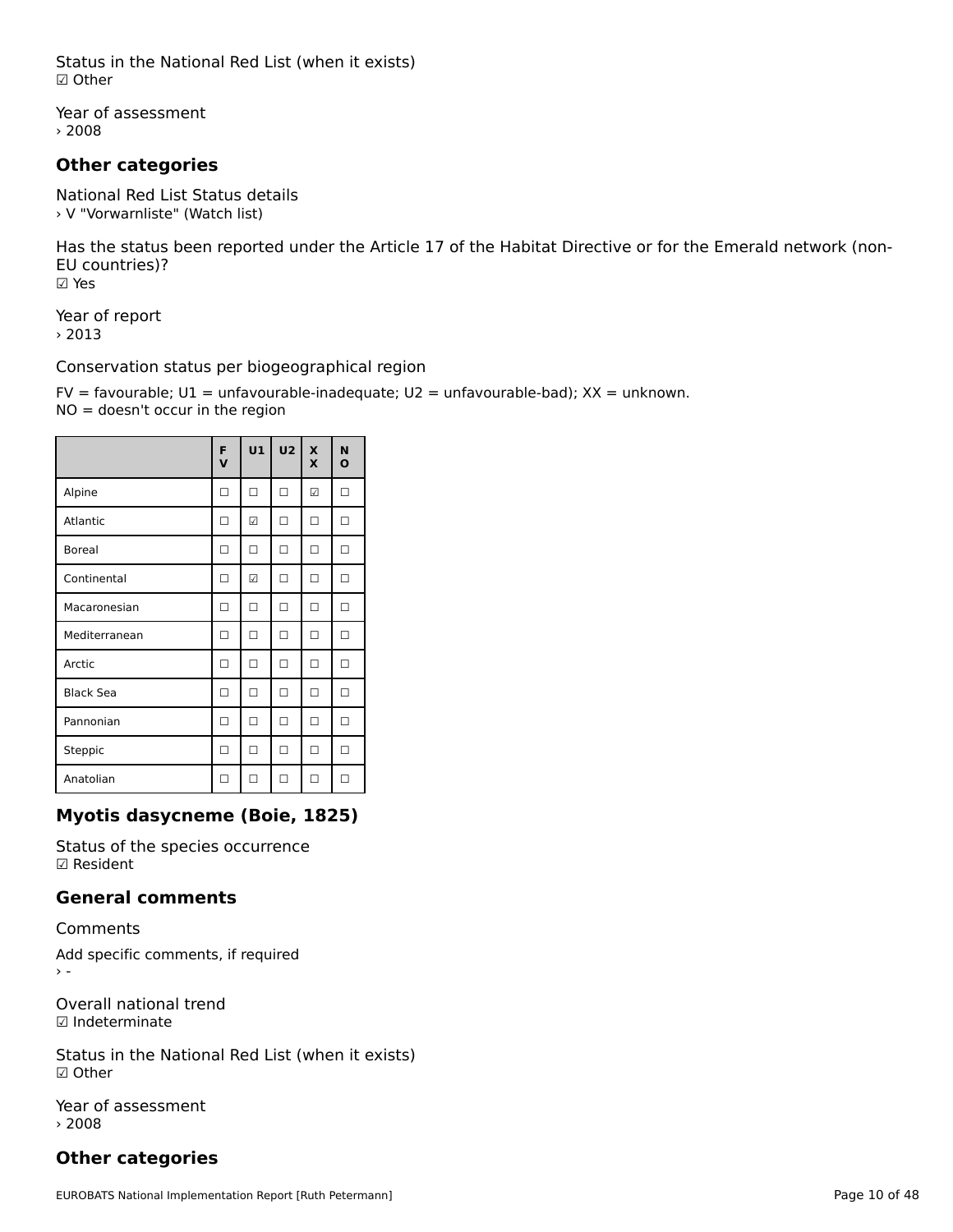Has the status been reported under the Article 17 of the Habitat Directive or for the Emerald network (non-EU countries)?EU countries)? ☑ Yes

Year of report › 2013

Conservation status per biogeographical region

FV = favourable; U1 = unfavourable-inadequate; U2 = unfavourable-bad); XX = unknown. IV – lavourable, OI – unlavoura<br>NO = doesn't occur in the region

|                  | F<br>$\mathbf v$ | U1 | U2 | $\boldsymbol{\mathsf{x}}$<br>X | N<br>O |
|------------------|------------------|----|----|--------------------------------|--------|
| Alpine           | П                | □  | □  | п                              | ☑      |
| Atlantic         | п                | ☑  | п  | п                              | п      |
| <b>Boreal</b>    | п                | п  | п  | п                              | п      |
| Continental      | п                | ☑  | п  | п                              | п      |
| Macaronesian     | п                | п  | п  | п                              | п      |
| Mediterranean    | ┑                | п  | п  | п                              | п      |
| Arctic           | ┑                | п  | п  | п                              | п      |
| <b>Black Sea</b> |                  | п  | п  | п                              | п      |
| Pannonian        | ┑                | п  | п  | п                              | п      |
| Steppic          |                  | п  | п  | п                              | п      |
| Anatolian        |                  | ┑  | п  |                                |        |

# **Myotis daubentonii (Kuhl, 1817)**

Status of the species occurrence ☑ Resident

## **General comments**

Comments

Add specific comments, if required

Overall national trend☑ Positive

Status in the National Red List (when it exists) ☑ Other

Year of assessment › 2008

# **Other categories**

National Red List Status details› \* "Ungefährdet" (Not threatened)

Has the status been reported under the Article 17 of the Habitat Directive or for the Emerald network (non-EU countries)?EU countries)?<br>☑ Yes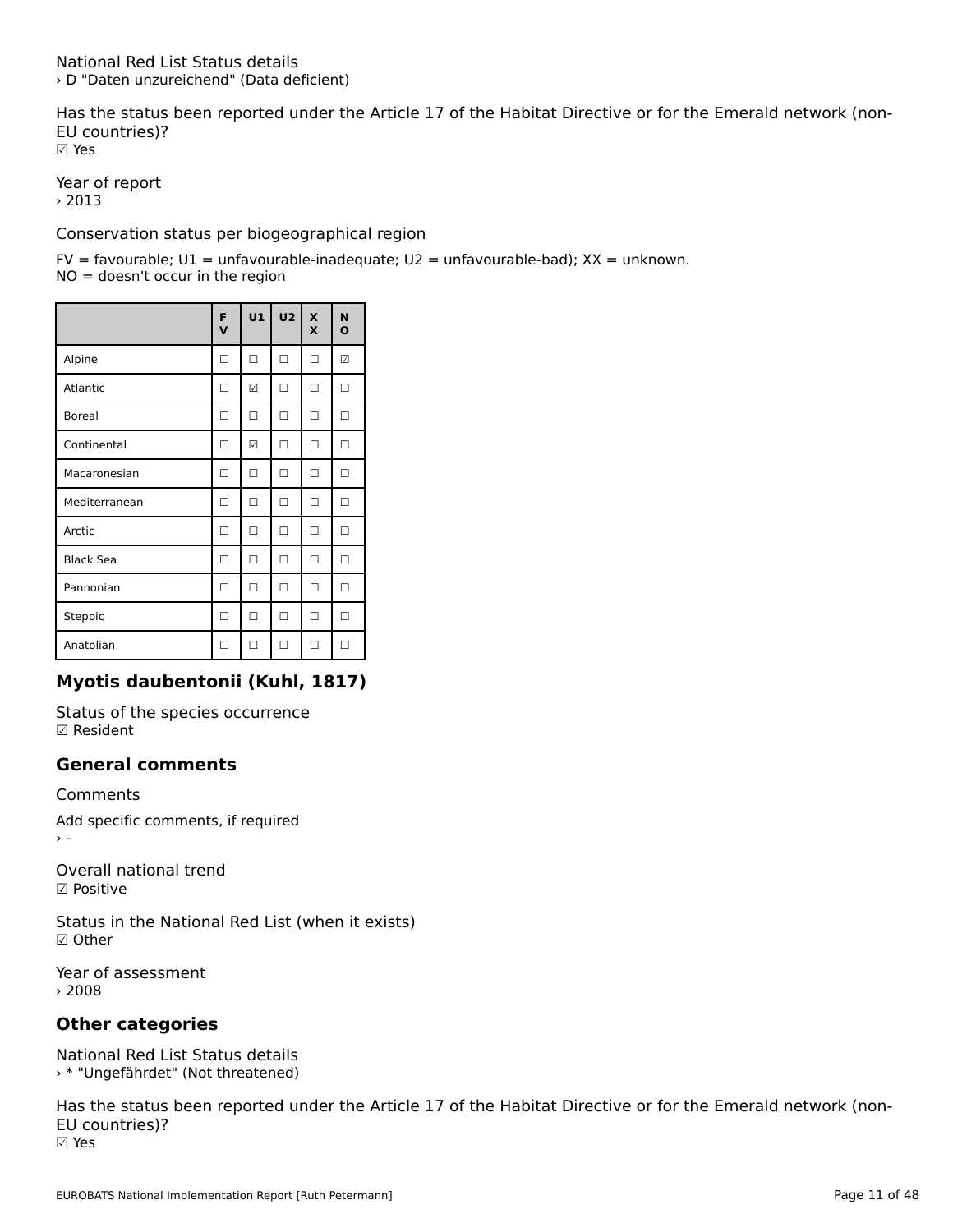Year of report› 2013

## Conservation status per biogeographical region

FV = favourable; U1 = unfavourable-inadequate; U2 = unfavourable-bad); XX = unknown. IV – lavourable, OI – unlavoura<br>NO = doesn't occur in the region

|                  | F<br>$\mathbf v$ | U1 | U <sub>2</sub> | $\boldsymbol{\mathsf{x}}$<br>X | N<br>$\mathbf{o}$ |
|------------------|------------------|----|----------------|--------------------------------|-------------------|
| Alpine           | ☑                | П  | п              | п                              | п                 |
| Atlantic         | ☑                | П  | п              | п                              | п                 |
| <b>Boreal</b>    | П                | П  | п              | П                              | п                 |
| Continental      | ☑                | □  | п              | □                              | п                 |
| Macaronesian     | п                | П  | п              | п                              | П                 |
| Mediterranean    | П                | п  | п              | п                              | п                 |
| Arctic           | п                | П  | П              | П                              | п                 |
| <b>Black Sea</b> | П                | П  | п              | П                              | П                 |
| Pannonian        | п                | П  | п              | п                              | п                 |
| Steppic          | П                | П  | п              | п                              | п                 |
| Anatolian        |                  | п  | п              | п                              |                   |

# **Myotis emarginatus (Geoffroy, 1806)**

Status of the species occurrence ☑ Resident

### **General comments**

Comments

Add specific comments, if required

Overall national trend ☑ Indeterminate

Status in the National Red List (when it exists) ☑ Other

Year of assessment › 2008

# **Other categories**

National Red List Status details › 2 "Stark gefährdet" (Endangered)

Has the status been reported under the Article 17 of the Habitat Directive or for the Emerald network (non-EU countries)?☑ Yes

Year of report › 2013

Conservation status per biogeographical region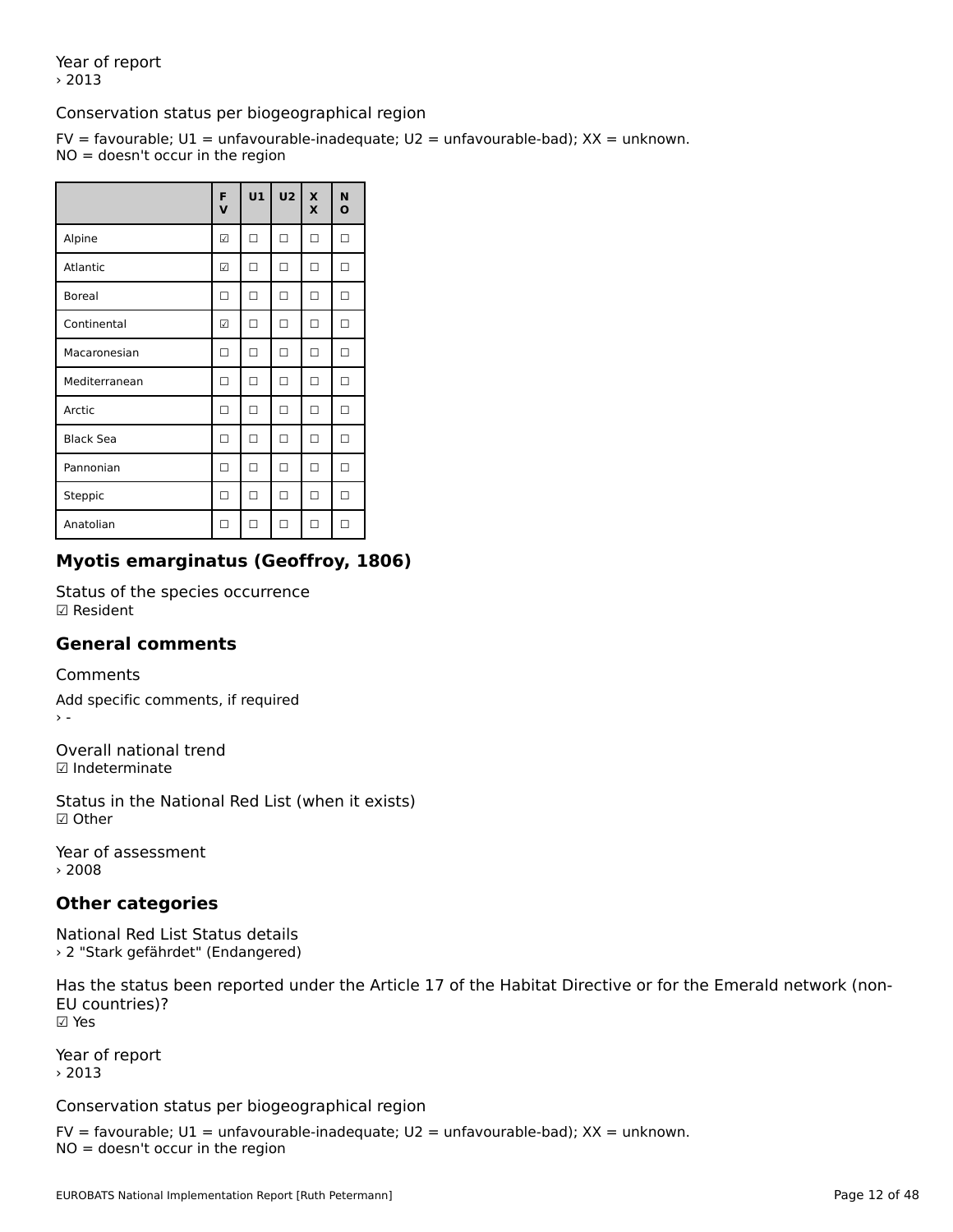|                  | F<br>$\overline{\mathsf{v}}$ | <b>U1</b> | U <sub>2</sub> | X<br>X | N<br>$\mathbf{o}$ |
|------------------|------------------------------|-----------|----------------|--------|-------------------|
| Alpine           | п                            | п         | П              | ☑      | П                 |
| Atlantic         | п                            | П         | ☑              | п      | П                 |
| <b>Boreal</b>    | п                            | П         | П              | п      | П                 |
| Continental      | п                            | ☑         | П              | п      | п                 |
| Macaronesian     | п                            | п         | п              | п      | п                 |
| Mediterranean    | п                            | П         | п              | п      | п                 |
| Arctic           | п                            | п         | п              | п      | п                 |
| <b>Black Sea</b> | п                            | п         | п              | п      | П                 |
| Pannonian        | п                            | п         | п              | п      | П                 |
| Steppic          | п                            | п         | п              | п      | п                 |
| Anatolian        |                              | п         | п              |        |                   |

# **Myotis myotis (Borkhausen, 1797)**

Status of the species occurrence ☑ Resident

# **General comments**

Comments

Add specific comments, if required  $\rightarrow$   $-$ 

Overall national trend ☑ Positive

Status in the National Red List (when it exists) ☑ Other

Year of assessment › 2008

# **Other categories**

National Red List Status details › V "Vorwarnliste" (Watch list)

Has the status been reported under the Article 17 of the Habitat Directive or for the Emerald network (non-EU countries)?EU countries)? ☑ Yes

Year of report › 2013

Conservation status per biogeographical region

|          | Ð<br>$\mathbf v$ |   | $U1$ $U2$ $X$ | X | N<br>$\mathbf{o}$ |
|----------|------------------|---|---------------|---|-------------------|
| Alpine   | ☑                |   |               |   |                   |
| Atlantic |                  | ☑ |               |   |                   |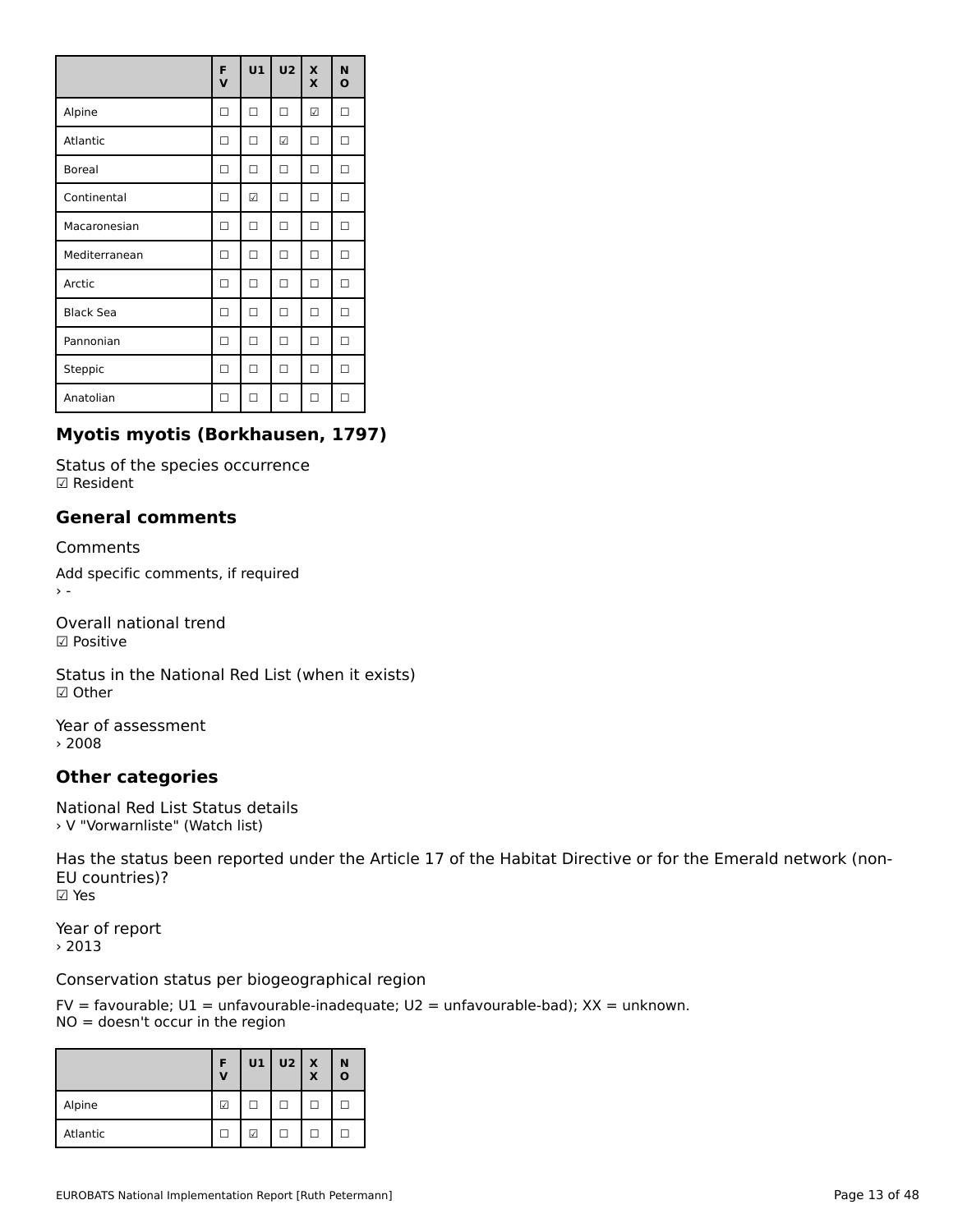| <b>Boreal</b>    | п  | п  | I٦ | п            |  |
|------------------|----|----|----|--------------|--|
| Continental      | ☑  | п  | H  | H            |  |
| Macaronesian     | П  | □  | п  | п            |  |
| Mediterranean    | П  | □  | ı. | H            |  |
| Arctic           | п  | п  | п  | п            |  |
| <b>Black Sea</b> | п  | п  | □  | п            |  |
| Pannonian        | п  | п  | п  | п            |  |
| Steppic          | п  | п  | п  | П            |  |
| Anatolian        | 17 | ι٦ | ı. | $\mathsf{L}$ |  |

# **Myotis mystacinus (Kuhl, 1817)**

Status of the species occurrence ☑ Resident

# **General comments**

Comments

Add specific comments, if required  $\rightarrow$   $-$ 

Overall national trend☑ Stable

Status in the National Red List (when it exists) ☑ Other

Year of assessment › 2008

# **Other categories**

National Red List Status details › V "Vorwarnliste" (Watch list)

Has the status been reported under the Article 17 of the Habitat Directive or for the Emerald network (non-EU countries)?EU countries)? ☑ Yes

Year of report › 2013

Conservation status per biogeographical region

|               | F<br>$\mathbf v$ | U1 | U2  | $\frac{\mathsf{x}}{\mathsf{x}}$ | N<br>$\mathbf{o}$ |
|---------------|------------------|----|-----|---------------------------------|-------------------|
| Alpine        | ☑                | ΙI |     | H                               |                   |
| Atlantic      |                  | ☑  | n 1 | П                               |                   |
| <b>Boreal</b> |                  | п  | H   | п                               |                   |
| Continental   | ☑                | п  | H   | п                               |                   |
| Macaronesian  |                  | п  | n 1 | п                               |                   |
| Mediterranean |                  | п  | H   | п                               |                   |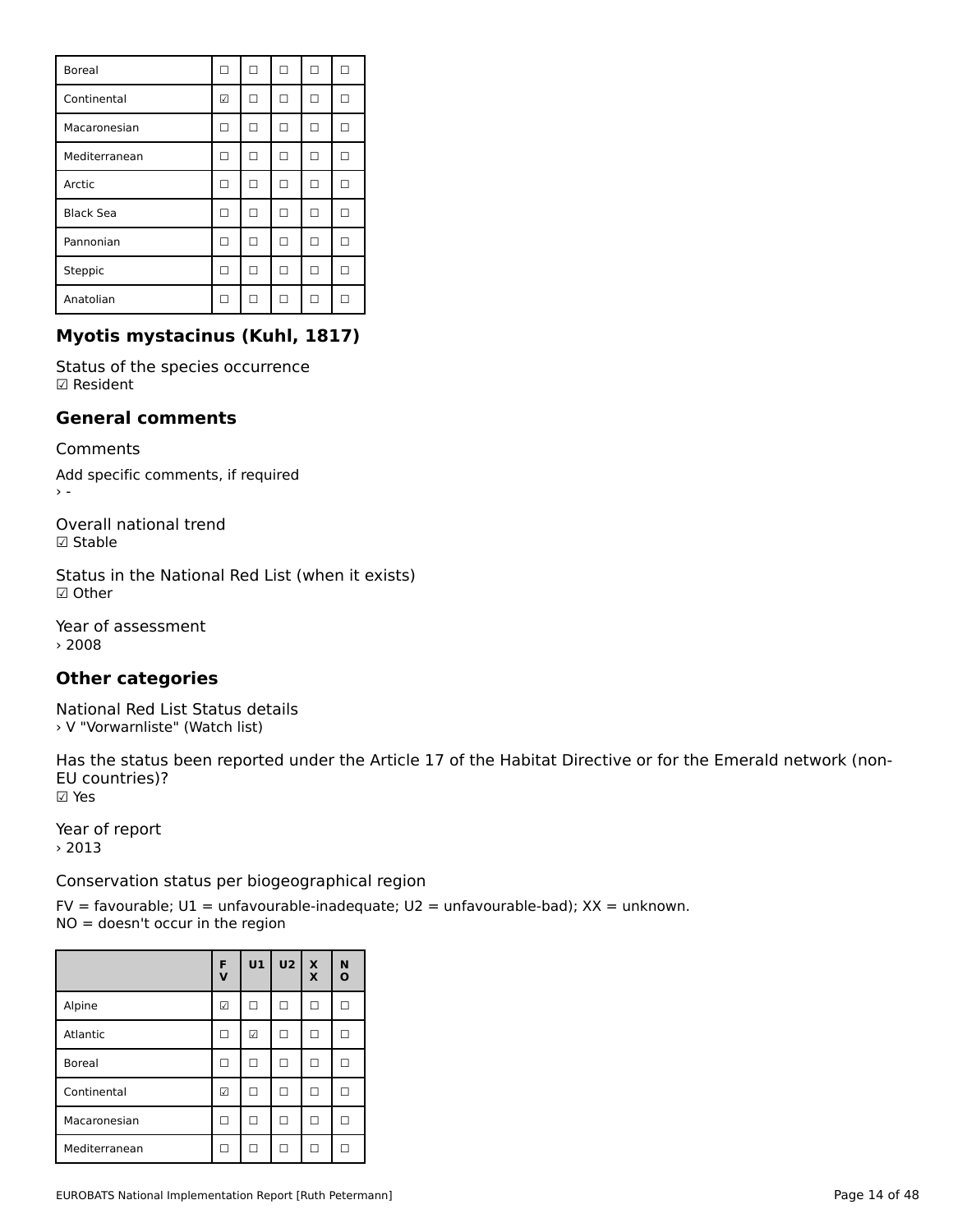| Arctic           | L | L |    | ш |  |
|------------------|---|---|----|---|--|
| <b>Black Sea</b> |   |   |    |   |  |
| Pannonian        |   | L |    |   |  |
| Steppic          |   | L | H. |   |  |
| Anatolian        |   |   |    |   |  |

# **Myotis nattereri (Kuhl, 1817)**

Status of the species occurrence ☑ Resident

# **General comments**

Comments

Add specific comments, if required  $\bar{\Sigma}$  =

Overall national trend ☑ Positive

Status in the National Red List (when it exists) ☑ Other

Year of assessment › 2008

# **Other categories**

National Red List Status details › \* "Ungefährdet" (not threatened)

Has the status been reported under the Article 17 of the Habitat Directive or for the Emerald network (non-EU countries)?EU countries)? ☑ Yes

Year of report › 2013

Conservation status per biogeographical region

FV = favourable; U1 = unfavourable-inadequate; U2 = unfavourable-bad); XX = unknown.  $NO = doesn't occur in the region$ 

|                  | F<br>$\mathbf v$ | U1 | U <sub>2</sub> | $\boldsymbol{\mathsf{x}}$<br>X | N<br>$\mathbf{o}$ |
|------------------|------------------|----|----------------|--------------------------------|-------------------|
| Alpine           | ☑                | □  | □              | □                              | П                 |
| Atlantic         | ☑                | п  | п              | □                              | □                 |
| <b>Boreal</b>    | □                | □  | □              | □                              | □                 |
| Continental      | ☑                | □  | п              | □                              | □                 |
| Macaronesian     | п                | п  | п              | □                              | □                 |
| Mediterranean    | п                | □  | п              | □                              | □                 |
| Arctic           | □                | □  | п              | □                              | □                 |
| <b>Black Sea</b> | □                | □  | □              | □                              | □                 |
| Pannonian        | п                | □  | □              | $\Box$                         | □                 |
| Steppic          | П                |    | ┑              |                                | п                 |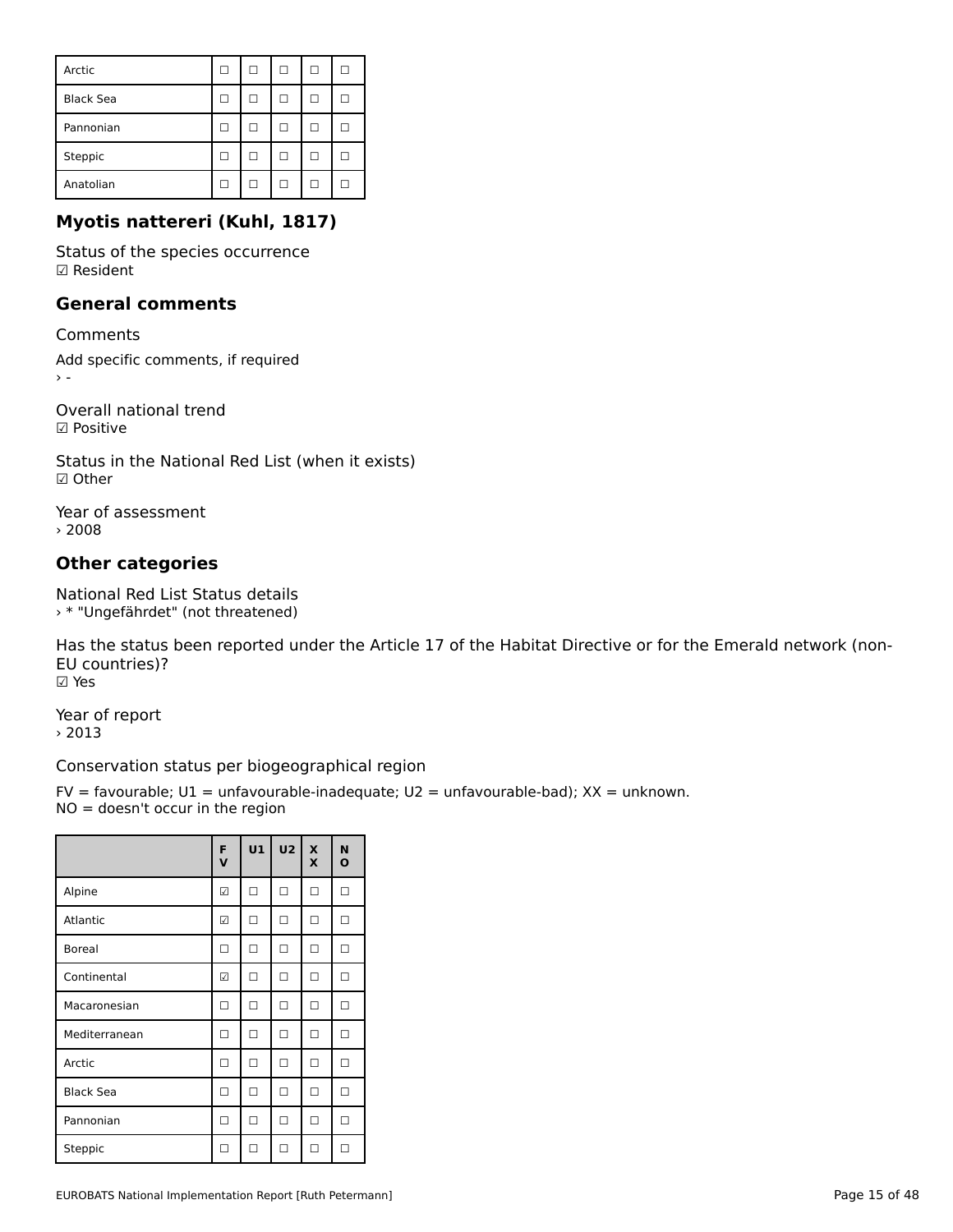| Anatolian |  |  |  |  |  |  |
|-----------|--|--|--|--|--|--|
|-----------|--|--|--|--|--|--|

# **Nyctalus leisleri (Kuhl, 1817)**

Status of the species occurrence ☑ Resident

# **General comments**

Comments Add specific comments, if required

Overall national trend☑ Indeterminate

Status in the National Red List (when it exists)

Year of assessment › 2008

# **Other categories**

National Red List Status details › D "Daten unzureichend" (Data deficient)

Has the status been reported under the Article 17 of the Habitat Directive or for the Emerald network (non-EU countries)?EU countries)?<br>☑ Yes

Year of report

› 2013

Conservation status per biogeographical region

FV = favourable; U1 = unfavourable-inadequate; U2 = unfavourable-bad); XX = unknown. IV – lavourable, OI – unlavoura<br>NO = doesn't occur in the region

|                  | F<br>$\mathbf v$ | U1     | <b>U2</b> | X<br>X | N<br>$\mathbf o$ |
|------------------|------------------|--------|-----------|--------|------------------|
| Alpine           | п                | п      | п         | ☑      | П                |
| Atlantic         | п                | ☑      | п         | п      | П                |
| <b>Boreal</b>    | п                | $\Box$ | п         | $\Box$ | $\Box$           |
| Continental      | п                | ☑      | □         | $\Box$ | □                |
| Macaronesian     | □                | $\Box$ | $\Box$    | $\Box$ | $\Box$           |
| Mediterranean    | □                | □      | □         | □      | □                |
| Arctic           | □                | □      | □         | □      | □                |
| <b>Black Sea</b> | □                | □      | □         | □      | □                |
| Pannonian        | □                | п      | □         | □      | □                |
| Steppic          | п                | П      | п         | п      | П                |
| Anatolian        | П                | □      | п         | п      | п                |

# **Nyctalus noctula (Schreber, 1774)**

Status of the species occurrence ☑ Resident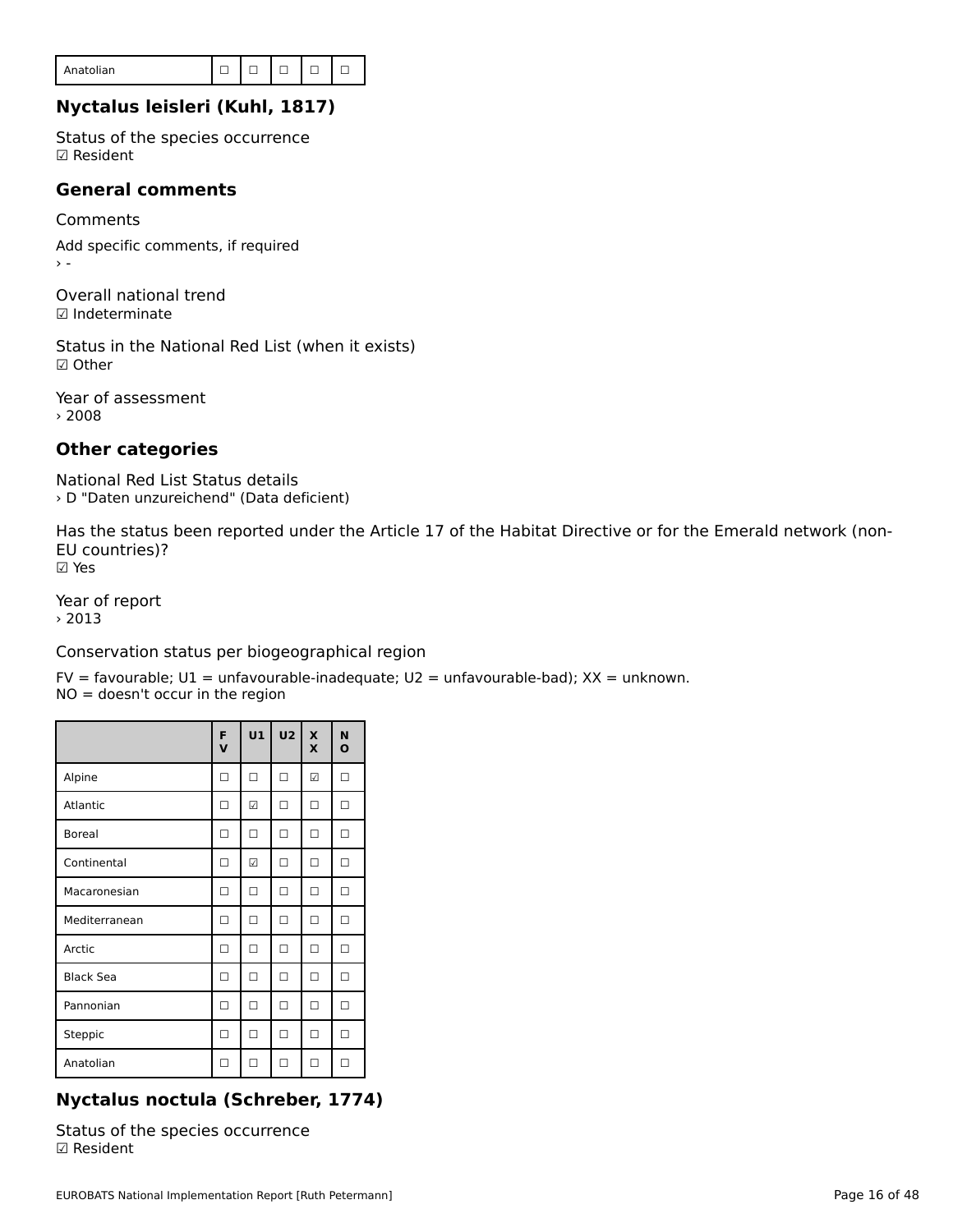## **General comments**

Comments

Add specific comments, if required  $\rightarrow$   $-$ 

Overall national trend ☑ Negative

Status in the National Red List (when it exists) ☑ Other

Year of assessment › 2008

# **Other categories**

National Red List Status details › V "Vorwarnliste" (Watch list)

Has the status been reported under the Article 17 of the Habitat Directive or for the Emerald network (non-EU countries)?EU countries)? ☑ Yes

Year of report › 2013

Conservation status per biogeographical region

FV = favourable; U1 = unfavourable-inadequate; U2 = unfavourable-bad); XX = unknown. IV – lavourable, OI – unlavoura<br>NO = doesn't occur in the region

|                  | F<br>$\mathbf v$ | U1 | U <sub>2</sub> | X<br>X | N<br>$\mathbf{o}$ |
|------------------|------------------|----|----------------|--------|-------------------|
| Alpine           | п                | П  | □              | ☑      | П                 |
| Atlantic         | ☑                | п  | п              | п      | П                 |
| <b>Boreal</b>    | п                | п  | п              | п      | П                 |
| Continental      | п                | ☑  | п              | п      | П                 |
| Macaronesian     | п                | п  | п              | п      | П                 |
| Mediterranean    | п                | п  | п              | п      | П                 |
| Arctic           | П                | □  | □              | п      | □                 |
| <b>Black Sea</b> | п                | □  | □              | п      | □                 |
| Pannonian        | п                | □  | п              | п      | □                 |
| Steppic          | п                | П  | п              | п      | □                 |
| Anatolian        |                  | п  | п              | п      | п                 |

## **Pipistrellus kuhlii (Kuhl, 1817)**

Status of the species occurrence ☑ Resident

## **General comments**

Comments

Add specific comments, if required

Overall national trend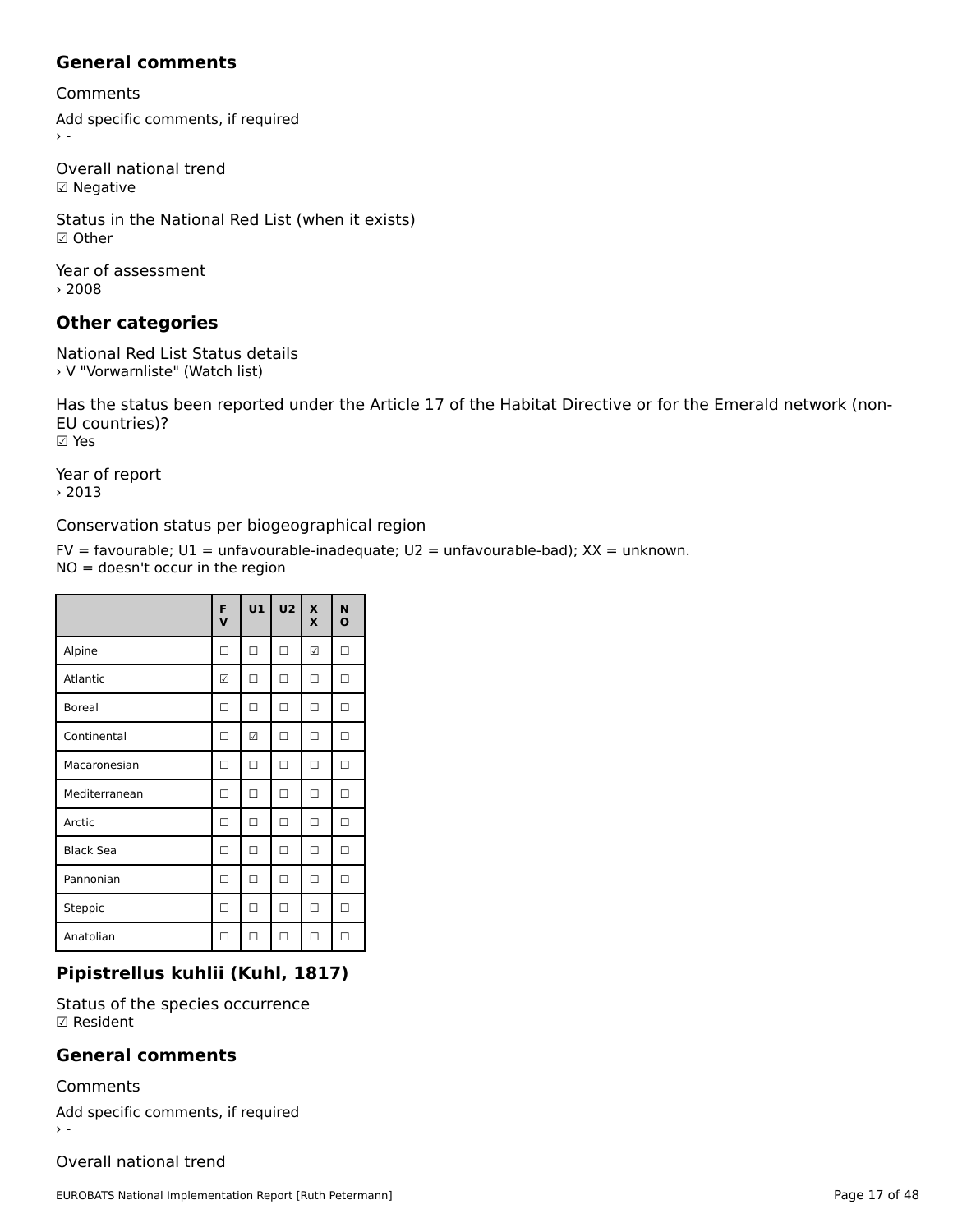☑ Stable

Status in the National Red List (when it exists) ☑ Other

Year of assessment › 2008

# **Other categories**

National Red List Status details › \* "Ungefährdet" (not threatened)

Has the status been reported under the Article 17 of the Habitat Directive or for the Emerald network (non-EU countries)?EU countries)? ☑ Yes

Year of report › 2013

Conservation status per biogeographical region

FV = favourable; U1 = unfavourable-inadequate; U2 = unfavourable-bad); XX = unknown. IV – lavourable, OI – unlavoura<br>NO = doesn't occur in the region

|                  | F<br>v | U1 | $\mathsf{u}\mathsf{z}$ | $\mathbf{x}$<br>X | N<br>$\mathbf{o}$ |
|------------------|--------|----|------------------------|-------------------|-------------------|
| Alpine           | П      | □  | □                      | □                 | ☑                 |
| Atlantic         | п      | □  | □                      | □                 | ☑                 |
| <b>Boreal</b>    | п      | П  | □                      | п                 | п                 |
| Continental      | ☑      | П  | □                      | п                 | п                 |
| Macaronesian     | п      | п  | п                      | п                 | п                 |
| Mediterranean    | ┐      | п  | п                      | п                 | п                 |
| Arctic           | п      | п  | п                      | п                 | п                 |
| <b>Black Sea</b> | ┑      | П  | п                      | п                 | п                 |
| Pannonian        | ┑      | п  | п                      | п                 | п                 |
| Steppic          |        | п  | п                      | п                 | □                 |
| Anatolian        |        |    | ┑                      |                   |                   |

# **Pipistrellus nathusii (Keyserling & Blasius, 1839)**

Status of the species occurrence ☑ Resident

# **General comments**

Comments

Add specific comments, if required

Overall national trend ☑ Stable

Status in the National Red List (when it exists) ☑ Other

Year of assessment › 2008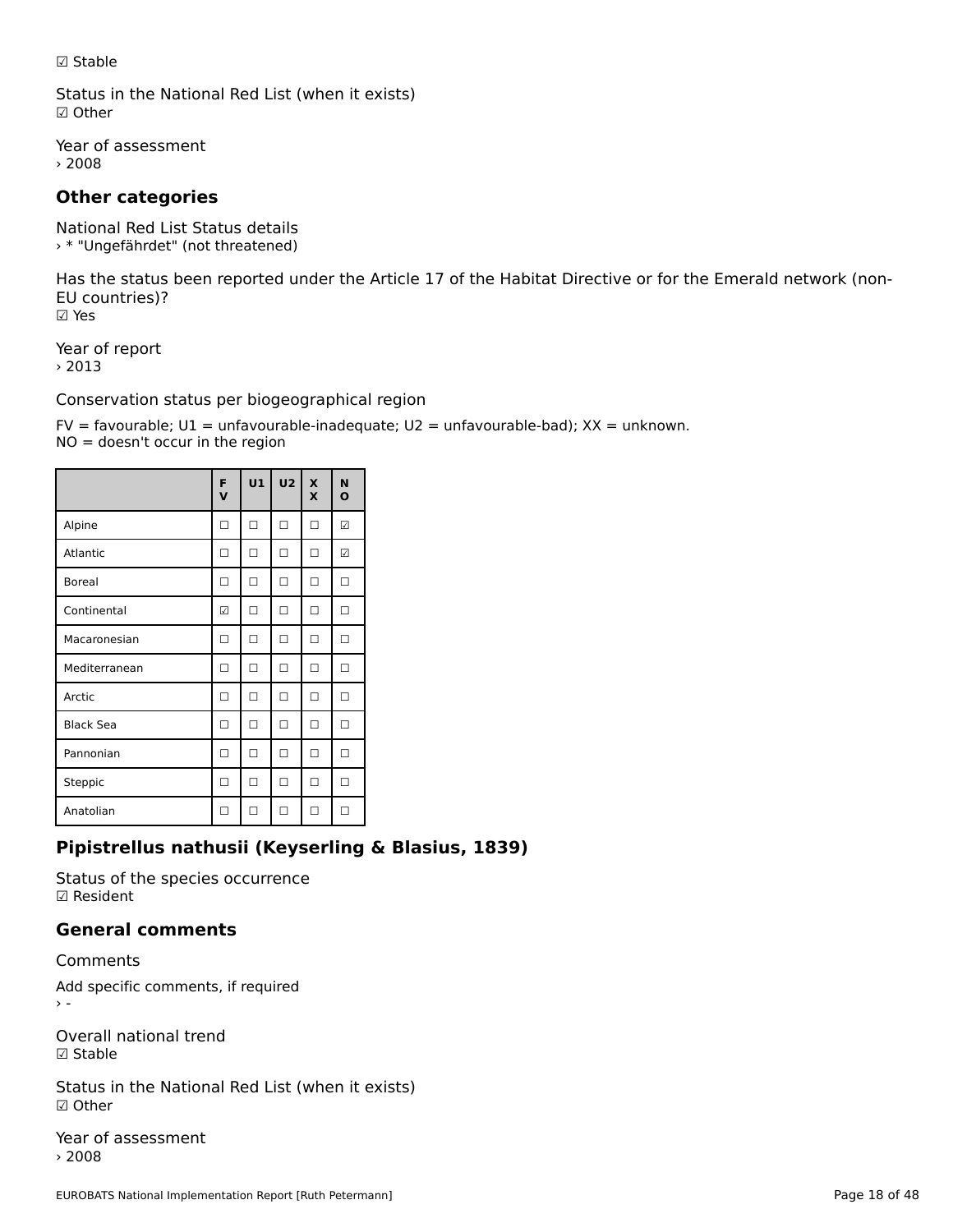# **Other categories**

National Red List Status details › \* "Ungefährdet" (not threatened)

Has the status been reported under the Article 17 of the Habitat Directive or for the Emerald network (non-EU countries)?EU countries)? ☑ Yes

Year of report › 2013

Conservation status per biogeographical region

FV = favourable; U1 = unfavourable-inadequate; U2 = unfavourable-bad); XX = unknown.  $NO = doesn't occur in the region$ 

|                  | F<br>$\mathbf v$ | U1     | U2 | $\boldsymbol{\mathsf{x}}$<br>X | N<br>O |
|------------------|------------------|--------|----|--------------------------------|--------|
| Alpine           | П                | □      | □  | ☑                              | □      |
| Atlantic         | ☑                | П      | □  | □                              | □      |
| <b>Boreal</b>    | П                | □      | □  | □                              | □      |
| Continental      | П                | ☑      | □  | □                              | □      |
| Macaronesian     | П                | П      | □  | $\Box$                         | $\Box$ |
| Mediterranean    | □                | □      | □  | □                              | □      |
| Arctic           | □                | $\Box$ | □  | □                              | □      |
| <b>Black Sea</b> | □                | □      | □  | □                              | □      |
| Pannonian        | □                | □      | □  | □                              | □      |
| Steppic          | □                | □      | □  | □                              | □      |
| Anatolian        | П                | П      | п  | □                              | □      |

# **Pipistrellus pipistrellus (Schreber, 1774)**

Status of the species occurrence ☑ Resident

## **General comments**

Comments

Add specific comments, if required

Overall national trend☑ Stable

Status in the National Red List (when it exists) ☑ Other

Year of assessment › 2008

# **Other categories**

National Red List Status details › \* "Ungefährdet" (not threatened)

Has the status been reported under the Article 17 of the Habitat Directive or for the Emerald network (non-EU countries)?EU countries)?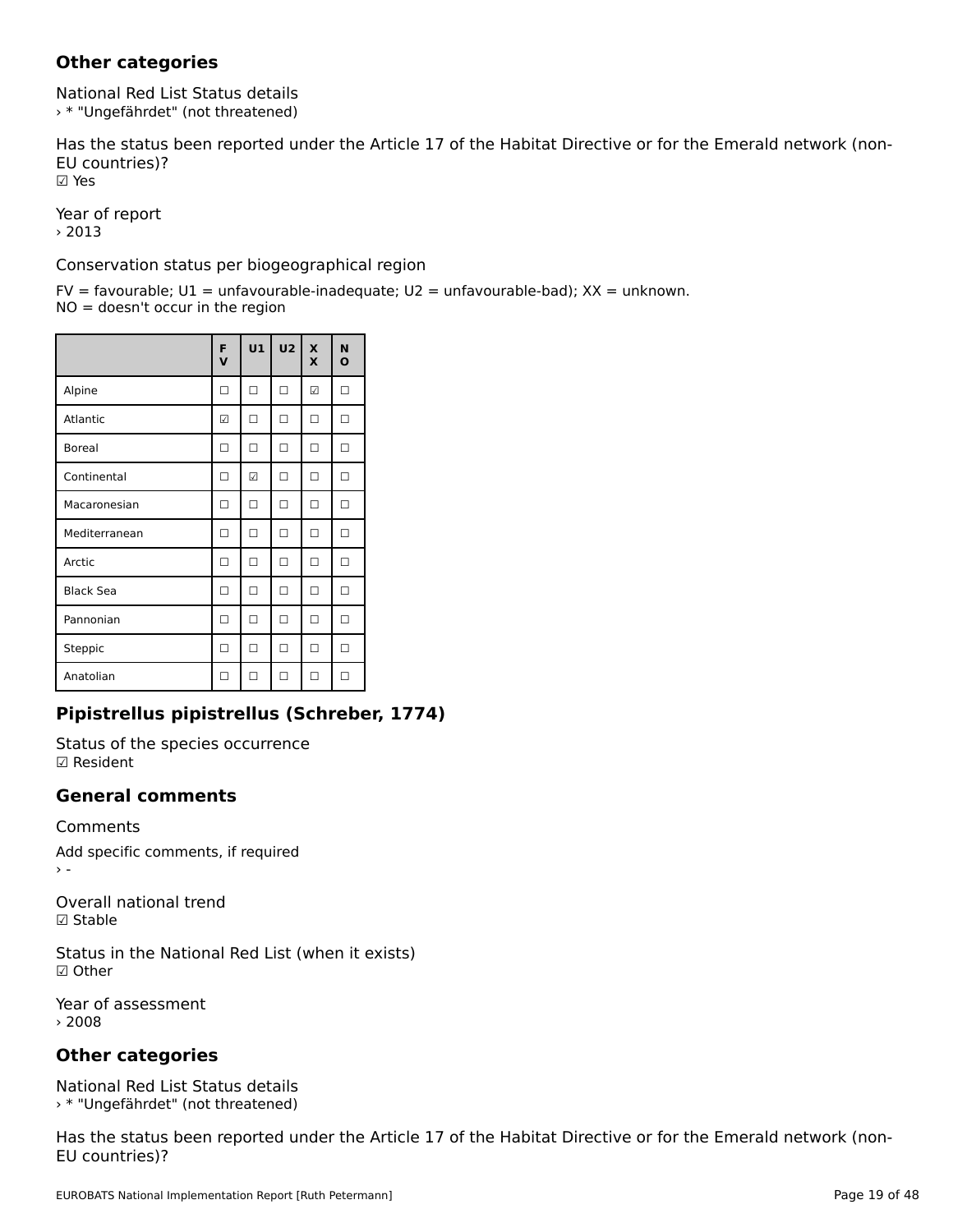☑ Yes

Year of report › 2013

Conservation status per biogeographical region

FV = favourable; U1 = unfavourable-inadequate; U2 = unfavourable-bad); XX = unknown.  $NO = doesn't occur in the region$ 

|                  | F<br>$\mathbf v$ | U1 | U <sub>2</sub> | $\mathbf{x}$<br>X | N<br>$\mathbf{o}$ |
|------------------|------------------|----|----------------|-------------------|-------------------|
| Alpine           | ☑                | п  | п              | $\Box$            | П                 |
| Atlantic         | ☑                | П  | п              | □                 | П                 |
| <b>Boreal</b>    | п                | П  | п              | п                 | п                 |
| Continental      | ☑                | П  | п              | п                 | п                 |
| Macaronesian     | п                | п  | п              | □                 | п                 |
| Mediterranean    | П                | П  | п              | □                 | П                 |
| Arctic           | П                | П  | п              | п                 | п                 |
| <b>Black Sea</b> | П                | п  | п              | п                 | п                 |
| Pannonian        | П                | п  | п              | п                 | п                 |
| Steppic          | П                | П  | п              | □                 | П                 |
| Anatolian        | п                | ┑  | п              | п                 | П                 |

# **Pipistrellus pygmaeus (Leach, 1825)**

Status of the species occurrence ☑ Resident

# **General comments**

Comments

Add specific comments, if required

Overall national trend☑ Indeterminate

Status in the National Red List (when it exists) ☑ Other

Year of assessment › 2008

# **Other categories**

National Red List Status details › D "Daten unzureichend" (Data deficient)

Has the status been reported under the Article 17 of the Habitat Directive or for the Emerald network (non-EU countries)?EU countries)? ☑ Yes

Year of report › 2013

Conservation status per biogeographical region

FV = favourable; U1 = unfavourable-inadequate; U2 = unfavourable-bad); XX = unknown.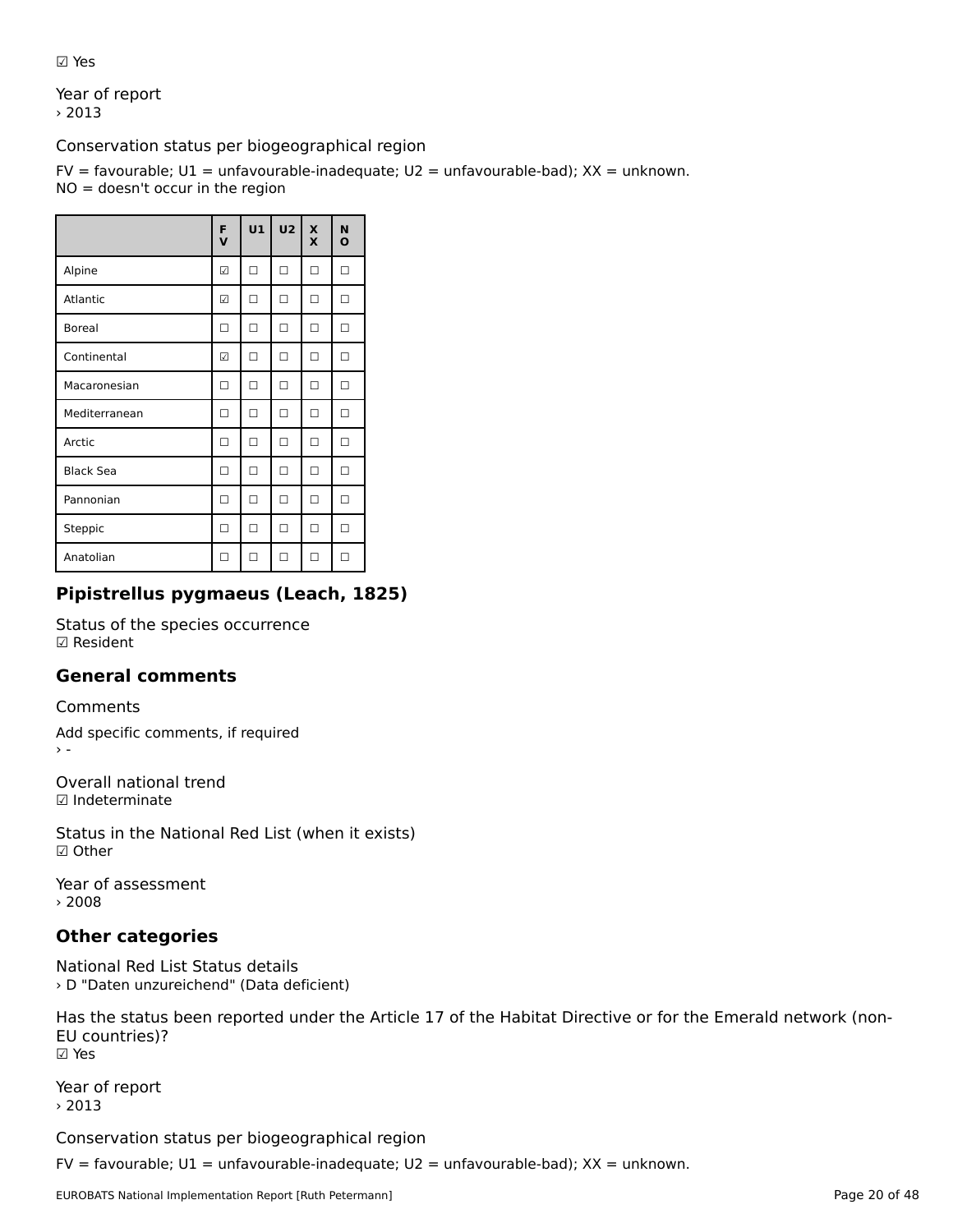## NO = doesn't occur in the region

|                  | F<br>$\mathbf v$ | U1 | U <sub>2</sub> | $\boldsymbol{\mathsf{x}}$<br>X | N<br>$\mathbf o$ |
|------------------|------------------|----|----------------|--------------------------------|------------------|
| Alpine           | П                | П  | п              | ☑                              | П                |
| Atlantic         | п                | п  | п              | ☑                              | П                |
| <b>Boreal</b>    | п                | п  | п              | □                              | П                |
| Continental      | п                | ☑  | п              | □                              | П                |
| Macaronesian     | п                | п  | п              | п                              | П                |
| Mediterranean    | П                | п  | п              | П                              | П                |
| Arctic           | П                | П  | п              | п                              | п                |
| <b>Black Sea</b> | п                | П  | п              | п                              | п                |
| Pannonian        | п                | П  | п              | п                              | п                |
| Steppic          | п                | П  | п              | п                              | п                |
| Anatolian        | ۰                | п  | п              | п                              | п                |

# **Plecotus auritus (Linnaeus, 1758)**

Status of the species occurrence ☑ Resident

### **General comments**

#### Comments

Add specific comments, if required

Overall national trend ☑ Stable

Status in the National Red List (when it exists) ☑ Other

Year of assessment › 2008

## **Other categories**

National Red List Status details › V "Vorwarnliste" (Watch list)

Has the status been reported under the Article 17 of the Habitat Directive or for the Emerald network (non-EU countries)?EU countries)? ☑ Yes

Year of report › 2013

Conservation status per biogeographical region

|        | E<br>V | $U1$ $U2$ $X$ | X | N<br>ο |
|--------|--------|---------------|---|--------|
| Alpine | M      |               |   |        |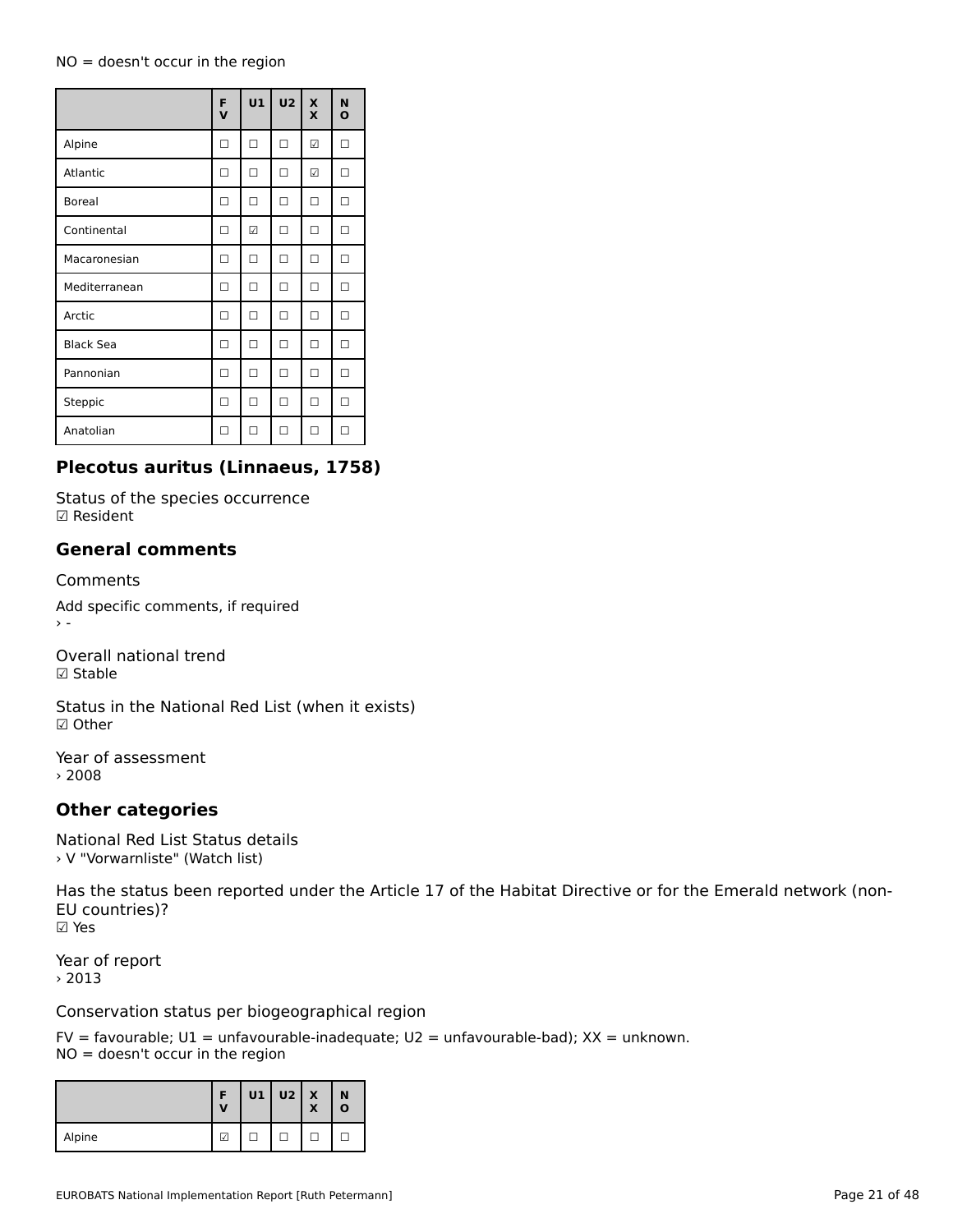| Atlantic         | ☑   | п | п | п | п |
|------------------|-----|---|---|---|---|
| <b>Boreal</b>    | п   | П | п | п | П |
| Continental      | ☑   | п | □ | □ | П |
| Macaronesian     | ┓   | п | п | п | п |
| Mediterranean    | - 1 | п | п | п | п |
| Arctic           | Π   | П | п | п | п |
| <b>Black Sea</b> | п   | п | п | □ | п |
| Pannonian        | ┓   | п | п | п | п |
| Steppic          | п   | п | п | п | п |
| Anatolian        | H   | П | п | П |   |

# **Plecotus austriacus (Fischer, 1829)**

Status of the species occurrence ☑ Resident

## **General comments**

Comments

Add specific comments, if required

Overall national trend☑ Indeterminate

Status in the National Red List (when it exists) ☑ Other

Year of assessment › 2008

# **Other categories**

National Red List Status details › 2 "Stark gefährdet" (Endangered)

Has the status been reported under the Article 17 of the Habitat Directive or for the Emerald network (non-EU countries)?EU countries)? ☑ Yes

Year of report › 2013

Conservation status per biogeographical region

|               | F<br>$\mathbf v$ | U1 | U <sub>2</sub> | $\left  \begin{array}{c} x \\ x \end{array} \right $ | N<br>$\mathbf{o}$ |
|---------------|------------------|----|----------------|------------------------------------------------------|-------------------|
| Alpine        | ΙI               | L  | $\mathsf{L}$   | п                                                    | ☑                 |
| Atlantic      | ΙI               | ☑  | П              |                                                      |                   |
| <b>Boreal</b> | H                | ш  |                | $\mathbf{L}$                                         |                   |
| Continental   | ΙI               | ☑  |                | L                                                    |                   |
| Macaronesian  | H                | L  | $\mathsf{L}$   | H                                                    |                   |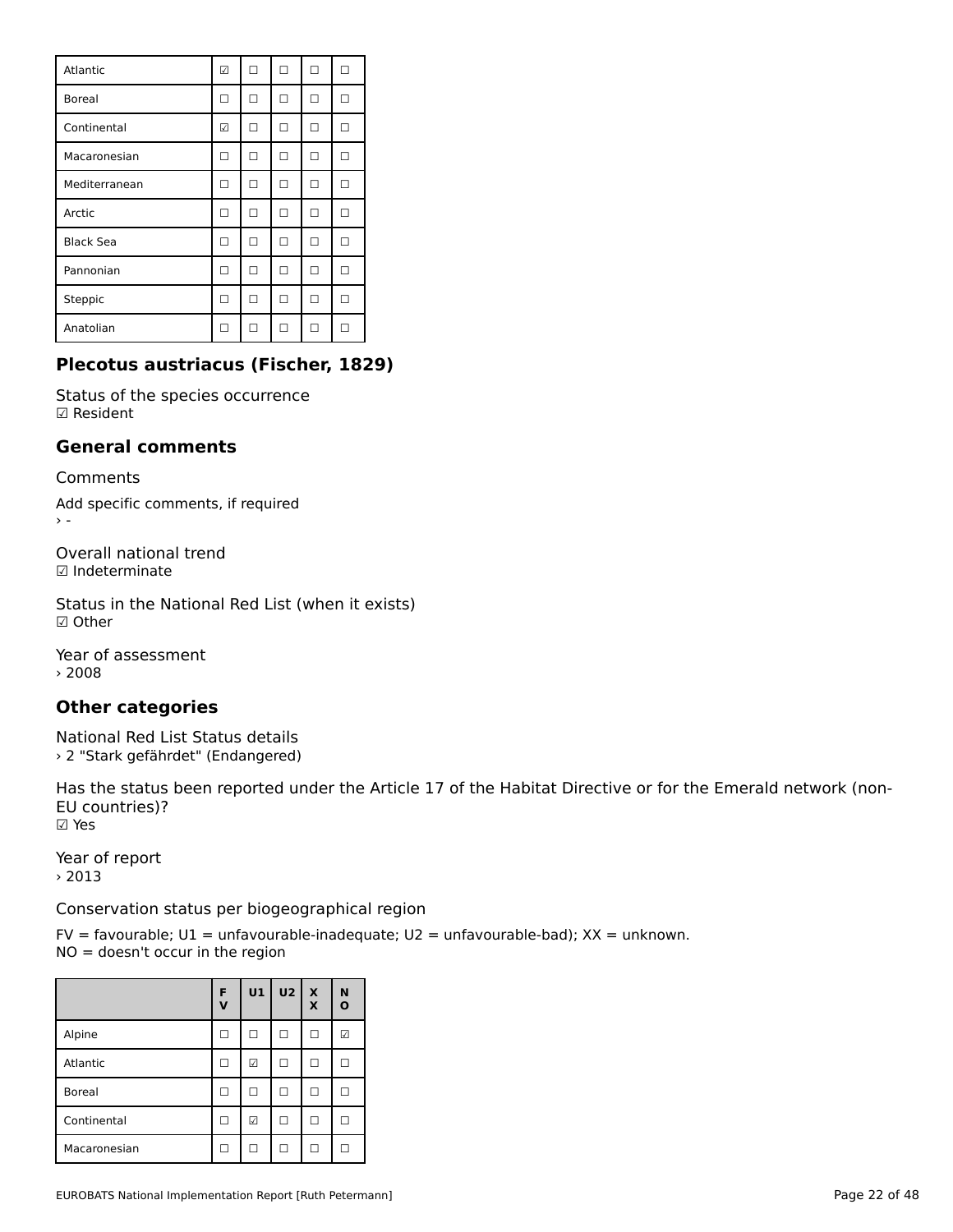| Mediterranean    | H | H            |   | H            |   |
|------------------|---|--------------|---|--------------|---|
| Arctic           |   | П            |   | п            | L |
| <b>Black Sea</b> | ш | H            | L | п            | L |
| Pannonian        |   | $\mathbf{L}$ |   | H            |   |
| Steppic          |   |              |   | L            |   |
| Anatolian        |   | H            |   | $\mathsf{L}$ |   |

# **Vespertilio murinus Linnaeus, 1758**

Status of the species occurrence ☑ Resident

### **General comments**

Comments

Add specific comments, if required

Overall national trend☑ Stable

Status in the National Red List (when it exists) ☑ Other

Year of assessment › 2008

# **Other categories**

National Red List Status details › D "Daten unzureichend" (Data deficient)

Has the status been reported under the Article 17 of the Habitat Directive or for the Emerald network (non-EU countries)?EU countries)? ☑ Yes

Year of report › 2013

## Conservation status per biogeographical region

|                  | F<br>V | U1 | U <sub>2</sub> | $\boldsymbol{\mathsf{x}}$<br>X | N<br>$\mathbf{o}$ |
|------------------|--------|----|----------------|--------------------------------|-------------------|
| Alpine           | п      | □  | □              | ☑                              | П                 |
| Atlantic         | п      | П  | п              | ☑                              | П                 |
| <b>Boreal</b>    | □      | □  | □              | □                              | П                 |
| Continental      | п      | □  | п              | ☑                              | П                 |
| Macaronesian     | ┐      | □  | п              | п                              | П                 |
| Mediterranean    | п      | п  | п              | п                              | П                 |
| Arctic           | п      | □  | □              | п                              | П                 |
| <b>Black Sea</b> | п      | □  | □              | □                              | П                 |
| Pannonian        |        | ┑  |                |                                |                   |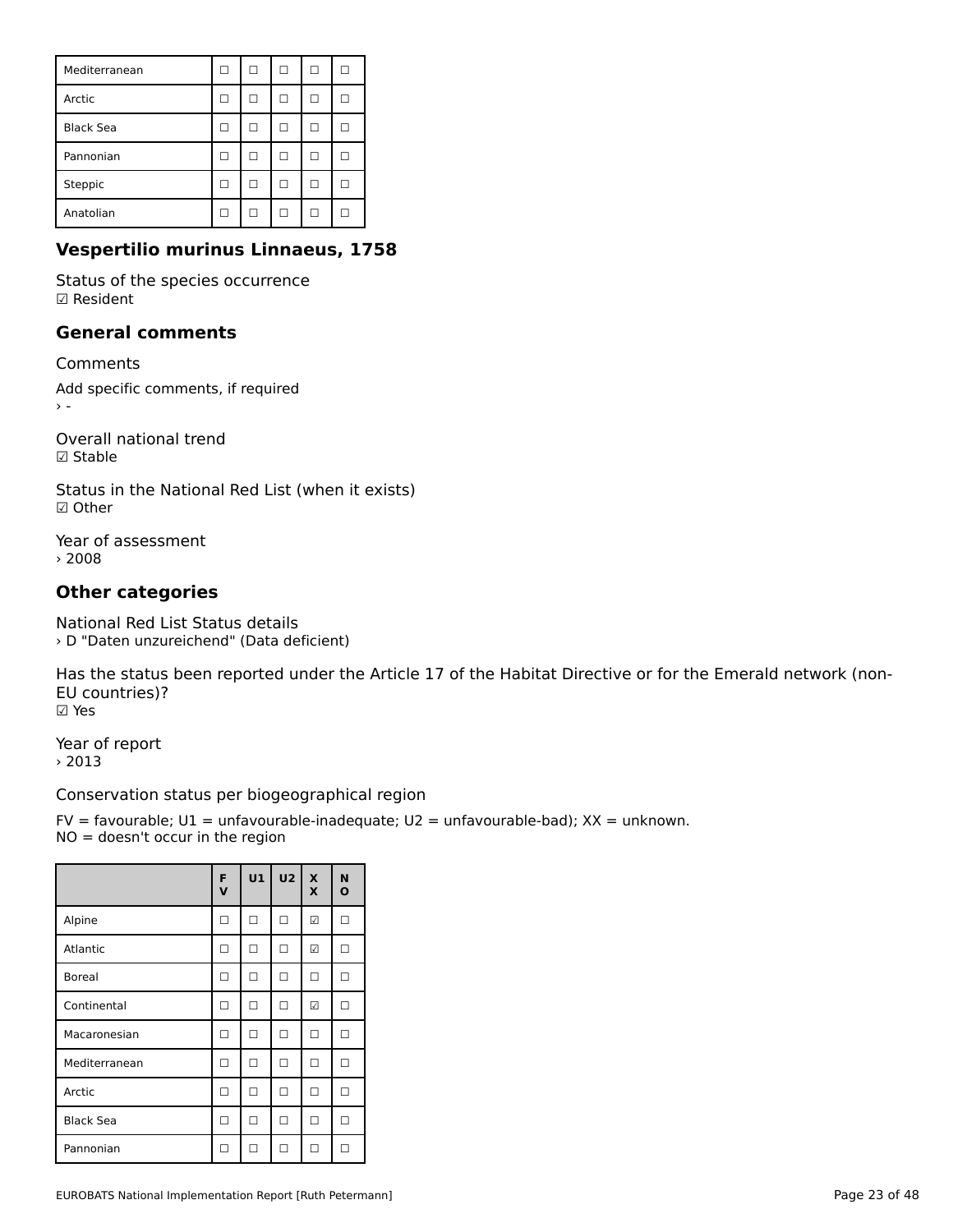| Steppic   |  |  |  |
|-----------|--|--|--|
| Anatolian |  |  |  |

# **Miniopterus schreibersii (Kuhl, 1817)**

Status of the species occurrence ☑ Extinct

### **General comments**

Comments

Add specific comments, if required  $\rightarrow -$ 

Status in the National Red List (when it exists) ☑ Other

Year of assessment › 2008

# **Other categories**

National Red List Status details › 0 "Ausgestorben oder verschollen" Extinct or disappeared

Has the status been reported under the Article 17 of the Habitat Directive or for the Emerald network (non-EU countries)?EU countries)? ☑ No

Year of report  $\rightarrow$   $\sim$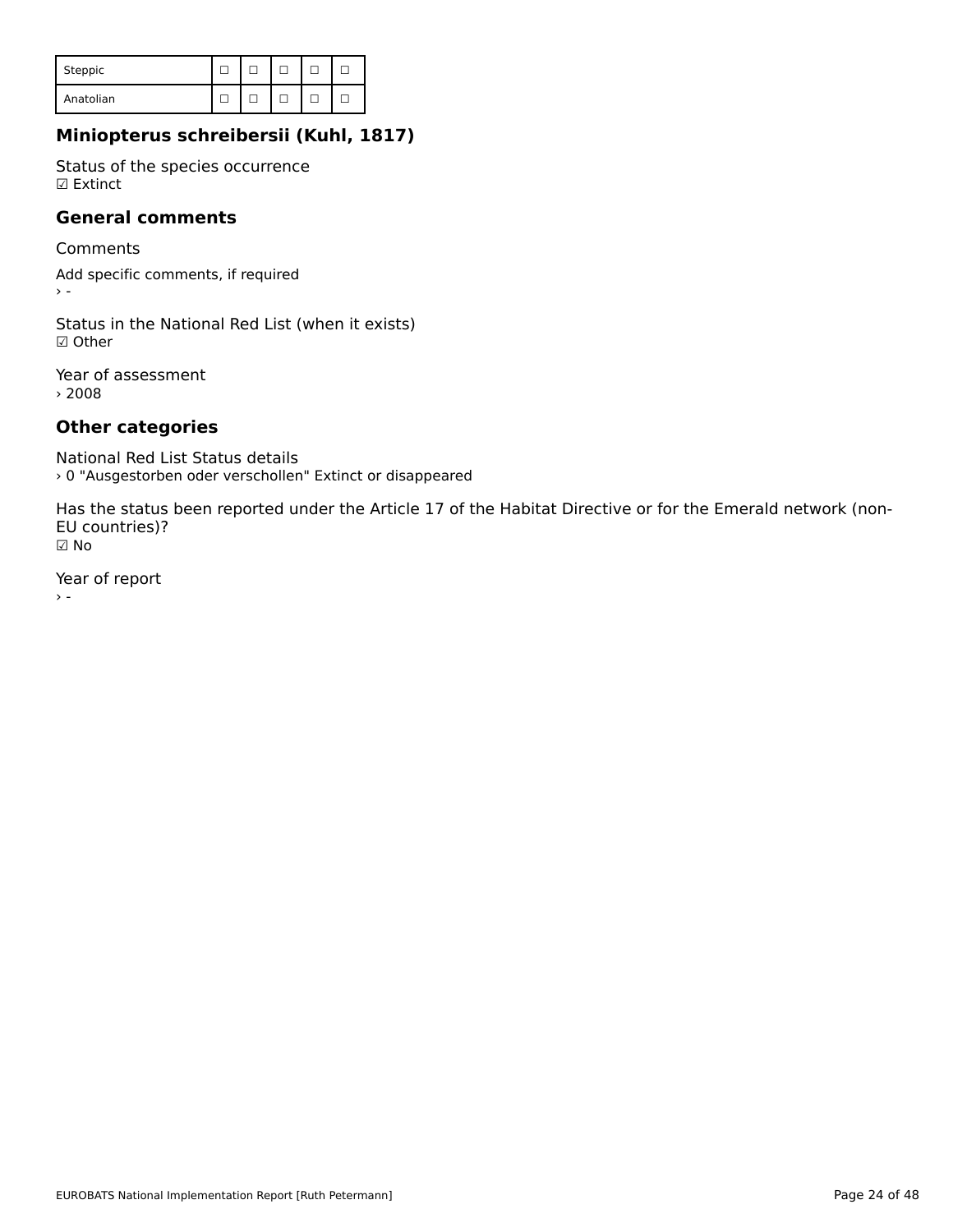# **C. Measures taken to implement Article III of the Agreement**

Does the national legislation protect all bat species? ☑ Yes

Please, give details of the legislation which is protecting bats All bat species occurring in Germany are strictly protected under the Federal Nature Conservation Act<br>All bat species occurring in Germany are strictly protected under the Federal Nature Conservation Act (bundeshaturschutzgesetz - bivaderie ci. y /(z), 15 b) and 14 b)). Frovisions relative to strictly protected species apply directly in the Länder.

Which species are not protected and why? › All species are strictly protected.

Comments

 $\sim$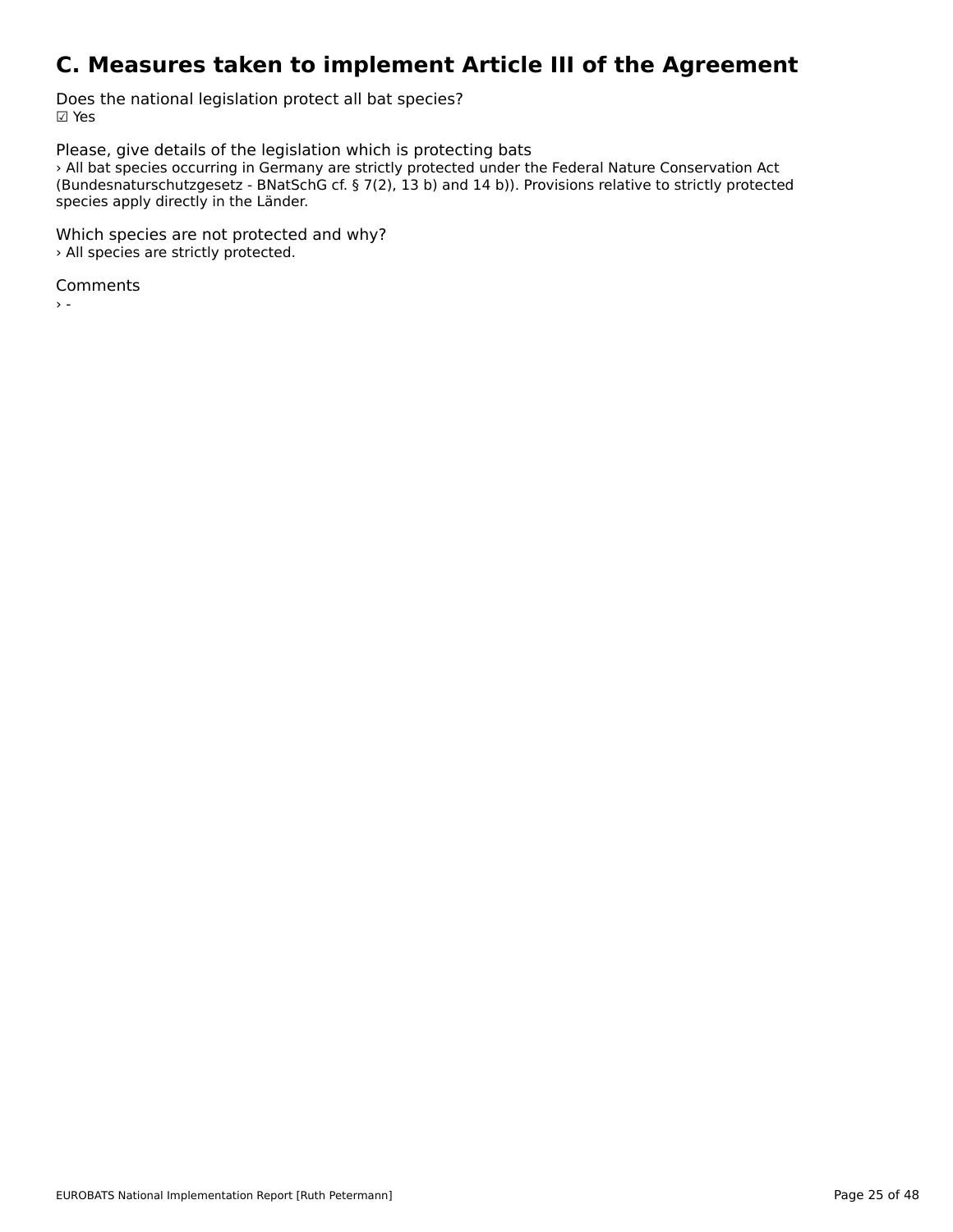### **1. Guidelines for the issue of permits for the capture and study ofcaptured wild bate**<br>continued wild bate captured wild bats

Does the system of permits or licenses for the capture of bats exist in your country? ☑ Yes

Comments (optional)

› Permits are issued by responsible authorities in the different Laender.

System of permits or licences to keep bats for educational or animal welfare purposes  $\boxdot$  In place

#### **Comments**

› In general it is not allowed to keep bats. Exceptional permits can be issued by responsible authorities.

System of permits or licences for sampling, ringing, killing of bats for scientific studies ☑ Exists

Comments (optional)

› Permits are issued by responsible authorities in the different Laender.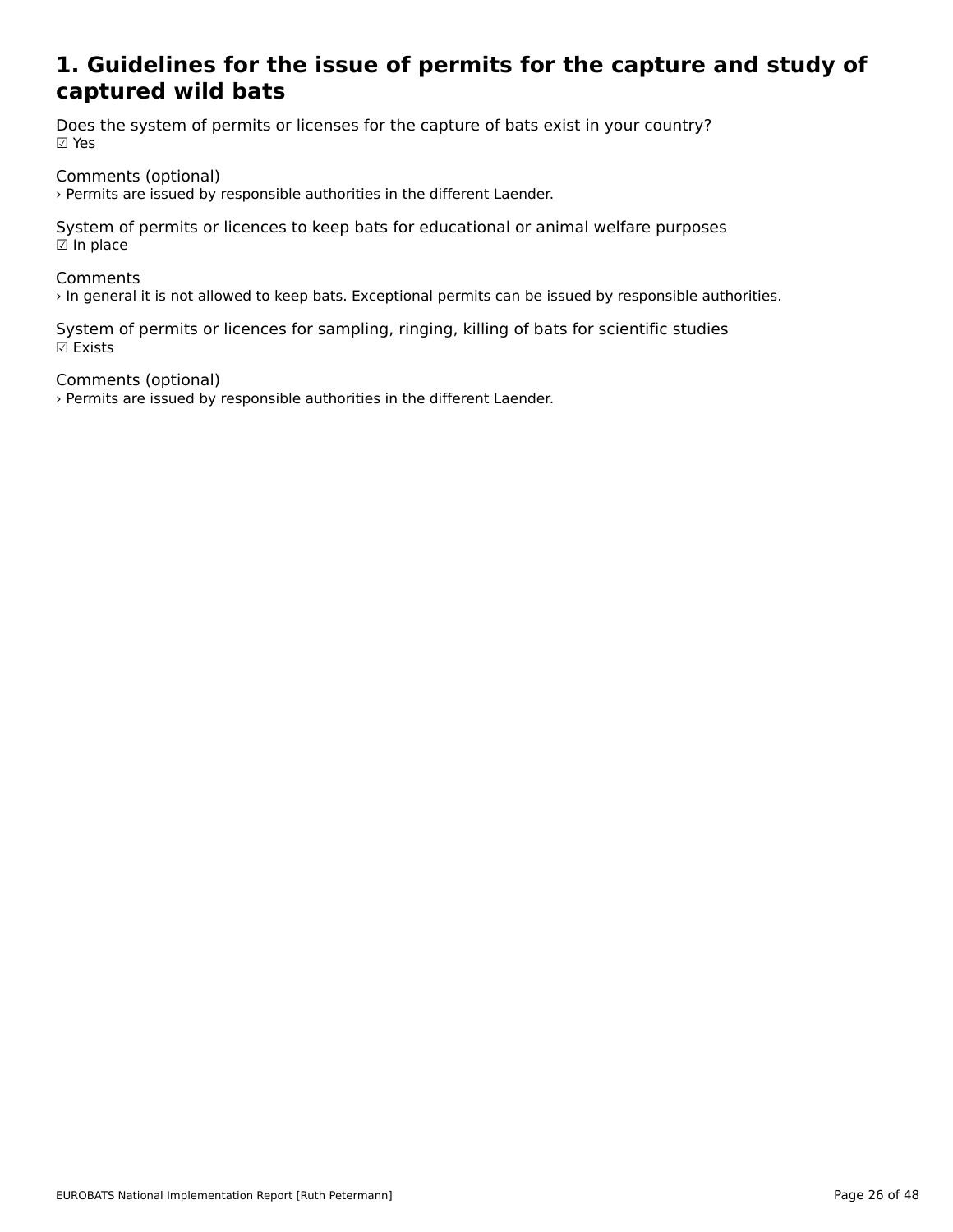### **2.Identified and protected sites which are important to the conservation of bats**conservation of bats

Click "expand" to see the questions!

## **Resolution 5.7. Guidelines for the protection of overground roosts, with particular reference to roosts in buildings of cultural heritage importance**reference to roosts in buildings of cultural heritage importance

2.4. List of national important overground roosts (including legal/physical protection status) ☑ Exists

Please, give details or links

› A survey of the Laender regarding important overground roosts yielded information from Bavaria, Berlin, Lower Saxony, North Rhine-Westphalia, Saarland, Saxony, Saxony-Anhalt and Thuringia. Lower Saxony, North Knine-Westphana, Saanand, Saxony, Saxony-Annai<br>Several Laender, e.g. Bavaria, maintain databases with state-wide lists.

Several Laender, e.g. Bavaria, in<br>All roosts enjoy legal protection.

Examples: For Thuringia see list in "Fledermaeuse in Thueringen" -Naturschutzreport H. 27, 2012.

Hesse: A list with maternity roosts in buildings can be generated from the NATIS database.

SAC in the following text is the abbreviation for "Special Area of Conservation" pursuant to Article 4 of the "Habitats Directive 92/43/EEC".

You have attached the following Web links/URLs to this answer.

SACs in Rhineland-Palatinate - SACs in Rhineland-Palatinate

**Bridgen Himmeland Fallenhard** Bridgen Framidiana Fallenhard<br>[Protected sites in Brandenbu](http://www.naturschutz.rlp.de/?q=ffh-gebiete)rg - Protected sites (SAC) in Brandenburg

[Content Publication Brandenb](https://lfu.brandenburg.de/cms/detail.php/bb1.c.379375.de)[urg](https://lfu.brandenburg.de/media_fast/4055/fmaus_inhalt.pdf) - Contents of a publication comprising a list of important roosts

## Comments

› Saxony: pursuant to Art. 24 Saxony Nature Conservation Act (SaechsNatSchG) (corresponding to Art. 54 (7) Federal Nature Conservation Act (BNatSchG)), measures to protect habitat sites, in

rederar nature conservation Act (BivatSchG)), measures to protect nabitat sites, in<br>structures, of bats whose populations are threatened or are strictly protected are permissible to the extent structures, or bats whose population.<br>that they are reasonable for owners.

Important roosts of Annex II species of the Habitats directive are protected as SAC.

2.5. National guidelines for custodians of historical buildings on the protection of bat roosts have been developed

☑ No

#### Comments

› Not on national level, but in Thuringia a guidance for bats in historical buidings was developed in the course of a project funded by the DBU (Deutsche Bundesstiftung Umwelt) and BBSR (Bundesinstitut für Bau-, Stadtund Raumforschung) (see link).und Raumforschung) (see link).

Saxony published general guidance on bat roosts in buildings, see also links, including historical buildings. In Bavaria there is a close exchange between bat experts, owners and relevant departments so that the In Bavaria there is a close exchange be<br>protection of the roosts is guaranteed.

You have attached the following Web links/URLs to this answer.

[Construction drawings for bat roosts](https://publikationen.sachsen.de/bdb/artikel/22958/documents/32722)

Fledermausquartiere an Gebäuden - General guidance concerning bat roosts at buildings.

Treatmansgaarnere am Sepadaen Verheiter geneeme concerning pacticoses de bandings.<br>[Fledermäuse in denkmalgeschützte](https://publikationen.sachsen.de/bdb/artikel/22958/documents/41904)n Dachräumen - Recommendations for bat conservation at historical buildings. <u>riedermause in denkmalgeschutzten Dachradmen</u> - Recommendations för bat conservation at mistorical bullum<br>[Empfehlungen für den praktischen Arten- und Den](http://www.thueringen.de/mam/th1/denkmalpflege/fledermaeuse_in_denkmalgeschuetzten_dachraeumen.pdf)kmalschutz. Leitfaden. Teilergebnis des Projektes Historische Empremangen für den praktischen Arten- und Denkmalschutz. Leitra<br>Gebäude als biodiverser Lebensraum und Objekt der Denkmalpflege

2.6. Summary report on interactions between the relevant cultural and natural heritage agencies (attach a

› In most federal states the relevant authorities for nature conservation and the conservation of cultural heritage exchange information and coordinate their activities, often with the involvement of bat experts, in nentage exchange information and coordinate their activities, often<br>some states on a regular basis, in some states only in actual cases.

some states on a regular basis, in some states only in actual cases.<br>In Bavaria a professional exchange exists between conservation authorities and relevant departments for In Bavaria a professional exchange exists between conservation authorities and refevant departments for cultural heritage. The nature conservation authorities weigh in species conservation issues. With regard to the many different responsible authorities the collaboration partly needs further enhancement.

Indity unterent responsible authorities the collaboration partly needs further enhancement.<br>In Hesse there is no regular collaboration. In single cases of construction measures at buildings of cultural In riesse there is no regular collabo<br>heritage bat experts are consulted.

nentage bat experts are consulted.<br>In Brandenburg the known roosts are registered and submitted to the responsible authorities.

### **Comments**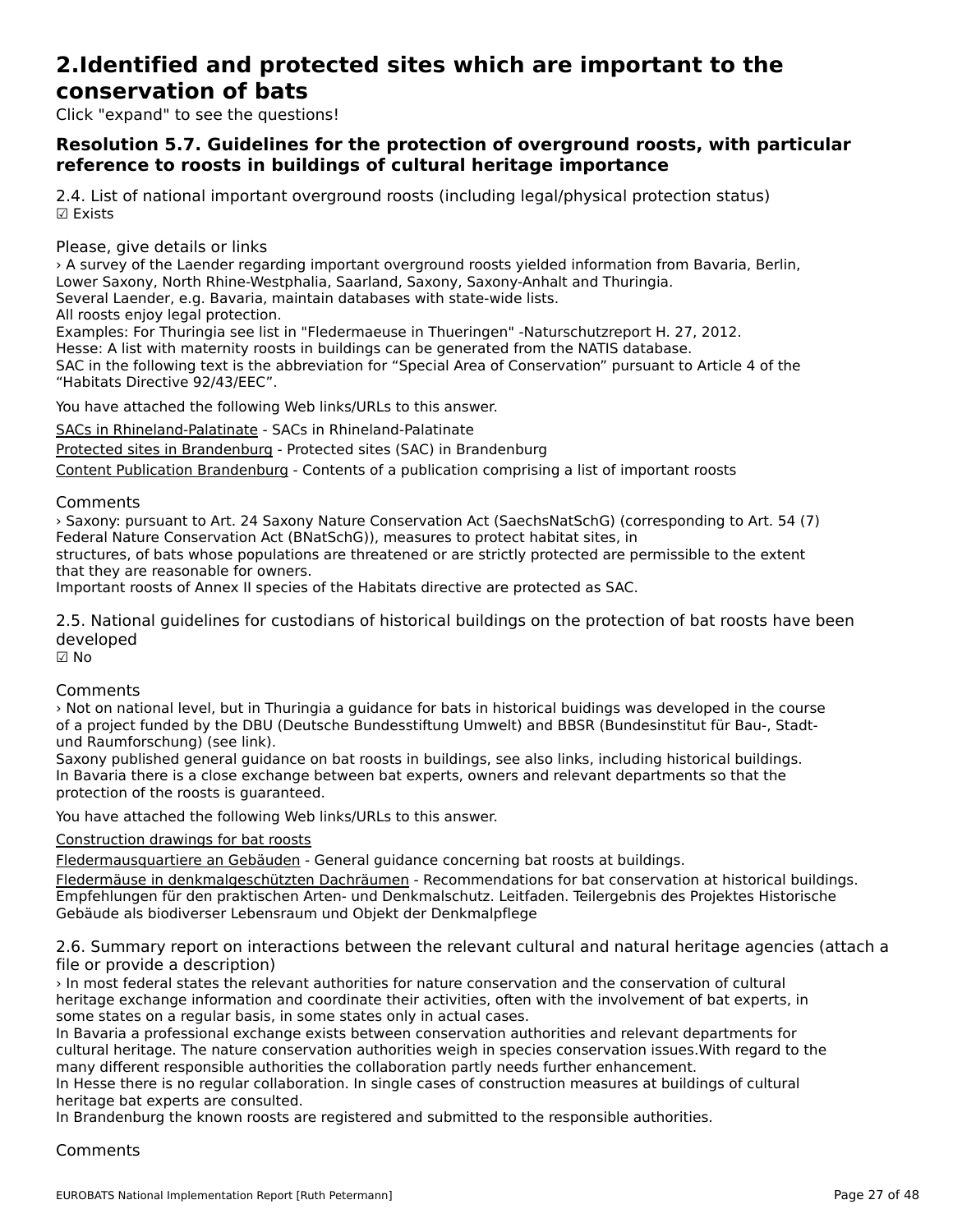› Collaboration exists but varies in quality.

## **Other activities carried out under this resolution (optional)**

› In the course of campaigns "Bat friendly house" (e.g. in Hesse, but also in other federal states) buildings of cultural heritage can be awarded. Contact and public awareness can be promoted. Other activities from Saxony:

- Measures for the establishment of roosts for the Lesser Horseshoe Bat

- Measures for the establishment of roosts for the Lesser Horseshoe Bat<br>- Coordination for the conservation of roosts of Grey Long-eared Bat with the regional church Office Saxony in the frame of a foreseen species protection programme.

# **Resolution 7.6. Guidelines for the protection and management of important underground habitats for bats**

Updated counts of bats at each listed site are submitted to the Secretariat ☑ Yes

# **2.1. List of important underground sites**

2.1. List of important underground sites for bats and measures of their protection (including Natura 2000, Emerald or other status) was submitted to EUROBATS ☑ Yes

When the latest update was submitted?  $> 2014$ 

#### Comments

› All sites submitted by Saxony are protected as SACs. With the exception of the technical buildings the sites Are steed submitted by Saxony are protected as SACs. With the exception of the technical buildings the size of  $\alpha$ planned.

2.2. Management of important underground sites for bats is in accordance with EUROBATS Publication n°2 ☑ Yes

**Comments** 

› All sites are legally protected. Important sites are protected under the Habitats Directive, this comprises the The stress are regary protected. Important sites are protected under the Habitats Directive, this compition is<br>need for appropriate management plans. In most Laender there is a regular monitoring, often done by voluntary bat workers.

E.g. in Saxony-Anhalt many sites are secured and contracts with the owners were made. Despite all efforts L.y. in Jaxuny-Annait many sites are secured a<br>there remain some sites insufficiently secured.

## 2.3. Other relevant activities for the protection of underground habitats

› In Hamburg bunkers are transformed for bats. Also in Lower Saxony underground sites like bunkers or oldtunnels were opened, optimized or provided as new bat roosts with different management measures. In Brandenburg 17 important underground habitats were secured and optimized with funds of the State Office **Drandenburg 17 mp**<br>for the Environment:

- ior the Environment.<br>- Fledermauswinterquartier "Luftschutzbunker Bad Liebenwerda"
- Fledermauswinterquartier "Eiskeller Westbahnhof Herzberg"
- Fledermauswinterquartier "Eiskeiler westbahnnor Herz<br>- Fledermauswinterquartier "Schlossruine Sonnewalde"
- Fledermauswinterquartier "Eiskeller München"
- Fledermauswinterquartier " Liskeller Munchen<br>- Fledermauswinterquartier " Weinkeller Falkenberg/Elster"
- Fledermauswinterquartier ", weihkeller Faikenberg/r<br>- Fledermauswinterquartier "Tanklager Kleinbahren";
- Fledermauswinterquartier "Janklager Kleinbannen",<br>- Fledermauswinterquartier "Blauer Bunker Lieberose";
- Hedermauswinterquartier "Blauer Bunker<br>- Fledermauswinterquartier "Nehmitzsee";
- Fledermauswinterquartier "Brunnenstube Habichtsberg"
- Fledermauswinterquartier "Brunnenstube Hat<br>- Fledermauswinterquartier "Hauskeller Golm";
- Fledermauswinterquartier "Boitzenburg"
- Fledermauswinterquartier "Boltzen<br>- Fledermauswinterquartier "Milten"
- Fledermauswinterquartier "Milteri<br>- Fledermauswinterquartier "Weggun"
- Fledermauswinterquartier "weggun<br>- Fledermauswinterquartier "Telekom-Verteilerstation am Staffelder Kreuz"
- Fledermauswinterquartier "Ielekom-verteilerst<br>- Fledermauswinterquartier "Miltenrinne-Havel"
- Fledermauswinterquartier "Milterminie-Haver<br>- Fledermauswinterquartier "Bunkerkomplex Große Heide";
- Fledermauswinterquartier "Burikerkompr<br>- Fledermauswinterquartier "Julianenhof".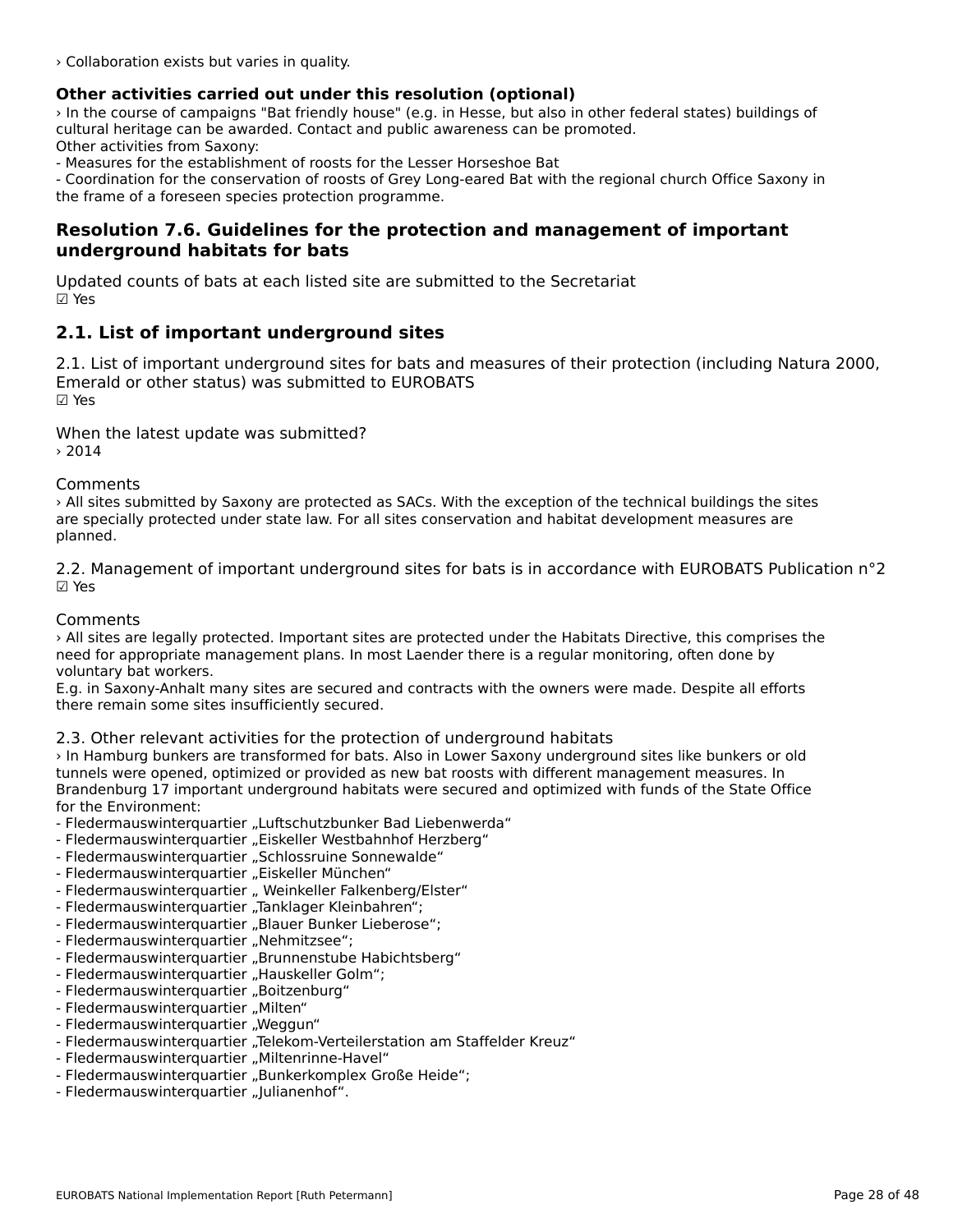# **3.Consideration given to habitats which are important to bats**

Click "expand" to see the questions!

# **Resolution 7.7. Bat conservation and sustainable forest management**

National guidance has been developed based on the principles in the EUROBATS Bats and Forestry leaflet  $\boxdot$  No

You have attached the following Web links/URLs to this answer.

Naturschutzkonzept der Bayerischen Staatsforsten - Nature conservation concept of bavarian state forests

**[Methusalem 2.0 - Information on a programme for](http://www.baysf.de/fileadmin/user_upload/03-wald_schuetzen/pdf/Naturschutzkonzept_Bayerische_Staatsforsten.pdf) Brandenburg to protect important habitat trees and dead wood Waldnaturschutz in den Niedersächsischen Landesforsten** - Information on the consideration of bats in the forest<br>Waldnaturschutz in den Niedersächsischen Landesforsten - Information on the consideration of bats in the for

BAT-Konzept - Concept for the management of habitat trees, old and dead trees in state forests of Rhineland-Palatinate [Bewahren un](https://www.wald-rlp.de/fileadmin/website/forstamtsseiten/trier/bilder/Infothek/BAT-Konzept_RhlPf_August_2011.pdf)d Entwickeln - Naturschutzkonzept des Staatsbetriebes Sachsenforst für den sächsischen Landeswald <u>bewannen und Entwickenn</u> - Naturschutzkonzept des Sta<br>[nature conservation conce](https://publikationen.sachsen.de/bdb/artikel/29737/documents/43435)pt for state forests in Saxony

nature eenservation eeneep vor state rerests in Sunen,<br>Naturschutzleitlinie für den Hessischen Staatswald - Naturschutzstrategie für die Bewirtschaftung des Staatswalds -Nature conservation strategy for state forests in Hesse

Landesweites Artenhilfskonzept Mopsfledermaus - Artenhilfskonzept für Hessen mit Habitatschutzmaßnahmen - <u>candeswertes Artenninskonzept Mopshedermads</u> - Artenninskonzept fur<br>[Species programme for barbastelle with habitat c](https://www.hlnug.de/fileadmin/dokumente/naturschutz/artenschutz/steckbriefe/Fledermause/Hilfskonzepte/artenhilfskonzept_2007_mopsfledermaus_barbastella_barbastellus.pdf)onservation measures

[Natura 2000 in niedersächsischen Wäldern](http://www.ml.niedersachsen.de/download/127803/NATURA_2000_in_niedersaechsischen_Waeldern_-_Leitfaden_fuer_die_Praxis_1._Auflage_Stand_20.02.2018.pdf) - Guidance on Natura 2000 sites in forest in Lower Saxony

Examples of best practice for forest management are submitted to the Secretariat ☑ No

If no, provide explanations or give links to available examples

› Guidance on bats and sustainable forest management exists in some federal states, but not on national ountance on bacs and suscainable forest management exists in some rederar states, but not on national<br>level, given that forest and species protection management issues are a task of the German Laender, see above.

A lot of measures are being carried out in the different Laender. Examples that could serve as examples for A for or measures are being carried out in the unferent Laender. Examples that could serve as examples it<br>best practice and were submitted for this report are attached as links. Other examples are the marking of groups of habitat trees (e.g. in Saxony) and identification of old beech trees for conservation in the Saarland.

You have attached the following Web links/URLs to this answer.

Biosphärenreservat Mittelelbe - Information in the Biosphere Reserve Mittelelbe, where information on forest **[management can be found](https://www.mittelelbe.com/mittelelbe/biosphaerenreservat/natur/lebensraeume/lebensraeume.html)**<br>management can be found

[Waldentwicklung im Nationalpark Harz](https://www.nationalpark-harz.de/de/der-nationalpark-harz/waldentwicklung/) - Forest development in the Harz National Park

Research in forest management that is sustainable for bats (attach file or provide links) › The Project "Promotion of a network of Bechstein's bat colonies in the European Population centre development and implementation of efficient conservation measures to be integrated within forest management", that was launched 2013 in Hesse (Naturpark Rhein-Taunus), is still going on. Between 2014 and 2016 32 colonies were identified. For these sites the development and implementation of conservationmeasures is ongoing together with local forest offices. On the basis of a habitat analysis the forest area will be assessed in regard of its suitability as species habitat. These results will serve as a basis for forest planning assessed in regard of its suitability as species habitat. These results will serve as a basis for forest planning<br>and further conservation measures. In 2018 the results will be made available also as a quidance on forest and further conservation measures. In 201<br>management for a nationwide application.

The project "Development and promotion of old-wood and dead-wood biocenoses via sustainable management strategines in the Saarland's forestry operations" and dead-wood blue integrations of old-wood and deadwood resources within sustainable forest management. At sample sites, the project is also survey in the project would resources within sustainable forest management. At sample sites, the project is also surveying bat

You have attached the following Web links/URLs to this answer.

Alt- und Totholzbiozönosen - Information on the project "Development and promotion of old-wood and dead-wood All- and numbizonozonosen</u> - information on the project Development and promotion or o<br>[biocenoses via sustainable](https://www.saarland.de/223818.htm) management strategies in the Saarland's forestry operations"

Projekt Bechsteinfledermaus (Bundesprogramm Biologische Vielfalt) - Project on the conservation of Bechstein's bat Trojekt bechstemmedermads (bundesprogramm biologische vienalt) - Froject on the conservation of bechste<br>[with the development and implementation of efficient conservation](https://www.bechsteinfledermaus.eu/de/be/das_projekt/das_projekt/) measures to be integrated within forest with the deve<br>management

Other activities carried out under this resolution (optional)

› In Hesse training courses on bats in forests are held for foresters, forest managers and administrative staff. In Saxony all trees of native species that show a big cave or several small caverns are legally protected. In saxony all trees of hative species that show a big cave or several sinali cavents are legally protected.<br>In several Laender there is a special regard on bats within the conservation of Natura 2000-sites in forests. In several Laender there is a special regard on bats within the conservation or Natura 2000-sites in forests.<br>E.g. Bavaria supports voluntary conservation measures in forests with contract-based nature conservation programmes from which bats and their habitats can benefit.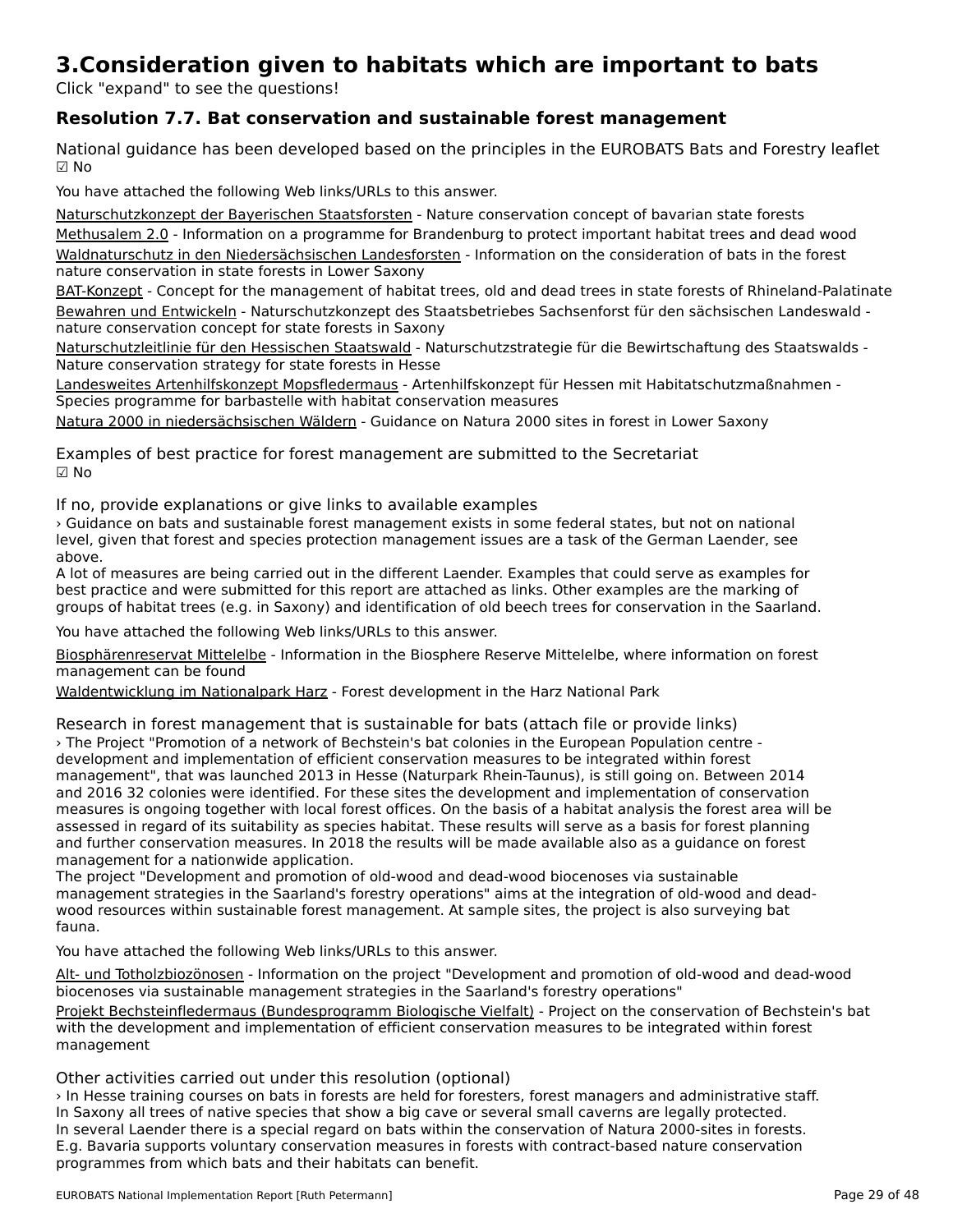You have attached the following Web links/URLs to this answer.

[Bayerisches Vertragsnaturschutzprogramm Wald \(VNP Wald\)](https://www.stmuv.bayern.de/themen/naturschutz/foerderung/vnp_wald.htm) - Contract-based nature conservation programme Forest<br>in Baussie in Bavaria

... Sacare.<br>[Biodiversitätsstrategie im Buchenwald](https://www.saarland.de/223819.htm) - Strategy on biological diversity in beech forests in the Saarland

## **Resolution 7.8. Conservation and management of critical feeding areas, core areas around colonies and commuting routes**around colonies and commuting routes

Awareness of the importance of critical feeding areas, core areas around known colonies and commuting routes for bats exists☑ Yes

Give details of activities devoted to raising awareness

› Awareness for the importance of these areas exists in nature conservation authorities but in general it is still unsufficient. E.g. in Bavaria their importance is being conveyed in the course of the education for nature conservation rangers, bat specialist consultants, forest owners and students of agriculture, lectures at universities and seminars at the academy for nature conservation and landscape conservation (Akademie für Naturschutz und Landschaftspflege). Also Hesse offers training courses and conferences on this topic for decision-makers and responsible authorities.

In Saxony a document focusing on these aspects and serving as a technical basis for nature conservation an baxdify a document focusing on these aspects and serving as a<br>authorities and different planning levels was published (see link).

You have attached the following Web links/URLs to this answer.

[Gebiete mit besonderer Bedeutung für Fledermäuse in der Region Chemnitz](https://www.pv-rc.de/publikationen/fledermaus_web.zip) - Important areas for bats in the region of Chemnitz

Measures to take bats into account in land use and planning decisions ☑ Yes

# **Measures, if yes**

Describe these measures, please

› Bats and their habitats are taken into account in impact regulation, in the preparation of environmental impact assessments (EIA), species conservation assessments (spezielle artenschutzrechtliche Prüfung) and supporting landscape management plans (Landschaftspflegerische Begleitplanung).

Research and monitoring to improve understanding of the use of landscape by bats are ongoing

# **research, if yes**

Please, specify or give referencies to studies

› In several Laender there are bat surveys on a regular or irregular basis.

ÖKOTOP (2016): Schlagopfersuche als Grundlage zur Bewertung der Fledermausmortalität am WindparkMahlwinkel-Nord. - unveröff. Gutachten im Auftrag des Landesamtes für Umweltschutz Sachsen-Anhalt (WV43.1/01/2016)

MYOTIS (2015): Ersterfassung der Arten der FFH-Richtlinie der Europäischen Union im Land Sachsen-Anhalt - Fledermäuse (Mammalia: Chiroptera) - Teilbereich West. Endbericht (WV43.1/43/12). - unveröff. Gutachten im Auftrag des Landesamtes für Umweltschutz Sachsen-Anhalt

Auftrag des Landesamtes für Omweitschutz Sachsen-Annalt<br>MYOTIS (2017): Erfassung und Bewertung von Arten der FFH-Richtlinie zur Erfüllung der FFH-Berichtspflichten im Land Sachsen-Anhalt. Säugetiere: Kleine Hufeisennase Rhinolophus hipposideros (Bechstein, 1800). mi Land Sachsen-Annait. Saugetiere. Kielle Huleisenhase Kniholophus inppositeitos (Bechstein, 1800)<br>Monitoring für die Berichtsperiode 2013-2018 (WV43.1/02/2017. - unveröff. Gutachten im Auftrag des Landesamtes für Umweltschutz Sachsen-Anhalt)

M. Kortmann, J. Hurst, R. Brinkmann, M. Heurich, R. S. Gonzalez, J. Müller & S. Thorn (2017): Beauty and the m. Kortmann, j. nurst, K. Brinkmann, M. Heunch, K. S. Gonzalez, J. Muller & S. Hiom (2017). Beauty a<br>beast: how a bat utilizes forests shaped by outbreaks of an insect pest. – Animal Conservation, 1-10. Forschungsprojekt der Koordinationsstelle für Fledermausschutz Nordbayern zur Verbreitung der Nymphenfledermaus in Bayern 2014 und 2015, s. Pfeiffer, B. et al. (2015): Die Verbreitung der Nymphenfledermaus Myotis alcathoe in Bayern. In: Tagungsband Verbreitung und Schutz der

Nymphenfledermaus, hrsg. Vom Bayerischen Landesamt für Umwelt, S. 98-114, Augsburg.

https://www.lfu.bayern.de/natur/artenhilfsprogramme\_zoologie/fledermaeuse/index.htm.

nttps://www.nu.bayenn.ue/natur/artenhilfsprogramme\_zoologie/neuennaeuse/index.ntm.<br>Artenhilfsprogramm Große Hufeisennase: Untersuchungen zu Sommervorkommen der Art an Höhlen in der Artenninsprogramm Große Hüfersehnase. Untersuchungen zu<br>Mittleren Frankenalb 2017 (LfU, Verband der Höhlenforscher)

Artenhilfsprogramm Kleine Hufeisennase: Untersuchungen zu Sommervorkommen der Art an Höhlen in der Artenhinsprogramm Kielne Hüfelsenhase. Ontersuchungen zu Sommervorkommen der Art am nomen in di<br>Nördlichen Frankenalb 2014 (LfU, Koordinationsstelle für Fledermausschutz, Verband der Höhlenforscher) Artenhilfsprogramm Kleine Hufeisennase: Untersuchungen zu Sommervorkommen der Art an Höhlen in der Antenninsprogramm Kielne nufelsennase. Ontersuchungen zu bommervorkommen der Art am nomen in di<br>Nördlichen Frankenalb 2014 (LfU, Koordinationsstelle für Fledermausschutz, Verband der Höhlenforscher)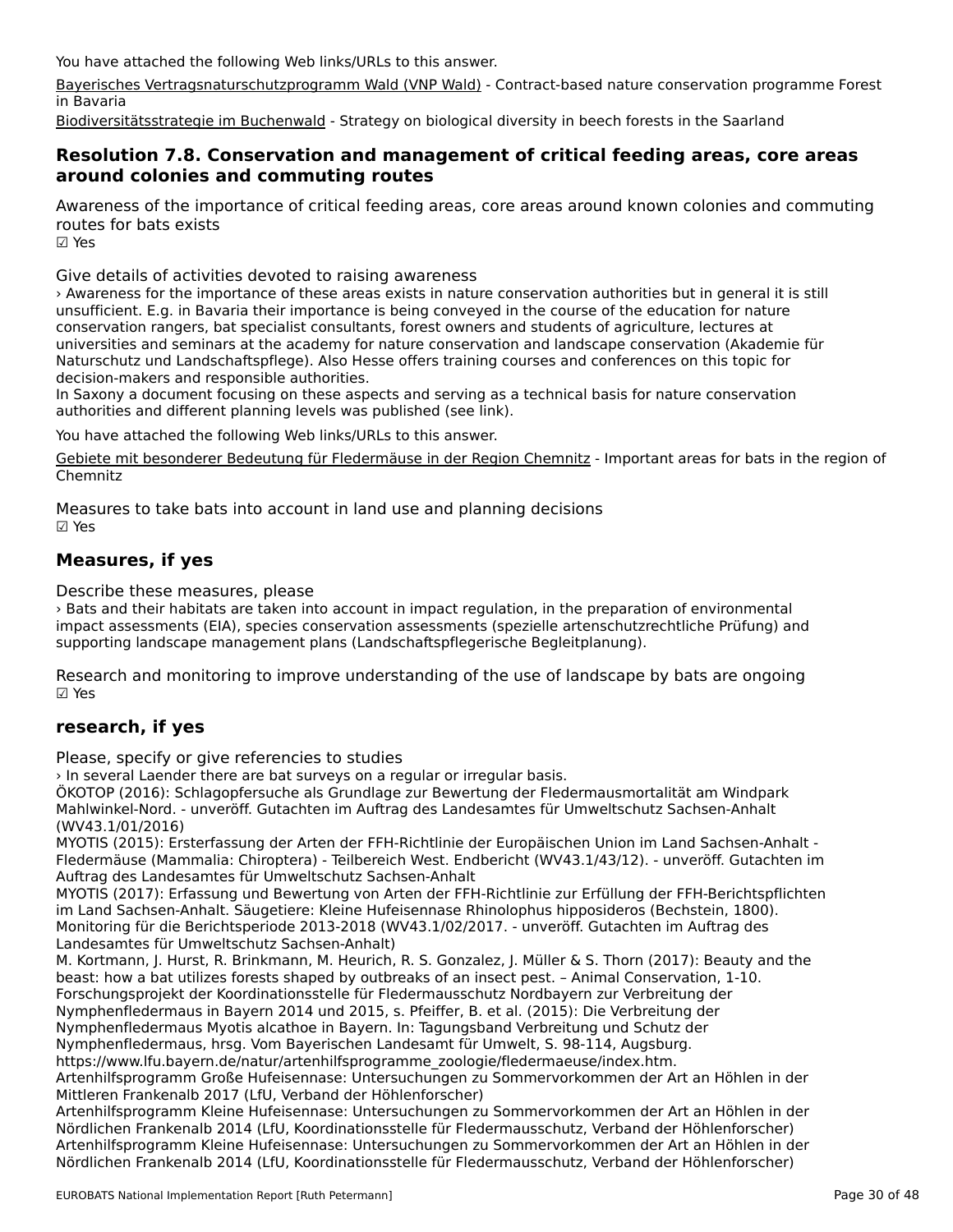Artenhilfsprogramm Kleine Hufeisennase: Batcorder-Untersuchungen zur Verbesserung der Kenntnisse über die Verbreitung und Reproduktionsgebiete der Kleinen Hufeisennase in Bayern (LBV 2016) Artenhilfsprogramm Kleine Hufeisennase: Suche nach Wochenstuben am Alpenrand mittels Telemetrie (LfU 2015)

Artenhilfsprogramm Kleine Hufeisennase: Biodiversitätsprojekte zur Sicherung des Bestandes der Kleinen Artenninsprogramm Kielne nufelsennase. Diodiversitatsprojekte zur Sicherung des Bestandes der Kielnen<br>Hufeisennase in Oberfranken: Telemetrie und Quartiersuche 2014 und 2015, Sicherung des Bestandes 2016 nuiersenhase in Oberhanken. Telemetrie und Quartiersuche 2014 und 2015, Sich<br>und 2017, Batcorder-Erfassungen 2017 (Regierung von Oberfranken 2015-2017)

Zahn, A., Lustig, A. &. Hammer, M. (2014): Potenzielle Auswirkungen von Windenergieanlagen auf Fledermauspopulationen. – ANLiegen Natur 36(1): 21–35.

riedermadspopulationen. – Anclegen Natur 30(1). 21–33.<br>Zahn, A. & Kriner, E. (2016): Winter foraging activity of Central European Vespertilionid bats. Mammal. Biol.

Philipp Müller (2015): Einfluss von Beweidung auf Fledermausdiversität und -aktivitätsdichte. Hochschule Weihenstephan-Triesdorf, Fakultät Landschaftsarchitektur.

weinenstephan-inesuon, rakuitat Lanuschaltsarchitektur.<br>Julia Kleinwechter (2016): Der Einfluss von Rinderbeweidung auf Fledermausdiversität und -aktivitätsdichte, Julia Klehrwechter (2010). Der Einhuss von Kinderbeweidung auf Hedermausdiversität und Faktivitätsdichte,<br>Sowie seine Auswirkungen auf das Nahrungsangebot von Fledermäusen. Hochschule Weihenstephan-Triesdorf,

rakuitat Lanuschantsarchitektur.<br>Paulina Außmann (2017): Die Verbreitung der Weißrandfledermaus (Pipistrellus kuhlii) in Rosenheim. raumia Ausmann (2017). Die verbrei<br>Bachelorarbeit an der LMU München.

Tobias Bjarsch (2014): Zusammenhang der Fledermausaktivität mit dem Nährstoffgehalt von Stillgewässern. Zulassungsarbeit zur wissenschaftlichen Prüfung für das Lehramt an Gymnasien in Bayern an der LMU München.

M. Kortmann, J. Hurst, R. Brinkmann, M. Heurich, R. S. Gonzalez, J. Müller & S. Thorn (2017): Beauty and the beast: how a bat utilizes forests shaped by outbreaks of an insect pest. – Animal Conservation, 1-10.<br>beast: how a bat utilizes forests shaped by outbreaks of an insect pest. – Animal Conservation, 1-10. Meisel, F. et al. (2015). Nachweise der Nymphenfledermaus (Myotis alcathoe) in Sachsen.. In LfU (Ed.),Verbreitung und Ökologie der Nymphenfledermaus. Fachtagung des LfU am 22. März 2014. (pp. 127-136). verbreitung und Okologie der Nymphemiedermads. Fachtagung des Ero am 22. Marz 2014. (pp. 127-130).<br>Schulze, C. (2017). Analyse der Verbreitung und der Quartiernutzung der Nordfledermaus Eptesicus nilssonii (Keyserling & Blasius 1839) in Westsachsen (Deutschland). Masterarbeit TU Freiberg, Fakultät Geowissenschaften, Geotechnik und Bergbau, 109 S.

Bach, L., Niermann, I. & Donning, A. 2016: Sommeraktivität von Fledermäusen auf den ostfriesischen Inseln. Bach, E., Niemiann, i. & Donning, A. 2010. Sommeraktivit.<br>Der Mellumrat e.V. Natur und Umweltschutz 15(1): 29-32.

Der Mendrinat e.V. Natur und Oniwenschutz 15(1). 29-32.<br>Drangmeister, D. 2015: An der Schwelle – Ein Naturführer für die Region Hannover. Ibidem-Verlag, 335 S. Drangmeister, D. 2015: An der Schweile – Ein Naturfuhrer für die Neglon Hannover. Ibideni-verlag, 333-3.<br>Matschke, J. 2015: Invasionsartige Einflüge der Zwergfledermaus Pipistrellus pipistrellus (Schreber 1774), in Osterode am Harz von 1989-2013. Unser Harz 8/2015: 152-155.

Meineke, T. 2015: Phänologie und Verhalten flugaktiver Großer Abendsegler Nyctalus noctula (Schreber, 1774) im südlichen Niedersachsen in den Jahren 2000 bis 2014. Säugetierkundliche Informationen 9(49): 403-428. mi sudiktien Niedersachsen in den Jahren 2000 bis 2014. Saugederkundliche Informationen 9(49). 405-426.<br>Meyer, I. 2014: Das Mausohr-Monitoring 2013. In: Rundbrief / NABU Holzminden: für Mensch und Natur vor Ort

/ Hrsg.: Naturschutzbund Deutschland (NABU), Kreisgruppe Holzminden e.V. 39-40.

Niermann, I. & Rackow, W. 2017: Bibliografie zur Verbreitung der Fledermäuse Niedersachsens. Naturschutz in Niemiann, I. & Kackow, W. 2017. Bibliografie zur Verbreitung der Hedermause Niedersachsens.<br>Praxis und Forschung, Berichte aus der Alfred Toepfer Akademie für Naturschutz, Heft 1 / 2017, Schneverdingen, DOI 10.23766/NIPF.201701

Quante, U. 2014: Zum Vorkommen von Fledermäusen in der Samtgemeinde Tostedt, Landkreis Harburg. Das Quante, O. 2014. Zum Vorkommen von Hedermausen in der Samtgemeinde Tosteut, Landkreis Harburg. B<br>Kartierungsprojekt des AKN; ein erster Zwischenbericht für das Jahr 2013. Mitt. des AKN, Sonderheft 3: 43

Rackow, W. 2014: Positiver Trend des Fledermaus-Winterbestands in der Einhornhöhle bei Scharzfeld, Landkreis Osterode am Harz. Mitt. Verb. Dt. Höhlen- u. Karstforsch. 60(1): 10-12.

Reichenbach, M., Brinkmann, R., Kohnen, A., Köppel, J., Menke, K., Ohlenburg, H., Reers, H., Steinborn, H. & Warnke, M. 2015: Bau- und Betriebsmonitoring von Windenergieanlagen im Wald. Abschlussberichtwartike, wi. 2015. Bau- und Beutebsmontoring von windenergiearliagen ihr wald. A<br>30.11.2015. Erstellt im Auftrag des Bundesministeriums für Wirtschaft und Energie.

So.11.2015. Ersteht im Auttrag des Bundesministeriums für Wirtschaft und Energie.<br>Rupp, H. 2016. Die bronzezeitliche Fledermausfauna (Chiroptera, Mammalia) der Lichtensteinhöhle im Südharz im Spiegel paläoökologischer Rekonstruktionen. Mitt. Verb. Dt. Höhlen- u. Karstforsch. 63(2): 58-64. Rupp, H. 2017. Zur stratigraphischen Auswertung der Fledermausfunde (Chiroptera, Mammalia) der

Rupp, II. 2017. Zur stratigraphischen Auswertung der Fledermausfühlte (Chiloptera, Mahmlana) der<br>archäologischen Ausgrabungen in der Lichtensteinhöhle bei Osterode am Harz (Niedersachsen). Mitt. Verb. Dt. archaologischen Ausgrabungen in der L<br>Höhlen- u. Karstforsch. 63(4): 122-131.

Bachmann, A. (2014): Habitat- und Quartierpräferenzen der Mopsfledermaus (Barbastella barbastellus Schreber 1774) im Nationalpark Harz. Masterarbeit am Institut für Biologie der Martin-Luther-Universität Halle-JUNEUEL 1774) II<br>Wittenberg. 77 C. Wittenberg. 77 S.

Nationalparkverwaltung Harz 2015: Telemetrische Untersuchungen Mopsfledermaus (Barbastella barbastellus) im Nationalpark Harz, Auftragnehmer Büro Myotis, Dipl.-Ing. (FH) Burkhard Lehmann, Halle Saale; 22 pp.

nn Nationalpark Harz, Aditräghehmer Buro Myotis, Dipi<br>Nationalpark Harz (Hrsg.) 2014: Tätigkeitsbericht 2014

Nationalpark Harz (Hrsg.) 2015: Tätigkeitsbericht 2015

Nationalpark Harz (Hrsg.) 2016: Tätigkeitsbericht 2016

Nationalpark Harz (Hrsg.) 2016: Tätigkeitsbericht 2017

Biosphärenreservatsverwaltung Niedersächsische Elbtalaue: Liebenswerte Geschöpfe der Nacht -

Fledermäuse im Biosphärenreservat Niedersächsische Elbtalaue - 1. Auflage 2015

National guidelines, drawing on the general guidance published in EUROBATS Publication have been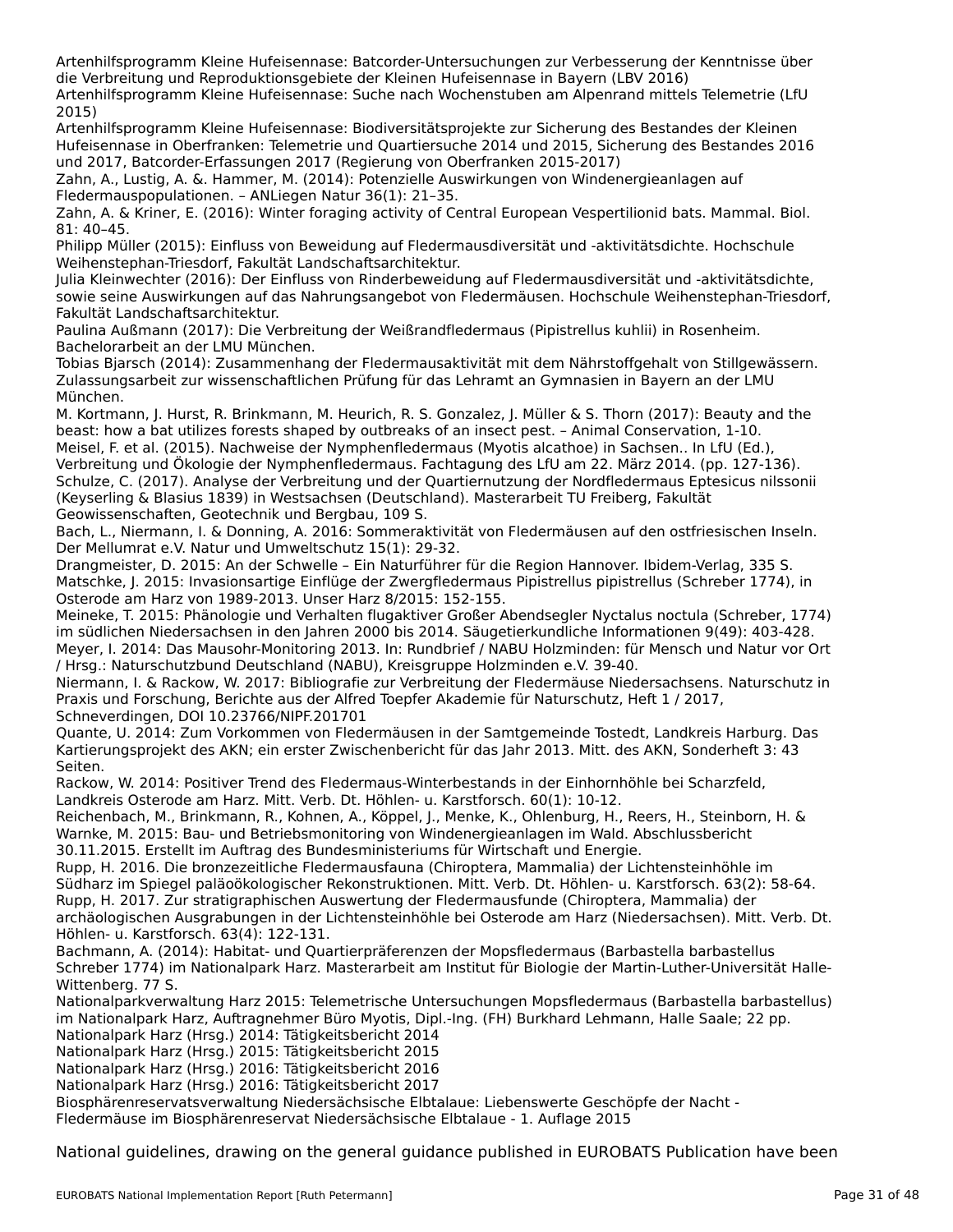developed☑ No

Other activities carried out under this resolution (optional)

› In Bavaria studies are carried out in the frame of the implementation of the Bavarian Strategy on biodiversity:

- Survey of forest bats in the region Oberpfalz

- survey or forest pats in the region Oberpial.<br>- spatial habitat use of Grey Long-eared Bats

- spatial habitat use of Grey Long-eared Bats<br>- Identification of maternity roosts of Whiskered Bats.

An international conference on the distribution and conservation of the Alcathoe Whiskered Bat took place in An internatione<br>2014, see link.

zola, see mik.<br>A telemetry study on bats to observe sex specific and seasonal depending habitat use was conducted by Dr. 2011 - Alpheiger, Museum für Naturkunde, Leibinz-mstitut für Evolution und Bioulversitätsiorschung Berlin, India<br>2014–2015 2014-2015.

In Saxony 135 support measures were granted under ELER for the improvement of feeding areas for bats such as hedgerows and meadow orchards. (ELER is the abbreviation for "Europäischer Landwirtschaftsfond für die as neugerows and meadow orchards. (ELLR is the abbit viation for "Luropaischer Landwirts<br>Entwicklung des ländlichen Raumes" (European Agricultural Fund for Rural Development)). Other research at universities:

- Philipp Wagner (2014): Überprüfung der Fledermausfauna im Landkreis Mühldorf. Bachelorarbeit an der LMU München

- Anastasiya Kats (2014): Fledermausvorkommen im Landkreis Erding. Bachelorarbeit an der LMU München - Martina Großmann (2015): Konstruktion und Evaluation einer akustischen Anlockung für heimische

Fledermäuse (Microchiroptera). Bachelorarbeit an der LMU München

- Lea Glaisner (2016): Erfassung des Fledermausbestandes in den Landkreisen Augsburg und Aichach-Friedberg. Bachelorarbeit an der LMU München

- Isabella Samweber (2016): Zur Quartiersituation des Abendseglers (Nyctalus noctula) in München. Bachelorarbeit an der LMU München

- Kristin-Jasmin Stelzer (2016): Erfassung gebäudebewohnender Fledermäuse im Landkreis Dachau. Bachelorarbeit an der LMU München

Bachelorarbeit an der EMO München<br>- Lisa Ullmann (2017): Untersuchungen zur Wirksamkeit thermisch optimierter Fledermausquartiere.

 - Katja Nusser (2017): Gebäudebewohnende Fledermäuse im Landkreis Günzburg. Bachelorarbeit an der LMU - <sub>Naya wu</sub><br>München.

- Eva Studnicka (2017): Erfassung gebäudebewohnender Fledermäuse im Raum Augsburg. Bachelorarbeit an der LMU München.

You have attached the following Web links/URLs to this answer.

LBV-Projekt Große Hufeisennase - Information on the project for the Greater Horseshoe Bat, including measures on **EDV-FTOJEKT OFOBE TRIFISEMINESE** FINDITING

[Verbreitung und Ökologie der Nymphenfledermaus](https://www.bestellen.bayern.de/application/eshop_app000001?SID=1324677306&ACTIONxSESSxSHOWPIC(BILDxKEY:%27lfu_nat_00312%27,BILDxCLASS:%27Artikel%27,BILDxTYPE:%27PDF%27)) - Conference transcript on distribution and ecology of the Alcathoe Whiskered Bat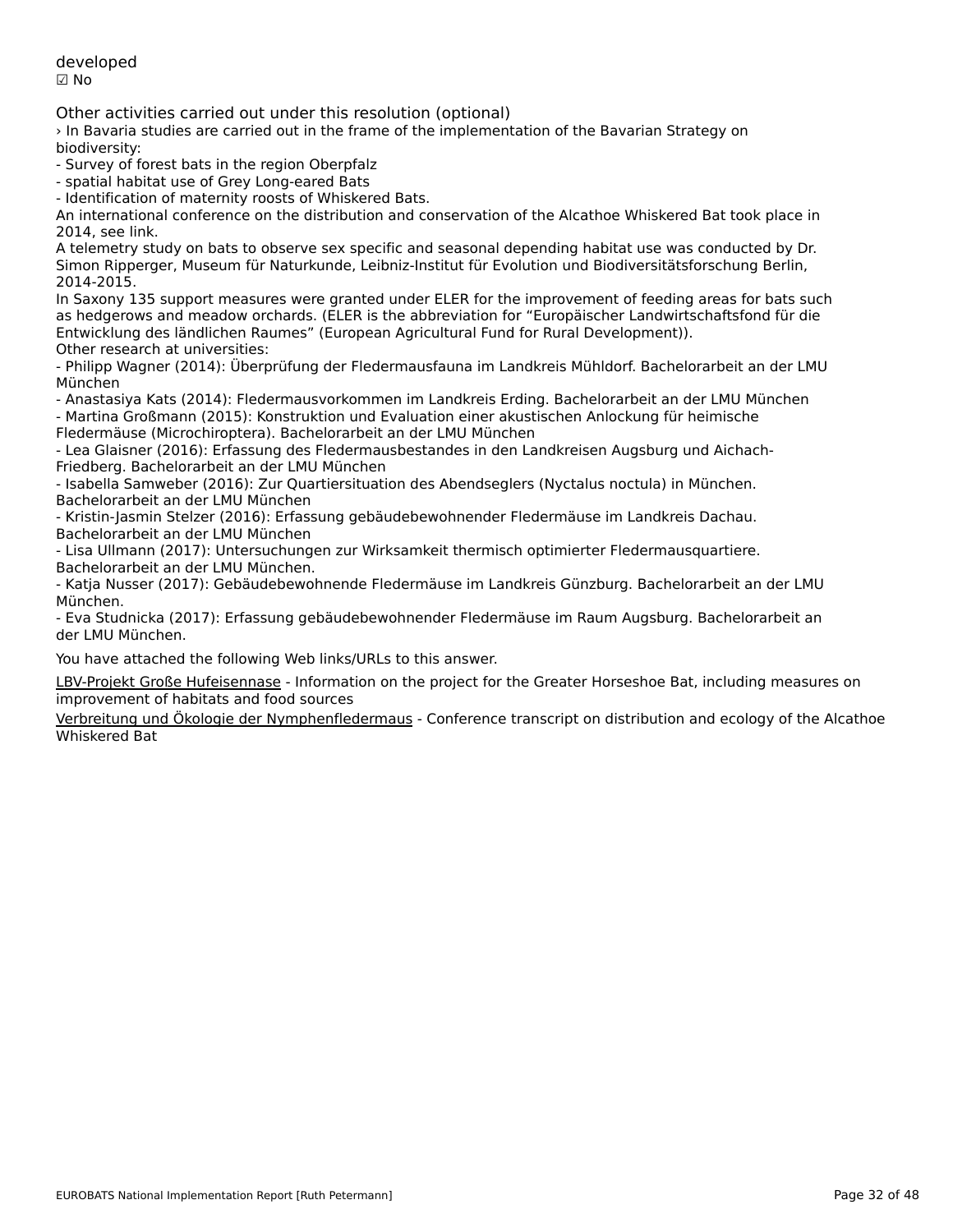### **4. Activities to promote the awareness of the importance ofconservation of bats**<br>**conservation of bats** conservation of bats

Click "expand" to see the questions!

4.1. International Bat Night. Give details for each year: number of events and number of people +.1. internat<br>participated

› Nine federal states provided (partly estimated) numbers on this topic. In these nine Laender there were at least the following numbers of events (number of people who participated in brackets):

2014: 156-168 (4700-5400)2015: 164-176 (4500-5200)

2016: 185-197 (4600-5300)

2017: 172-184 (5100-5800)

As there are 16 Laender, the total sum is presumably much higher. Additionally there is a number of local As there are 10 Laender, the total s<br>events that may not be registered.

4.2. Details of other important activities which are worth to mention (educational centres, etc.) › In most Laender seminars, trainings courses, workshops, bat projects in schools, additional excursions etc. are held regularly. Also lectures, presentations, discussion events, the publication of information material and brochures are part of measures to raise public awareness. Very successful are the campaigns to honor citizens prochares are part of measures to raise public awareness. Very succession are the campaigns to nonor ch<br>who protect bat roosts on/in their homes as well as persons who create new bat-roost sites with different who protect bat foosts on/in their flomes as well as persons who create hew bat-foost sites with unferent<br>names such as "Welcome, bats" (Fledermäuse willkommen, Bavaria), "Bat, come into the house" (Fledermaus, hames such as "welcome, bats" (Hedermause willkommen, bavaria), "bat, come lifto the house" (Hedermaus<br>komm ins Haus" Saxony) or "bat-friendliness campaign" (Aktion Fledermausfreundlich, Thuringia). Details see

In previous reports.<br>The NABU established a nation wide information phone hotline where information and help is provided. The inabo established a hadon wide information phone notine where information and help is provided.<br>The project "BatCities" of the NABU, funded by BfN, promoted bat conservation in urban areas and the rile project Batchles of the NABO, funded by BIN, pro-

You have attached the following Web links/URLs to this answer.

BatCities Video - Video on Youtube

**Batchies Hater** Video on Toutabe<br>[BatCities - Fled](https://www.youtube.com/watch?v=rivCTDfmCvk)[ermäuse in der Stadt](https://www.nabu.de/tiere-und-pflanzen/aktionen-und-projekte/batcities/index.html) - Information on NABU project BatCities

<u>Batennes Thedermadee in der stade</u> "information on these project Batennes"<br>Fledermausbotschafter gesucht! - Information on the offer of activities of the NABU in Lower Saxony, e.g. training to [become a bat ambassador](https://niedersachsen.nabu.de/tiere-und-pflanzen/aktionen-und-projekte/fledermaeuse-in-niedersachsen/index.html)

Fledermaus-Exkursionsbox zum Ausleihen - Possibility to borrow a bat excursion box in Lower Saxony [Fledermausfreundliches Haus - Information](https://niedersachsen.nabu.de/tiere-und-pflanzen/aktionen-und-projekte/fledermaeuse-in-niedersachsen/23500.html) on regional activities of the NABU on bat friendly houses

nation and the start of the start of the 13 th Flatterpoint in the region Kyffhäuser, where e.g. maternity is Flatterpoint eröffnet - Article on the start of the 13 th Flatterpoint in the region Kyffhäuser, where e.g. mate

Fledermausrucksack - A rucksack with equipment for bat excursions for tourists in Thuringia

[Arbeitskreis Flederm](https://www.thueringen-entdecken.de/urlaub-hotel-reisen/fledermausrucksack-155633.html)[äuse Sachsen-Anhalt e.V.](http://www.fledermaus-aksa.de/) - Information on activities of NGO in Saxony Anhalt

4.3. Information on training and awareness raising for forest managers and workers, farmers, road workers, stakeholders involved in insulation of buildings, etc.

› Different training courses or information material are offered in the Laender for different topics. Some examples:

Training courses on tree protection and species conservation (Hamburg), lectures on species at buildings and building insulation (Hamburg), training courses for state road administrations and federal armed forces (Saxony-Anhalt), training courses for forest managers, information and discussion events on bats in forests (Saxony-Annait), training courses for forest managers, information and discussion events on bats in forests<br>(Bavaria), presentations and publications on the consideration of bats in the restoration of historical buildings or insulations projects (Bavaria), trainings courses on bat protection in forest management (Saxony, Lower Saxony, Brandenburg).Saxony, Brandenburg).

You have attached the following Web links/URLs to this answer.

[Energetische Sanierung - Fortschritt für Klimaschutz und Artenschutz](http://www.hamburg.de/contentblob/2192324/1f06e56319c768a16db56dcb486c882b/data/broschuere-klima-artenschutz-2012.pdf) - Brochure on species conservation and building insulation (Hamburg)insulation (Hamburg)

# **Resolution 4.11. Recognising the important role of NGOs in bat conservation**

4.4. Details of NGOs participating in /contributing to bat protection and most valuable activities that have the potential to substantially improve transboundary cooperation and mutual assistance› Many NGOs participate in bat protection such as NABU and BUND, which have also own sub groups in the single Laender. Of some of them links to their websites are given.

single Laender. Or some or them links to their websites are given.<br>Numerous German bat conservationists network closely with their European counterparts. A number of numerous German bat conservationists network closely with their European counterparts. A number of<br>contacts have developed via cooperation in trans-boundary projects and via regular expert exchanges, e.g. via Interreg projects such as on bat winter roosts (Brandenburg/Poland), and conferences.

You have attached the following Web links/URLs to this answer.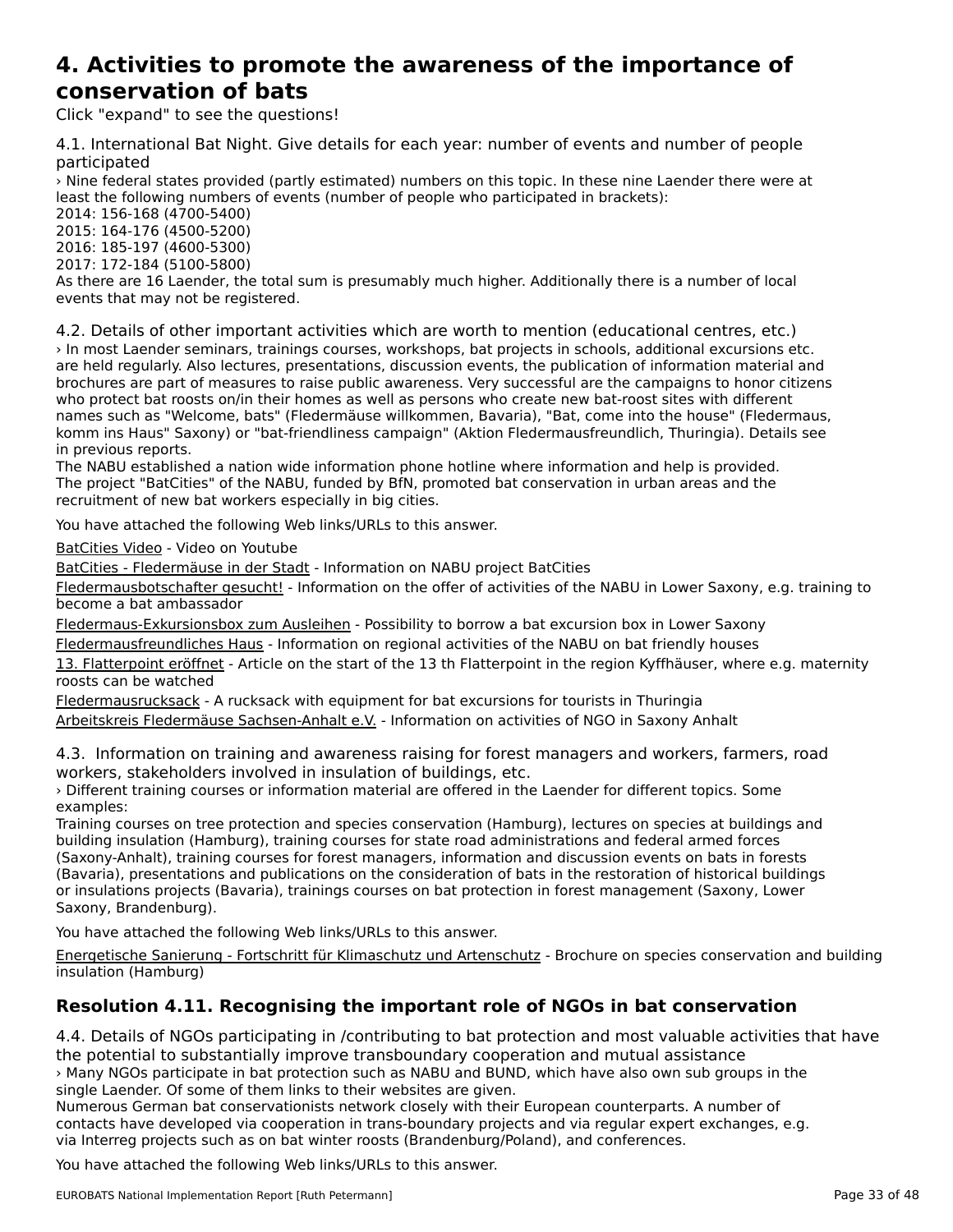Landesfachausschuss Fledermausschutz NRW naburgen and alle the continual service in Sachsen<br>[NABU Sachsen - Fledermausschutz in Sachsen](https://www.fledermausschutz.de/) [BUND Fledermauszentrum \(Niedersachsen\)](https://sachsen.nabu.de/tiereundpflanzen/saeugetiere/19574.html) **[Interessengemeinschaft Fledermausschutz](http://www.bund-fledermauszentrum-hannover.de/) [und -forschung \(Thüringen\)](http://www.fmthuer.de/) BUND Landesverband Bremen - Fledermäuse** <u>Born Eunaesverbana Bremen Treaermaase</u><br>[LFA - Landesfachausschuss Säugetierkunde](https://www.bund-bremen.net/themen/natur-und-landschaft/tiere-pflanzen/fledermaeuse/) [Brandenburg-Berlin](http://www.xn--lfa-sugetiere-ffb.de/) **ERRY EUROLSHEITHUSSCHUSS** [Landesfachausschuss für Fl](https://hamburg.nabu.de/tiere-und-pflanzen/fledermausschutz/index.html)[edermausschutz und -forschung Mecklenburg-Vorpommern](http://www.lfa-fledermausschutz-mv.de/) <u>Landesfachgruppe Niedersachsen</u> **NABU Saarland** n 2008 - Sammen<br>[Sächsischer Ve](http://www.fledermausfreundlich.nabu-saar.de/fledermausfreundlich/)[rband für Fledermausforschung und -schutz e.V.](http://www.fledermausverband.de/) <u>Sachstreis Fredermäuse Sachsen-Anhalt</u><br>Arbeitskreis Fledermäuse Sachsen-Anhalt <u>[Arbeitsgemeinschaft Fledermausschutz B](http://www.fledermaus-aksa.de/)[aden-Württemberg e.V.](http://www.agf-bw.de/)</u><br>Arbeitsgemeinschaft Fledermausschutz Baden-Württemberg e.V. **[LBV Fledermäuse](https://www.lbv.de/naturschutz/artenschutz/saeugetiere/fledermaeuse/)** EURONATUR **[BUND Fleder](https://www.euronatur.org/aktuell/detail/news/fledermaushotel-wieder-gut-belegt/?tx_news_pi1%5Bcontroller%5D=News&tx_news_pi1%5Baction%5D=detail&cHash=29d61b5589afd3d09815e72f2be72ba4)maus [Bundesverband fü](https://www.bund.net/tiere-pflanzen/tiere/saeugetiere/fledermaus/)r Fledermauskunde Example Terms and Texterms Sensilies**<br>[Fledermäuse NABU - German Nature a](http://bvfledermaus.de/)nd Biodiversity Conservation Union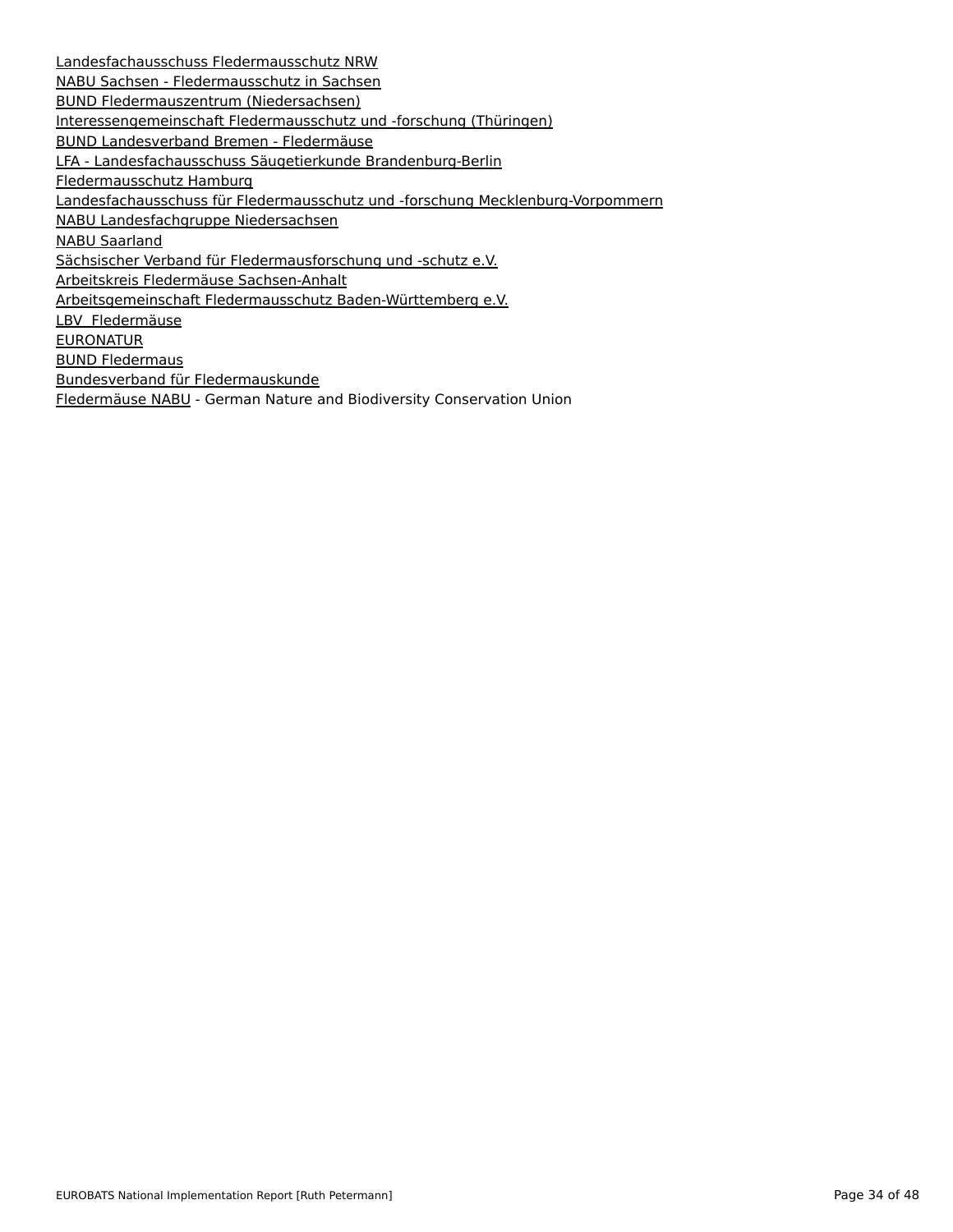# **5. Additional actions undertaken to safeguard populations of bats**

Click "expand" to see the questions!

# **Resolution 2.2. Consistent monitoring methodologies**

5.1. Implementation of EUROBATS guidelines published in EUROBATS Publication n°5 to ensure consistency and information exchange between Parties and Range Statesand information exchange between Parties and Range States ☑ Yes

Please give details

riease give details<br>> Germany's national monitoring of bat species, with respect to the Habitats Directive, is described in detail in LONOMATS PUBLICATION SENSE NO. J (In Chapter 3.3.4 German regeral surveniance and monitoring or bats<br>Indicates Habitats Directive").

# **Resolution 5.4. Monitoring bats across Europe**

5.11. Involvement in a long-term pan-European surveillance to provide trend data ☑ Yes

### **Involvement details**

Please, give details of involvement

› Bavaria and Thuringia provided bat data for the development of a European biodiversity indicator in the effort "European bat population trends - a prototype biodiversity indicator".

You have attached the following Web links/URLs to this answer.

Return of the bats? A prototype indicator of trends in European bat populations in underground hibernacula - Special Issue: Bats as Bioindicators. In: Mammalian Biology - Zeitschrift für Säugetierkunde, Jg. 80, H. 3, S. 170-177.

Awareness-raising of the importance of underground sites ☑ Yes

Collaboration and information exchange with other Parties and range states on surveillance and monitoring activities

☑ Yes

Please provide details

› Regular information exchange exists between Bavaria and Austria, Liechtenstein and Switzerland. Also information exchange between experts with Poland, Luxemburg and the Netherlands is existent.

5.14. Monitoring bats in accordance with EUROBATS Publication n°5☑ Yes

5.15. Capacity building of bat workers and surveyors to support the undertaking of bat surveillance projects<br>☑ Exists

Other activities under Resolution 5.4.› Several Laender offer training courses, e.g. Thuringia for voluntary bat workers on new monitoring methods.

## **Resolution 6.6. Guidelines for the prevention, detection and control of lethal fungal infections in bats**

5.17. Surveillance for the presence of fungal infections ☑ Yes

Please provide details

› Only in some federal states, in most cases in cooperation with the Leibniz Institute for Zoo- and Wildlife research.

# **Resolution 6.13. Bats as indicators for biodiversity**

5.19. Does your country support a development of national, regional and pan-European biodiversity indicators for appropriate target audiences, using bat data ☑ Yes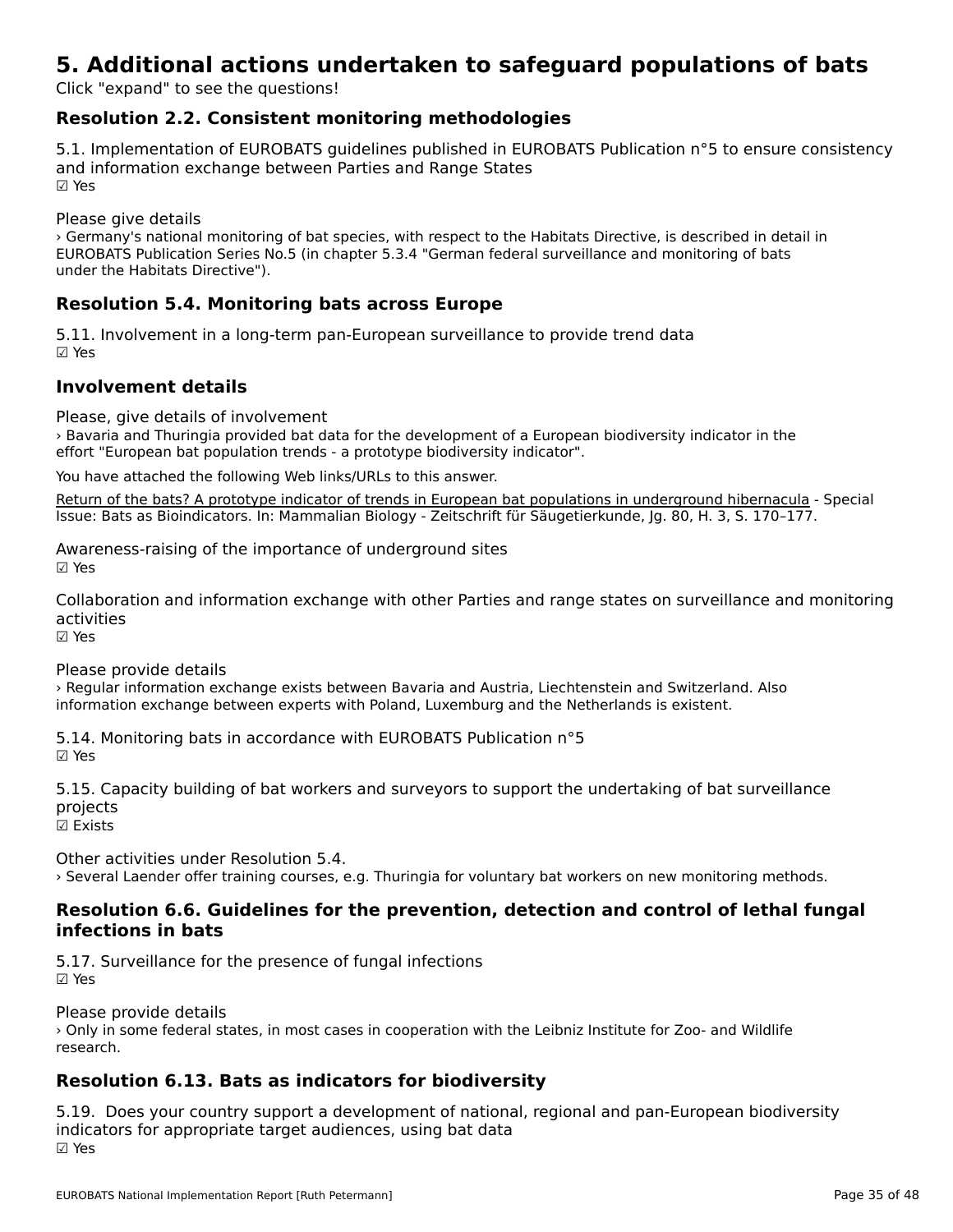Please provide details

› The Federal Government's National Strategy on Biological Diversity calls for summarizing checks of the strategy to be carried out with the help of indicators. To that end, it contains a set of 19 indicators that are tied to the strategy's visions and fields of action and that take account of international requirements. Bat dataenter into the two indicators "conservation status of FFH habitats and FFH species" ("Erhaltungszustand der FFH-Lebensräume und FFH-Arten") and "endangered species" ("Gefährdete Arten").

5.20. Bat data is incorporated within high profile national multi-taxa indicators ☑ Yes

Body in charge for gathering the data for these indicators › Federal Agency for Nature conservation (BfN)

5.22. Cooperation platforms that facilitate the required data exchange ☑ Don't exist

Other activities carried out under this resolution (optional)

Comments (optional)

 $\rightarrow$  -

# **Resolution 7.5. Wind turbines and bat populations**

5.2. Raising awareness on the impact of turbines on bats and the existence of some unsuitable habitats or sites for construction<br>☑ Yes

If yes, how?

In most Laender there are guidelines that also comprise references to the consideration of bats and e.g. distances to important habitats.<br>See also for example:

Institut für Tierökologie und Naturbildung (2015): Arbeitshilfe zur Berücksichtigung des Fledermausschutzes mstitut für Herokologie und Naturbildung (2013). Arbeitshille zur Berucksichtigung des Hedermausschluzes<br>bei der Genehmigung von Windenergieanlagen (WEA) in Thüringen. Unter Mitarbeit von Markus Dietz, Elena Krannich und Mona Weitzel. Gonterskirchen.

Hurst, J., Biedermann, M., Dietz, C., Dietz, M., Karst, I., Krannich, E., Petermann, R., Schorcht, W., Brinkmann, ndist, J., Bledermänn, M., Dietz, C., Dietz, M., Kaist, I., Kramnch, E., Fetermänn, K., Schotcht, W., Brinkmänn,<br>R. (Hrsg.) (2016): Fledermäuse und Windkraft im Wald. – Bonn-Bad Godesberg (Bundesamt für Naturschutz): 396 S.

You have attached the following Web links/URLs to this answer.

Mehr Schutz für Fledermäuse im Wald beim Bau von Windrädern - Press release on the publication of the book "Bats and wind energy in forests" (BfN-Schriftenreihe)

5.3. Pre-construction impact assessments, if possible, undertaken by suitably experienced bat experts

Please, give details

› Pre-construction impact assessments are undertaken in accordance to relevant guidance in the Laender.

5.4. National guidelines were developed following Eurobats Pub. No. 6

National guidelines are implemented ☑ Partially

Please, provide implementation details

› Due to the constitutional responsibility of the Laender for nature protection implementation guidelines were developed in most federal states, i.e. on the level of the Laender, not on national level. These guidance documents provide either binding or recommended criteria for site planning, pre- and post-construction documents provide either binding or recommended criteria for site planning, pre- and post-construction studies, monitoring and compensation measures.

5.5. Investigations and research for mitigating bat mortality have been undertaken ☑ Yes

Please, list references, attach reports and articles › Hurst, J., Balzer, S., Biedermann, M., Dietz, C., Dietz, M. Höhne, E., Karst, I., Petermann, R., Schorcht, W.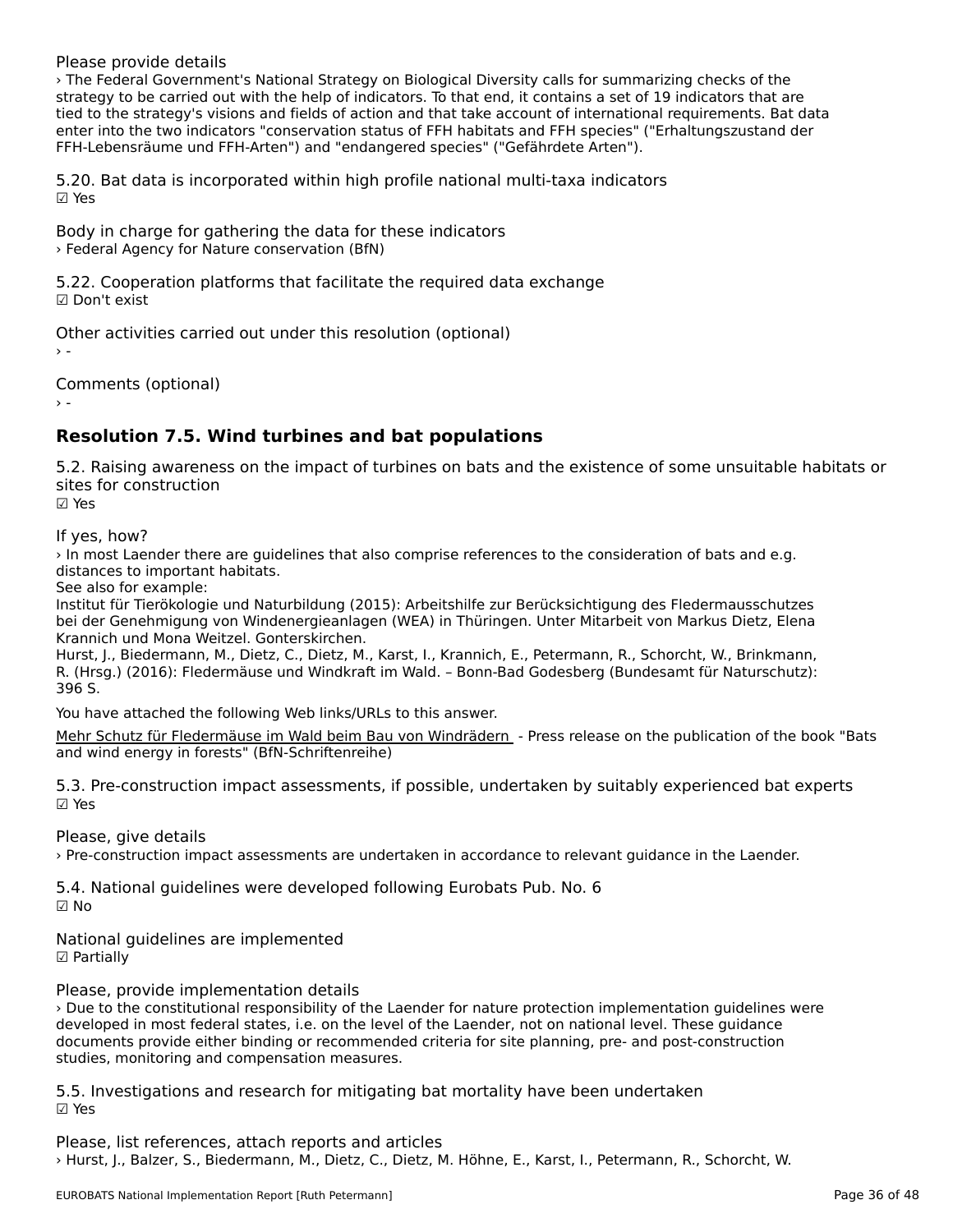Steck, C. & Brinkmann, R. (2015): Erfassungsstandards für Fledermäuse bei Windkraftprojekten in Wäldern. Diskussion aktueller Empfehlungen der Bundesländer. Natur & Landschaft 90, Heft 4: 157 – 169.

Diskussion aktueller Emplemangen der Bundeslander. Natur & Landschaft 90, Heit 4. 157 – 169.<br>Hurst, J., Biedermann, M., Dietz, C., Dietz, M., Karst, I., Krannich, E., Petermann, R., Schorcht, W., Brinkmann, R. (Hrsg.) (2016): Fledermäuse und Windkraft im Wald. – Bonn-Bad Godesberg (Bundesamt für Naturschutz): n. uns<br>396 S.

ÖKOTOP (2016): Schlagopfersuche als Grundlage zur Bewertung der Fledermausmortalität am Windpark Mahlwinkel-Nord. - unveröff. Gutachten im Auftrag des Landesamtes für Umweltschutz Sachsen-Anhalt יים וואווואוווגeו-ווטוט.<br>(WV43.1/01/2016).

Budenz, Tobias & Gessner, Birgit & Lüttmann, Jochen & Molitor, Florian & Servatius, Kerstin & Veith, Michael. Budenz, Robias & Gessiler, Birgit & Eddmann, Jochen & Montor, Florian & Servatius, Kerstin & W<br>(2017). Up and Down: B. barbastellus explore lattice towers. Hystrix It. J. Mamm.. 28. 272–276. 10.4404/hystrix-00009-2017.

Reichenbach, M., R. Brinkmann, A. Kohnen, J. Köppel, K. Menke, H. Ohlenburg, H. Reers, H. Steinborn & M. Reichenbach, M., R. Brinkmann, A. Ronnen, J. Ropper, R. Menke, H. Omenburg, H. Reers, H. Stemborn & M.<br>Warnke (2015): Bau- und Betriebsmonitoring von Windenergieanlagen im Wald. Abschlussbericht 30.11.2015. warnte (2015). Bau- und Bethebsmonitoning von Windenergieanlagen<br>Erstellt im Auftrag des Bundesministeriums für Wirtschaft und Energie.

ersteht im Auftrag des Bundesministerruns für Wirtschaft und Erlergie.<br>Behr, O., Brinkmann, R., Korner-Nievergelt, F., Nagy; M., Niermann, I., Reich, M., Simon, R. (Hrsg.) (2016):<br>Constanting (Rendering on Fluxe) Reduktion des Kollisionsrisikos von Fledermäusen an Onshore Windenergieanlagen (RENEBAT II) : Ergebnisse eines Forschungsvorhabens. Umwelt und Raum, Bd. 4, Cuvillier-Verlag, Göttingen.

emes rorschangsvornabens. Omwelt und Raum, bu. 4, Cuviller-verlag, Gottingen.<br>A follow-on project on RENEBAT "Determination in planning practice of bats' risk of collision with onshore wind turbines" ("Bestimmung des Kollisionsrisikos von Fledermäusen in der Planungspraxis") is not published yet. A research and development project "Before-After-Studies at wind turbines in forests" with regard to the research and development project "before-Afte<br>possible disturbance of forest bats is going on.

You have attached the following Web links/URLs to this answer.

[Reduktion des Kollisionsrisikos von Fledermäusen an Onshore Windenergieanlagen \(RENEBAT II\): Ergebnisse eines](https://doi.org/10.15488/263) **Reduktion des Romsionshakos von Hederma**<br>Forschungsvorhabens - Results of Renebat II

[Bau- und Betriebsmon](https://doi.org/10.15488/263)[itoring von Windenergieanlagen im Wald](http://www.arsu.de/sites/default/files/projekte/wiwa_abschlussbericht_2015.pdf) - Final report

5.6. Additional information on research on the impact of wind turbines on bat populations

List new references, attach reports or articles

› - The State Ornithological Centre (Staatliche Vogelschutzwarte) sited within Brandenburg's State Office for the Environment, Health and Consumer Protection continues to keep records of the numbers of dead bats found at Germany's wind turbines. This surveillance is substantively underpinned with monitoring and controls on a random basis. The data of average annual find rates is combined with turbine specific characteristics in order to determine turbine type dependent mortality rates (unpubl., database in Brandenburg).

order to determine turbine type dependent mortality rates (difpubit, database in brandenburg).<br>- Research and Development project on the impact of small wind turbines on bats was finished, the report is - Research and De<br>not published yet.

- Zahn, A., Lustig, A. &. Hammer, M. (2014): Potenzielle Auswirkungen von Windenergieanlagen auf Fledermauspopulationen. – ANLiegen Natur 36(1): 21–35.

You have attached the following Web links/URLs to this answer.

[Auswirkungen von Windenergieanlagen auf Vögel und Fledermäuse](https://lfu.brandenburg.de/cms/detail.php/bb1.c.312579.de) - Information on and link to records of the numbers of dead bats

5.7. Post-construction monitoring, if possible, is undertaken by suitably experienced bat experts

If yes, give details ☑ Yes

› According to relevant guidelines on Laender level.

5.8. Raw data from environmental impact assessment and post-construction monitoring is available for independent scientific analysis ☑ Yes

Please, list references, attach reports and articles

› Raw data is rarely available, but only in exceptional cases when data was submitted to responsible *r* naw data is rarely available, but only in except<br>authorities. Only reports are available regularly.

5.9. Blade feathering, higher cut-in wind speeds and shutting down turbines are used to reduce or avoid bat mortality

☑ Yes

Please, provide details

› Shutting down turbines on the basis of simple curtailment rules, site specific curtailment rules or turbine specific-curtailment algorithms (see also EUROBATS Publ. Ser. No.6, p. 46/47).

Other activities carried out under Resolution 7.5 (optional)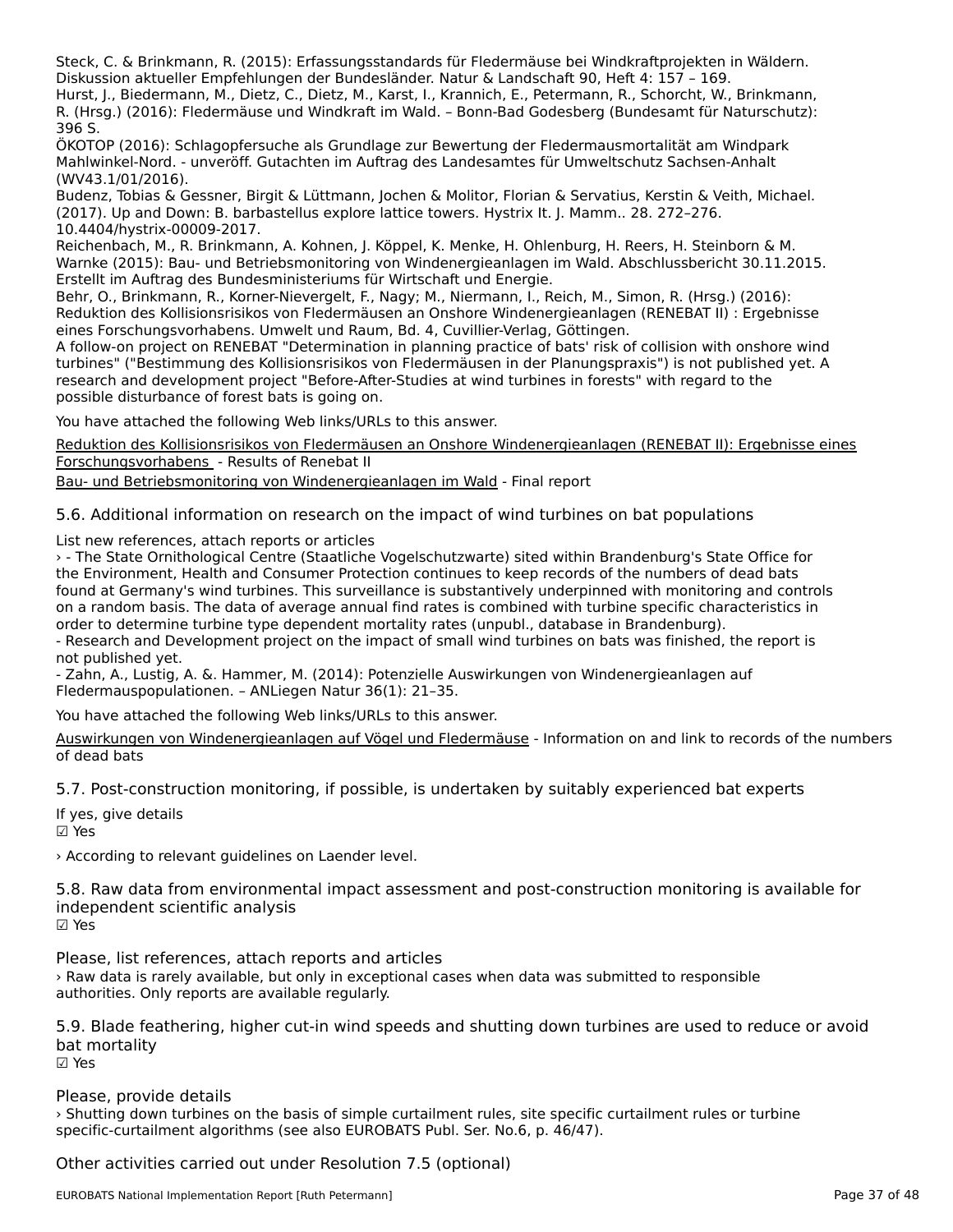Comments (optional)

# **Resolution 7.9. Impact of roads and other traffic infrastructures on bats**

5.23. Bats are taken into account during the planning, construction and operation of roads and other infrastructure projects

☑ Yes

 $\rightarrow$  -

Please give details or attach a file with description

› Existing legal regulations (species conservation, area conservation, impact regulation under nature conservation law) must be taken into account in execution of traffic-infrastructure measures. As a result, conservation law) must be taken into account in execution or trainc-infrastructure measures. As a result,<br>(potential) impacts on bats have to be considered via species protection assessments (saP) and/or FFH-based impact assessments.

5.24 Pre-construction strategic and environmental impacts assessment procedures are mandatory ☑ Are mandatory

5.25. Post-construction monitoring

☑ Required occasionally

5.26. Raw data from environmental impact assessment and post-construction monitoring is available for independent scientific analysis ☑ Yes

Please list references and attach reports and articles › Raw data is available according to the Environmental Information Act.

5.27. Research into the impact of new and, where appropriate, existing roads and other infrastructure on b.27. Research into the impact of new and, where approximates ມαເອ⊣<br>☑ Yes

Please list references, attach documents or provide links

› Examples:

- development of the motorway A3 at Würzburg

- motorway A20 in Schleswig-Holstein

- motorway A17 in Saxony

5.28. National guidelines are developed☑ Yes

Please attach the text(s) or give links I case attact the text(s) of give links<br>> On national level a draft was developed. A number of German Laender also observe additional guidelines, e.g. Saxony, see also previous report.

Other activities carried out under Resolution 7.9 (optional)  $\rightarrow$  -

Comments (optional)

## **Resolution 7.10. Bat Rescue and Rehabilitation**

5.29. Animal rescue and rehabilitation systems are effective in the country ☑ Yes

5.30. Collaboration between bat rehabilitators and scientists☑ Exists

Provide examples of collaboration › Hamburg: AG Fledermausschutz and Friedrich-Löffler Institut

5.31. Bat rehabilitators contribute their data to a national database ☑ No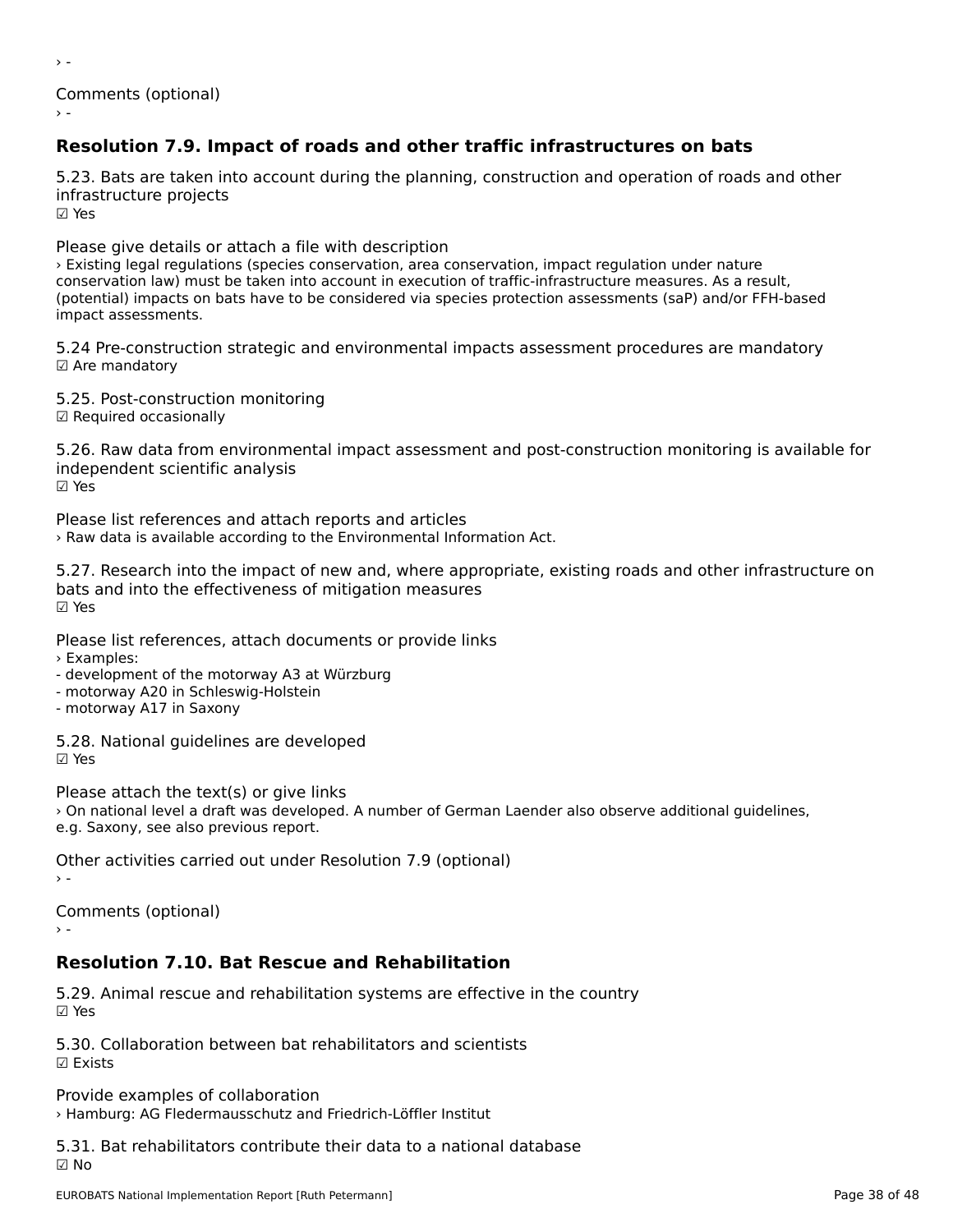Other activities carried out under Resolution 7.10 (optional)

› Bat rehabilitators often contribute their data to databases on federal state level, which exist in most of the Laender. For details on databases in the federal states see previous report.

You have attached the following Web links/URLs to this answer.

[Anerkannte Betreuungsstationen in Niedersachsen](http://www.nlwkn.niedersachsen.de/startseite/naturschutz/internationaler_artenschutz_cites/betreuungsstationen_verletzt_aufgefundene_tiere/anerkannte-betreuungsstationen-in-niedersachsen-46125.html) - Example of Lower Saxony for a list of rehabilitation centres

Comments (optional)

# **Resolution 7.11. Bats and building insulation**

5.32. Are there conflicts between insulation regulations and bat conservation? ☑ Yes

Please provide details

› Roosts are often overlooked in insulation projects due to lack of knowledge and thus destroyed. Incorresponding insulation programmes bat conservation is not considered sufficiently.

5.33. Which actions including mitigation and compensation measures were undertaken to address these conflicts?

› Awareness raising with the publication of brochures, articles, guidelines, consultancy. In Lower Saxony, for example, a project of the BUND "Klimaschutz und biologische Vielfalt unter einem Dach" ("Climate protection and biological diversity under one roof") deals with different aspects of species conservation and provides and biological di<br>practical advice.

You have attached the following Web links/URLs to this answer.

[Klimaschutz und biologische Vielfalt unter einem Dach](http://www.artenschutz-am-bau.de/) - BUND project on the consideration of species conservation in building renovation

5.34. Impacts on bats are included in the environmental assessment of insulation programs

☑ No

Other activities carried out under Resolution 7.11 (optional) Strich dettvittes edified odt drider Resolution 7:11 (optionar)<br>> Breuer, W. 2015: Artenschutz und energetische Gebäudesanierung. Informationsdienst Naturschutz Niedersachs 35, Nr. 2 (2/15): 112-115.

STADT REMSCHEID (2015): Wärmedämmung und Artenschutz am Gebäude (www.remscheid.de), 40 p.

Comments (optional)

comments (optionar)<br>> It is not known that insulation programmes have to undergo an environmental assessment if protected species are concerned.

# **Resolution 7.12. Priority species for autecological studies**

# **Rhinolophus blasii Peters, 1866**

Some studies have been conducted (are ongoing) for this species in the country ☑ No

# **Eptesicus isabellinus (Temminck, 1840)**

Some studies have been conducted (are ongoing) for this species in the country ☑ No

# **Myotis escalerai Cabrera, 1904**

Some studies have been conducted (are ongoing) for this species in the country ☑ No

# **Nyctalus azoreum (Thomas, 1901)**

Some studies have been conducted (are ongoing) for this species in the country ☑ No

# **Nyctalus lasiopterus (Schreber, 1780)**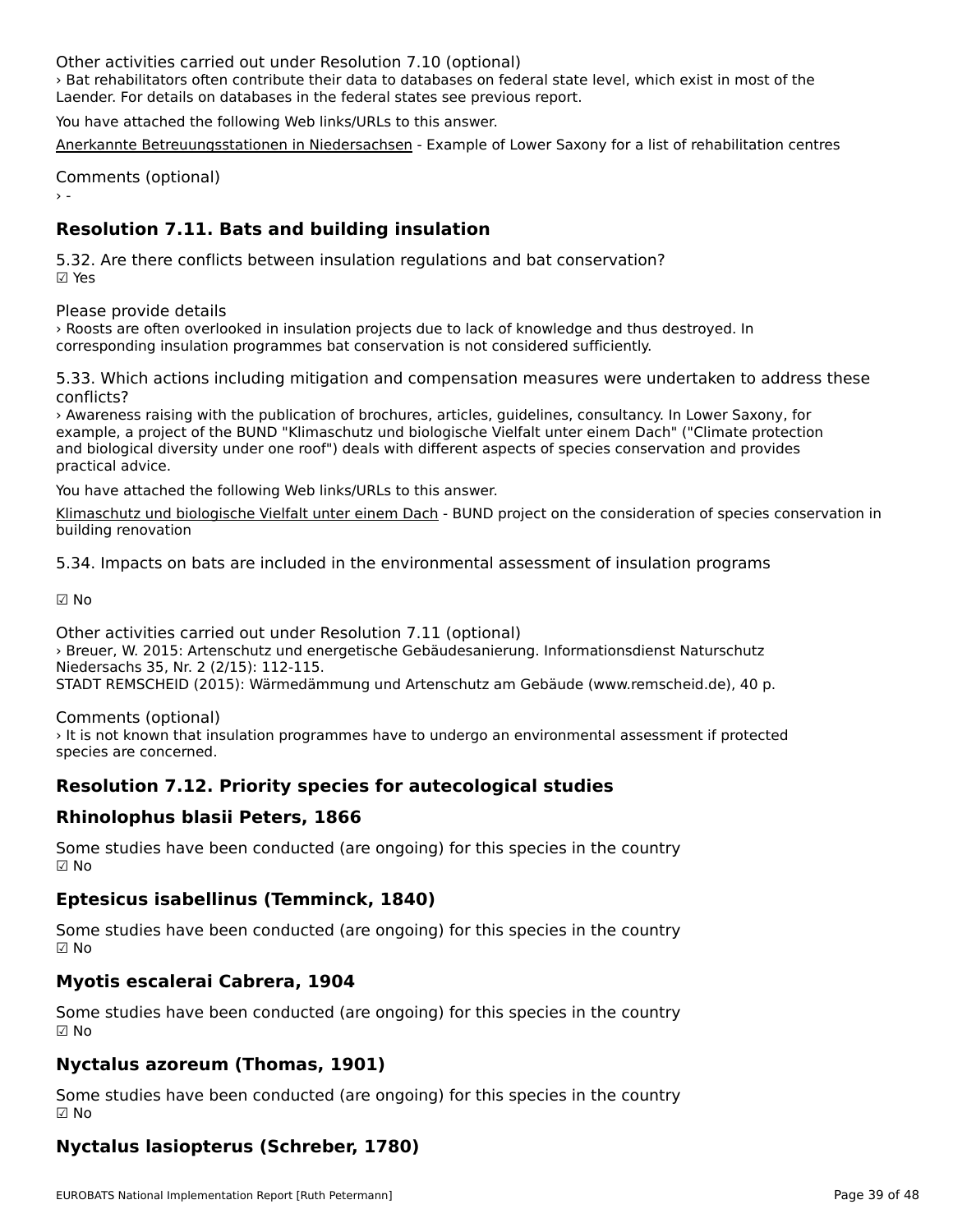Some studies have been conducted (are ongoing) for this species in the country ☑ No

# **Pipistrellus hanaki Hulva & Benda, 2004**

Some studies have been conducted (are ongoing) for this species in the country ☑ No

## **Pipistrellus maderensis (Dobson, 1878)**

Some studies have been conducted (are ongoing) for this species in the country ☑ No

### **Plecotus kolombatovici Dulic, 1980**

Some studies have been conducted (are ongoing) for this species in the country ☑ No

# **Plecotus sardus Mucedda, Kiefer, Pidinchedda & Veith, 2002**

Some studies have been conducted (are ongoing) for this species in the country  $\boxtimes$  No

### **Plecotus teneriffae Barrett-Hamilton, 1907**

Some studies have been conducted (are ongoing) for this species in the country ☑ No

Other activities carried out under Resolution 7.12 (optional)  $\ddot{\ }$ 

Comments (optional)

› None of the actual priority species for autecological studies occurs in Germany.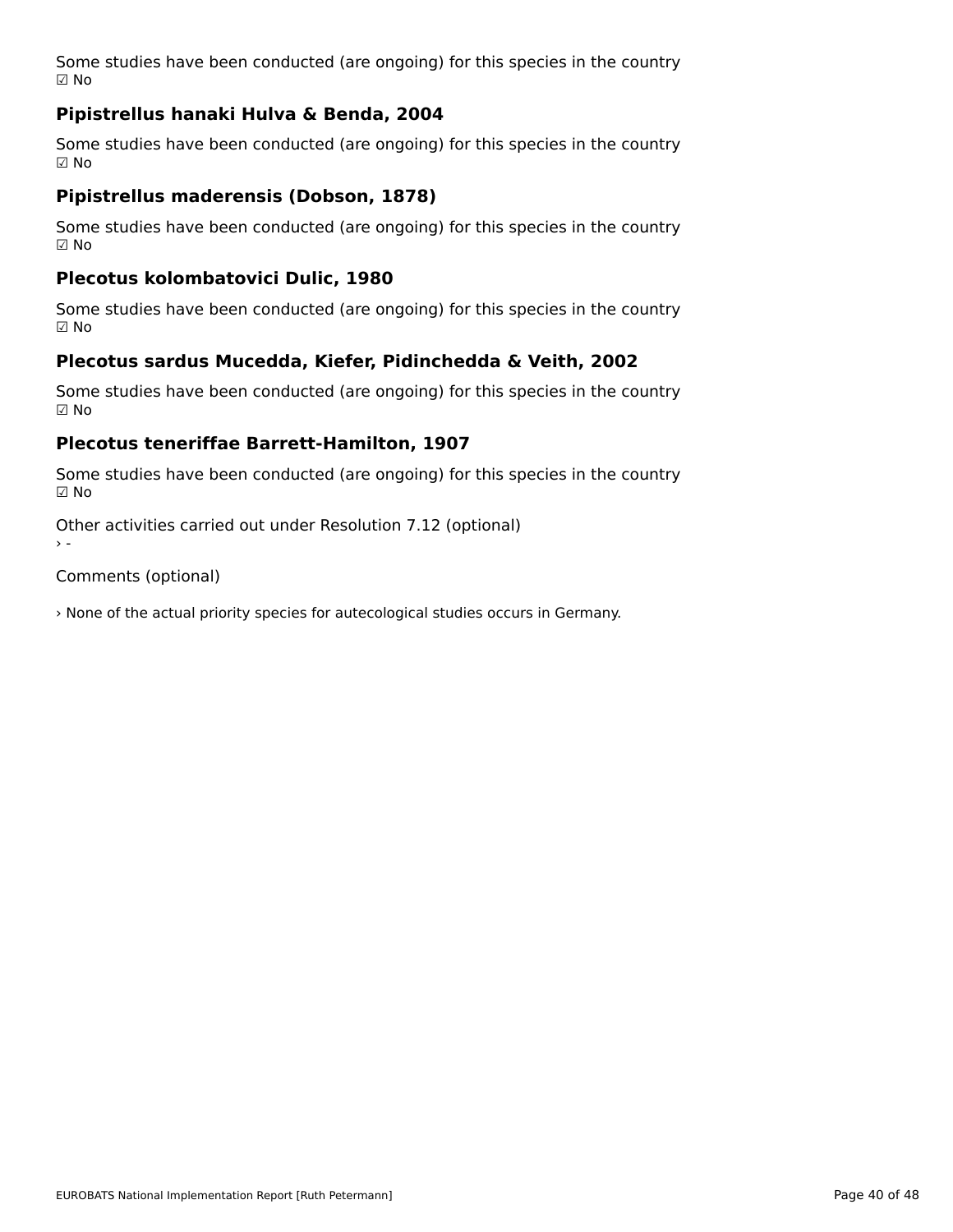## **6. Recent and ongoing programmes (including research and policy initiatives) relating to conservation and management of bats**initiatives) relating to conservation and management of bats

Click "expand" to see the questions!

# **Resolution 2.3. Transboundary programme: species proposals**

6.1. Inclusion of Myotis dasycneme and Pipistrellus nathusii in transboundary cooperation

☑ Yes

Please attach documents › See links.

You have attached the following Web links/URLs to this answer.

Fledermäuse auf dem Durchflug: Der herbstliche Fledermauszug beginnt - Pressrelease of the IZW [Monitoring Fledermauszug in Deutschland - Project of Arbeitskreis Flederm](http://www.izw-berlin.de/pressemitteilung/fledermaeuse-auf-dem-durchflug-der-herbstliche-fledermauszug-beginnt.html)äuse Sachsen-Anhalt on migration of **Nothtoring Hedermadszug in Deutschland** - Hoject of Arbeitsk<br>[Nathusius](http://www.fledermauszug-deutschland.de)'[s Pipistrelle Bat, Leisler](http://www.fledermauszug-deutschland.de)'[s Bat an](http://www.fledermauszug-deutschland.de)d Parti-coloured Bat

Comments (optional)

# **Resolution 2.4. Transboundary programme: habitat proposals**

6.2. National research on underground sites has been undertaken since the last reporting ☑ Yes

Please list references

› MYOTIS (2015): Ersterfassung der Arten der FFH-Richtlinie der Europäischen Union im Land Sachsen-Anhalt - Fintofis (2013). Ersterrassung der Arten der Frin-Kithlinie der Europaischen Onion im Eand Sachsen-Anhalt -<br>Fledermäuse (Mammalia: Chiroptera) - Teilbereich West. Endbericht (WV43.1/43/12). - unveröff. Gutachten im Auftrag des Landesamtes für Umweltschutz Sachsen-Anhalt

Auftrag des Landesannes für Omweitschutz Sachsen-Anhalt<br>REINECKE, N./Referenzstelle Fledermausschutz Sachsen-Anhalt: Höhle "Heimkehle" – Fledermauserfassungen 2014/2015 – 2016/2017.

zo14/zo15 = zo10/zo17.<br>REINECKE, N./Referenzstelle Fledermausschutz Sachsen-Anhalt: NSG und FFH-Gebiet "Stollensystem REINECKE, N./REIEIEIIZStelle Tiedermausschutz Sachsen-Annalt. NSG und TTTP.<br>Büchenberg bei Elbingerode" – Fledermauserfassungen der Jahre 2014 – 2017.

REINECKE, N./Referenzstelle Fledermausschutz Sachsen-Anhalt: Mühlwegstollen, Grube Braunesumpf - KLINLUKL, N./KEIEIEIIZStelle Tiedermausschutz<br>Fledermauserfassungen der Jahre 2014 – 2017.

riedermadserrassungen der jame 2014 – 2017.<br>Zenker, S., Hansbauer,G. & H. Steiner (Verband der deutschen Höhlen- und Karstforscher e. V. 2017): Leben Ökoplans Alpen 2020. I. A. des bayerischen Staatsministeriums für Umwelt und Verbraucherschutz. Studie zurÖkoplans Alpen 2020. I. A. des bayerischen Staatsministeriums für Umwelt und Verbraucherschutz. Studie zur Erfassung der Höhlentiere einschließlich Fledermäuse.

Kugelschafter, K. (2014): Zur winterlichen Nutzung der Schönsteinhöhle, der Helenenhöhle sowie des Rugeischafter, K. (2014). Zur winterlichen Nutzung der Schönstehmonie, der Heienemonie sowie des<br>ehemaligen Bierkellers in Bliensbach auf Basis eines automatisierten Bestandsmonitorings. – Bericht i. Auftrag

Hildenbrand A. (2014): Schutz und Bestandsentwicklung von Fledermäusen in Südbayern:

Artenhilfsmaßnahmen für die Kleine Hufeisennase. Bericht i. Auftrag des LfU. In diesem Rahmen erfolgten zahlreiche akustische Erfassungen an Höhlen und Stollen.

zanifeiche akustische Erfassungen an Hohlen und Stollen.<br>Herzog F. (2016): Batcorder-Untersuchungen zur Verbesserung der Kenntnisse über die Verbreitung und rierzog i. (2010). Battordei-ontersuchungen zur verbesserung der Kenntmisse über die verbreitung und<br>Reproduktionsgebiete der Kleinen Hufeisennase in Bayern. Bericht für den Bayerischen Naturschutzfonds. In diesem Rahmen erfolgten zahlreiche akustische Erfassungen an Höhlen und Stollen in Süd- und Nordbayern. Additional data may be available at private persons.

Additional data may be available at private persons.<br>The monitoring of important underground sites is going on, e.g. in Brandenburg.

6.3. National research on bats in forests

ບ.ບ. r<br>☑ Yes

Please list references

› BPBV-Projekt "Entwicklung und Förderung von Alt- und Totholzbiozönosen durch eine nachhaltige Bewirtschaftsstrategie in saarländischen Forstbetrieben": https://www.saarland.de/223818.htm Bewirtschartsstrategie in Saananuischen Forstbetheben Thttps://www.saananui.de/225818.html<br>Dietz, M., Dujesiefken,D., Kowol,T., Reuther,J., Rieche,T., Wurst, C. (2014): Artenschutz und Baumpflege. Verlag Haymarket Media, 144 S. ISBN 978-3-87815-247-7.

naymanket Media, 144 S. ISBN 976-S-67615-247-7.<br>Dietz, M. (2014): Ökologie und Lebensraumansprüche von Baumhöhlen bewohnenden Tierarten, Jahrbuch der Baumpflege 2014: 182-194.

Dietz, M. & Höhne, E. (2015): Kenntnisstand zur Verbreitung und zu den Lebensräumen der Nymphenfledermaus Myotis alcathoe in Hessen. In: Verbreitung und Ökologie der Nymphenfledermaus. Tagungsband, B.U. Rudolph, Landesamt für Umwelt Bayern. 115 – 126.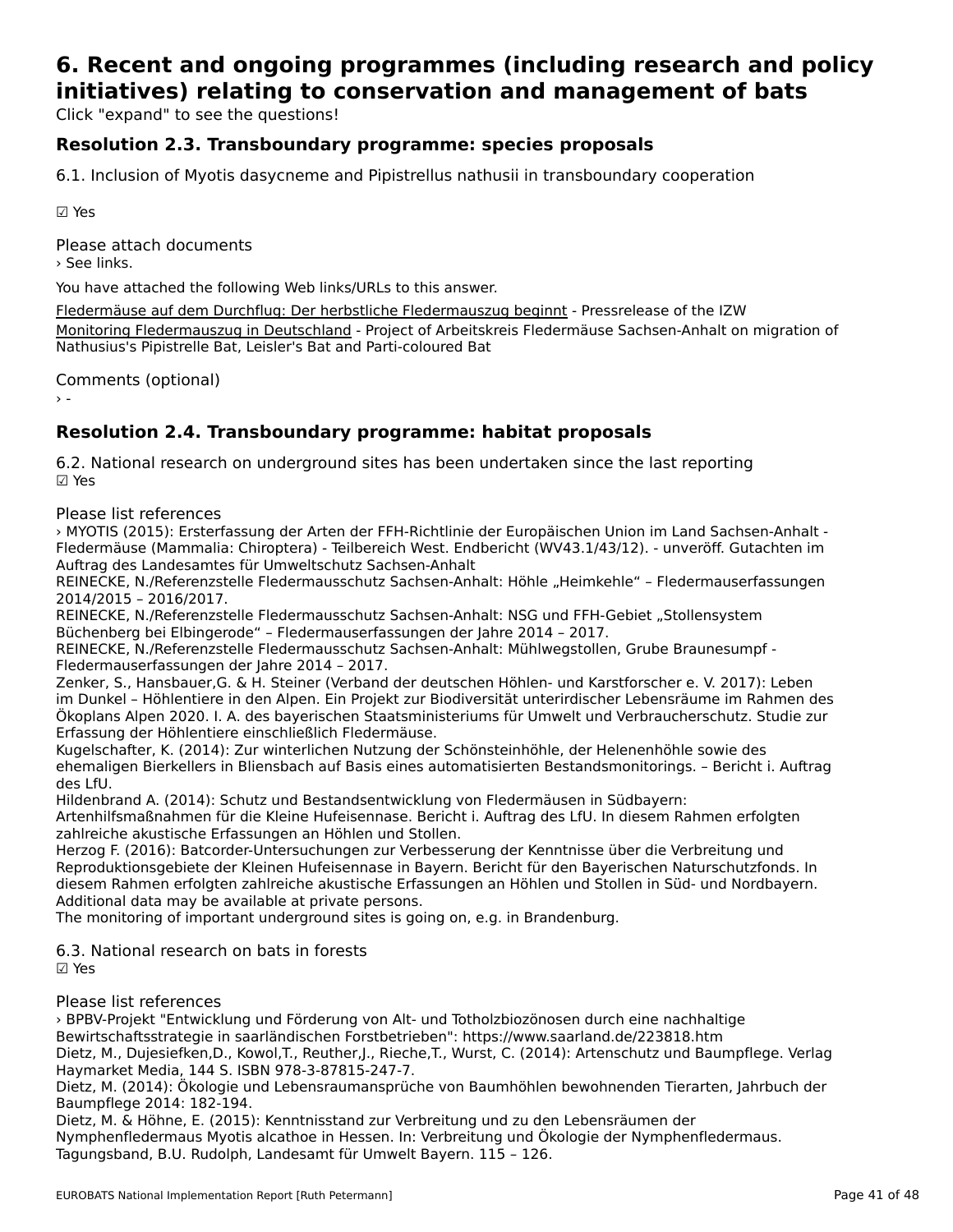Dietz et al. (2015): Identifying key habitats in different scales provides a reliable basis for the conservation of forest dwelling Bechstein's bat. 4th International Berlin Bat Meeting.

Dietz et al. (2015): Förderung eines Kolonieverbundes der Bechsteinfledermaus im europäischen Populationszentrum. – Entwicklung und Umsetzung von effizienten Schutzmaßnahmen zur Integration in die forstliche Bewirtschaftung. 12. BFA-Tagung, Erfurt.

forstliche Bewirtschaftung. 12. Bra-Tagung, Erfurt.<br>Dietz, M. (2015): Sehen wir den Wald vor lauter Bäumen nicht? Wege und Irrwege beim Fledermausschutz im Wald. 12. BFA-Tagung, Erfurt.

Wald. 12. Bra-lagung, Eriurt.<br>Höhne et al. (2015): Bat diversity, activity and migration patterns in forested low mountain ranges in Germany. 4th International Berlin Bat Meeting.

Krannich et al. (2017): Die Bechsteinfledermaus als Leitart im Waldnaturschutz. Ergebnisse aus dem Kramilch et al. (2017). Die Bechsteimledermads als Leitart im Waldhaturschutz. Lryebmisse aus dem<br>Modellprojekt des Bundesprogramms Biologische Vielfalt im Naturpark Rhein-Taunus. 13. BFA-Tagung, Wetzlar. MYOTIS (2015): Ersterfassung der Arten der FFH-Richtlinie der Europäischen Union im Land Sachsen-Anhalt - Fledermäuse (Mammalia: Chiroptera) - Teilbereich West. Endbericht (WV43.1/43/12). - unveröff. Gutachten im Auftrag des Landesamtes für Umweltschutz Sachsen-Anhalt.

- Leitl, R. (2014): Erfassung der Waldfledermäuse in den Staatswäldern des ehemaligen Forstamtes Schnaittenbach 2014. - Bericht i. A. des LfU.

- Leitl, R. (2017): Erfassung von Waldfledermäusen in Kiefernwäldern der Oberpfalz. – Bericht i. A. der - Leiti, K. (2017). Ernassung von walunedermausen im i<br>Koordinationsstelle für Fledermausschutz Nordbayern.

- Zahn, A & Hammer, M. (2017): Zur Wirksamkeit von Fledermauskästen als vorgezogene Ausgleichsmaßnahme. ANLiegen NATUR 39(1 ) - online preview, 2016

Ausgieichsmaßnamne. Antiegen NATOR 39(17) - ohme preview, 2010<br>- Hammer, M., Leitl, R., Rudolph, B.-U., Weber, K. & Zahn, A. (2017): Fledermäuse in Bayerns Natura 2000-Gebieten. – ANLiegen Natur 39(2): online preview, 8 p., Laufen; www.anl.bayern.de/publikationen

Hurst, J., Biedermann, M., Dietz, C., Dietz, M., Karst, I., Krannich, E., Petermann, R., Schorcht, W., Brinkmann, ndist, J., Bledermähn, M., Dietz, C., Dietz, M., Kaist, I., Krammen, E., Fetermähn, K., Schotcht, W., Brinkmahn,<br>R. (Hrsg.) (2016): Fledermäuse und Windkraft im Wald. – Bonn-Bad Godesberg (Bundesamt für Naturschutz): 396 S.

Meyer, P., Schmidt, M., Lorenz, K. & Bedarff. U., 2017: Vergleich von Artenvielfalt, Vegetation und Waldstruktur meyer, F., Schmidt, M., Lorenz, K. & Bedam. O., 2017. Vergielen von Artenvienalt, vegetation und Waldstrum<br>des Mittelwaldes "Heißum" und des Hochwaldes "Lewer Berg" im Niedersächsischen Forstamt Liebenburg, (Hrsg. NW-FVA).

Bachmann, A., 2014: Habitat- und Quartierpräferenzen der Mopsfledermaus (Barbastella barbastellus Schreber 1774) im Nationalpark Harz. Masterarbeit am Institut für Biologie der Martin-Luther-Universität Halle-JUNEUEL 1774) II<br>Wittenberg. 77 C. Wittenberg. 77 S.

Nationalparkverwaltung Harz 2015: Telemetrische Untersuchungen Mopsfledermaus (Barbastella barbastellus) im Nationalpark Harz, Auftragnehmer Büro Myotis, Dipl.-Ing. (FH) Burkhard Lehmann, Halle Saale; 22 pp. IIII Nationalpark Harz, Aditraghenmer Buro Myotis, Dipi.-Ing. (FH) Burkhard Lehmann, Halle Saale, 22 pp.<br>JOHANNA HURST; MARKUS DIETZ; ELENA HÖHNE; MARTIN BIEDERMANN; INKEN KARST; WIGBERT SCHORCHT (2015): Bat activity above the forest canopy. In: Köppel, Johann; Schuster; Eva (Hg.): Book of Abstracts. (2013). Bat activity above the forest canopy. in: Ropper, Johann, Schuster, Eva (hy.). Book of Abstracts.<br>Conference on Wind energy and Wildlife impacts (CWW 2015). March 10-12, 2015. Berlin, Germany. Berlin, S. 109.

Comments (optional)

› Contracts and surveys were being conducted in several Laender.

# **Resolution 5.2. Bat rabies in Europe**

6.5. National bat rabies surveillance network☑ Yes

Please give details

› In the Laender, finds of dead bats are sent for testing to veterinary authorities or to the competent LandTh the Laender, must of dead bats are sent for testing to vetermary additiontes or to the competent Land<br>(state) authority depending on the applicable responsibilities. The results of such testing are forwarded to the national rabies laboratory (Friedrich Loeffler Institute/FLI). Since bat rabies is an animal disease that falls under disease reporting regulations, any known case has to be listed within the Federal Republic of Germany's anuer disease reporting regulations, any Ki<br>animal disease information system (ADIS).

6.6. Vaccination against rabies is compulsory

☑ No

6.7. Details of the institution(s) in charge of recording of all test results and their submission to the World o. *r* . Details or the in<br>Health Organisation

› The Friedrich Loeffler Institute (FLI), Germany's National Institute of Animal Health, Greifswald/Riems, serves as the country's national reference laboratory for rabies (on the basis of the Ordinance for Protection against as the country s'hational reference raboratory for rabies (on the basis of the Ordinance for Frotection against<br>Rabies (Tollwut-Verordnung TW-VO) of 11 April 2001 (Bundesgesetzblatt I 2001 p. 598) in conjunction with the decision of the Federal Ministry of Food, Agriculture and Consumer Protection (BMELV) of 8 July 1997). Nowadays the responsible Ministry is called BMEL and in charge of "Food and Agriculture"). The institute collects and evaluates rabies data from throughout Europe and carries out passive monitoring of EBLV infections of indigenous bats, in part in the framework of special research projects.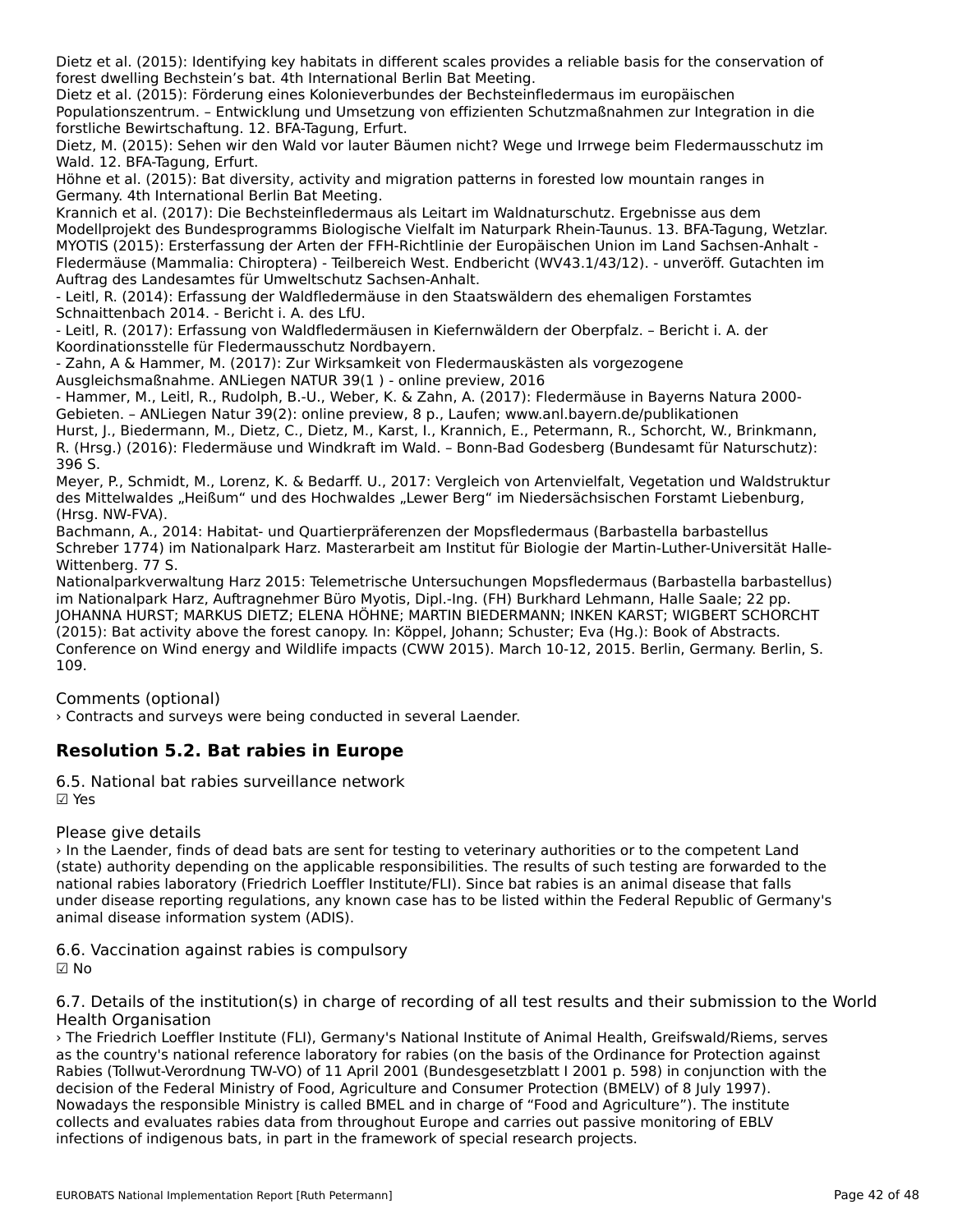6.8. Other activities carried out under this resolution (optional)

## Comments (optional)

› The recommendations of the Standing Committee on Vaccination (STIKO) at the Robert Koch Institute (RKI) call for persons who are at risk due to their occupations to be immunised. In addition to veterinarians, hunters, persons working in forestry management and certain others, the pertinent group of persons also includes persons who come into close contact with bats, for professional or other reasons. Persons with continuing risks of exposure are urged to have regular boosters. Also at the Laender level, persons active in bat conservation or bat research are normally urged to have a rabies vaccination.

## **Resolution 6.5. Guidelines on ethics for research and field work practices**

6.9. National Code of Practice that addresses the context and legitimacy of acquisition, due diligence, longo.s. National Code of Fractice that addresses the context and institutional aims ☑ Doesn't exist

6.10. Other activities carried out under this resolution (optional) › Internal procedures e.g. in Lower Saxony cover similar aspects.

Comments (optional)

› Not relevant for many Laender. See also regulations of the Federal Nature Conservation Act (BNatSchG).

#### **Resolution 6.8. Monitoring of daily and seasonal movements of bats**

Resolution 6.0. Montoring of dairy and seasonal movements of bats<br>Please select a species for which a research in daily/seasonal movements has been conducted from the

## **Rhinolophus hipposideros (Bechstein, 1800)**

New data on daily movements was obtained ☑ Yes

Please attach a list of references

› Studies in Bavaria.Ongoing studies in Saxony: ChiroPlan (2017): Gezielte Quartiersuche und Maßnahmenplanung als Beitrag fürdas Artenhilfsprogramm für die kleine Hufeisennase in Sachsen. - Zwischenbericht im Auftrag des LfULG.

Comments (optional)

# **Myotis alcathoe von Helversen & Heller, 2001**

New data on daily movements was obtained ☑ Yes

Please attach a list of references› In Bavaria: Finding of roosts and forage areas.

Comments (optional)

# **Myotis dasycneme (Boie, 1825)**

New data on daily movements was obtained ☑ Yes

Please attach a list of references› Brandenburg: Studies in the area Uckermark (unpubl.)

Comments (optional) › See also answers on Resolution 2.3 for Myotis dasycneme and Pipistrellus nathusii.

## **Myotis emarginatus (Geoffroy, 1806)**

New data on daily movements was obtained ☑ Yes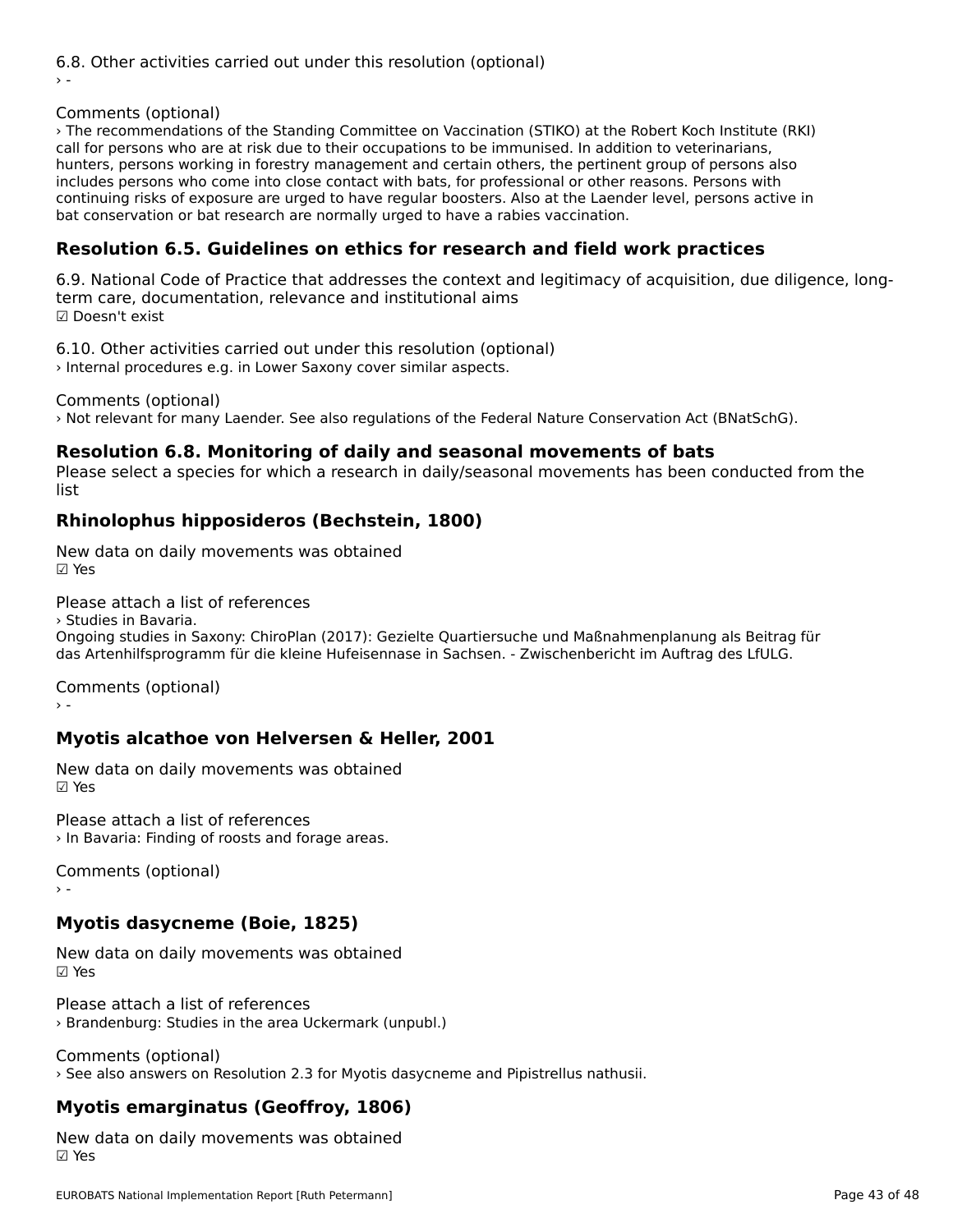Please attach a list of references› In Bavaria; Re-Discovery of a disappeared colony.

Comments (optional)

# **Myotis myotis (Borkhausen, 1797)**

New data on seasonal movements was obtained☑ Yes

Please attach a list of references› Two Greater Noctule Bats that were marked in the Uckermark were re-discovered around 500 km more west (Frankfurt bzw. Mönchengladbach).

Comments (optional) › The FMZ Dresden provides data on movements of the species.

# **Nyctalus leisleri (Kuhl, 1817)**

New data on seasonal movements was obtained☑ Yes

Please attach a list of references

› Meschede, A., Schorcht, W., Karst, I. et al. (2017): Wanderrouten der Fledermäuse. - BfN-Skripten 453, 236 S. A marked Leisler's Bat from the Uckermark was found approx. 1200 km southwest in the south-east of France.

Comments (optional)

# **Nyctalus noctula (Schreber, 1774)**

New data on seasonal movements was obtained☑ Yes

### Please attach a list of references

› Meschede, A., Schorcht, W., Karst, I. et al. (2017): Wanderrouten der Fledermäuse. - BfN-Skripten 453, 236 S. 2 Meschede, A., Schotcht, W., Karst, I. et al. (2017). Wahdenbuten der Hedenhause. - Brit-Skripten 455, 256 5<br>HARRY WEIDNER (2016): Herbstmigrationen des Großen Abendseglers, Nyctalus noctula (Schreber, 1774), zwischen 2012 und 2015 in fünf Waldgebieten Ostthüringens (Mammalia: Vespertilionidae). In: Mauritiana, Jg. 30, S. 320–333.

Comments (optional)

# **Pipistrellus nathusii (Keyserling & Blasius, 1839)**

New data on seasonal movements was obtained☑ Yes

### Please attach a list of references

› Meschede, A., Schorcht, W., Karst, I. et al. (2017): Wanderrouten der Fledermäuse. - BfN-Skripten 453, 236 S. A marked Nathusius's Pipistrelle Bat from Uckermark was discovered approx. 500 km west in Lower Saxony. A marked Nathusius s Hipistrene Bat hom Ockenhank was discovered approx. 500 km west in Lower Saxony.<br>MARTIN BIEDERMANN; PETER ENDL; MICHAEL FRANZ; INKEN KARST; WIGBERT SCHORCHT; JOHANNES TRESS (10.04.2016): Die Rauhautfledermaus Pipistrellus nathusii (Keyserling & Blasius, 1839) in Thüringen Situation, Migration und Gefährdung. Vortragspräsentation. Veranstaltung vom 10.04.2016, aus der Reihe "Zur migration und Gerannuung. Vorträgspräsentation: Veranstaltung vom 10.<br>Bestandssituation und zur Migration der Rauhautfledermaus". Mansfeld.

## Comments (optional)

› See also answers on Resolution 2.3 for Myotis dasycneme and Pipistrellus nathusii.

## **Plecotus austriacus (Fischer, 1829)**

New data on daily movements was obtained

Please attach a list of references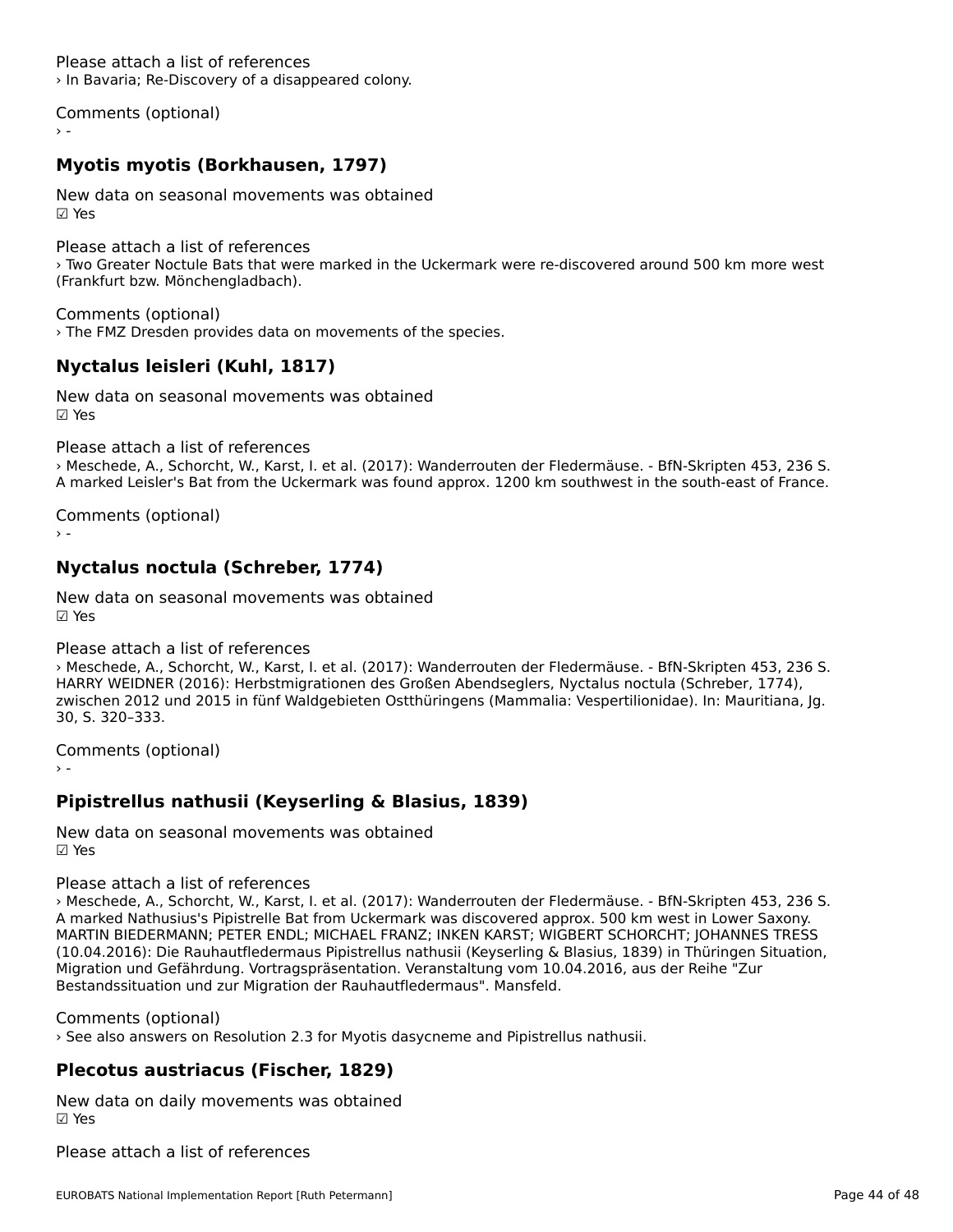› In Bavaria: Investigation in use of Habitats in rural area. Saxony: Results of studies published in Schmidt, C. (2018): Aktionsplan und Artenschutzkonzept für das Graue Langohr (Plecotus austriacus) in Sachsen. - Abschlussbericht im Auftrag des LfULG.

Comments (optional)

## **Vespertilio murinus Linnaeus, 1758**

New data on seasonal movements was obtained☑ Yes

Please attach a list of references› Meschede, A., Schorcht, W., Karst, I. et al. (2017): Wanderrouten der Fledermäuse. - BfN-Skripten 453, 236 S.

Comments (optional)

6.12. Other activities carried out under this resolution (optional)

› The University of Erlangen and the Museum für Naturkunde - Leibniz Institute for Evolution and Biodiversity The University of Enangen and the Museum fur Naturkunde - Leibinz institution.<br>Science Berlin collaborate in the development of new telemetry techniques.

During the reporting period, in Brandenburg 21243 bats were ringed and 13549 bats were recaptured, in Saxony 3482 bats were ringed and 2174 bats were re-discovered.

Saxony 3462 bats were ninged and 2174 bats were re-discovered.<br>A research and development project on bat migration across the North and Baltic Sea is ongoing (BATMOVE). Several studies were undertaken e.g. in Lower Saxony to find roosts and clarify functional connections in the severar stu<br>landscape.

Additional literature:

Additional literature.<br>OHLENDORF, B. & KUHRING, K. (2016): Erste Ergebnisse der Projekte "Monitoring Fledermauszug Deutschland" und "Fledermauszug: Funk-Fern-Telemetrie mit Funkamateuren". – Nyctalus N.F. Berlin 18 (2013- 2016), 368-383.

You have attached the following Web links/URLs to this answer.

Wanderrouten der Fledermaeuse - R+D Project on migration routes of bats (onshore) with results on Nyc. leisleri, Nyc. noctula, Pip. nathusii and Vesp. murinus

[BATMOVE](https://mecklenburg-vorpommern.nabu.de/tiere-und-pflanzen/aktionen-und-projekte/fledermauszug/index.html) - R+D Project on bat migration across North and Baltic Sea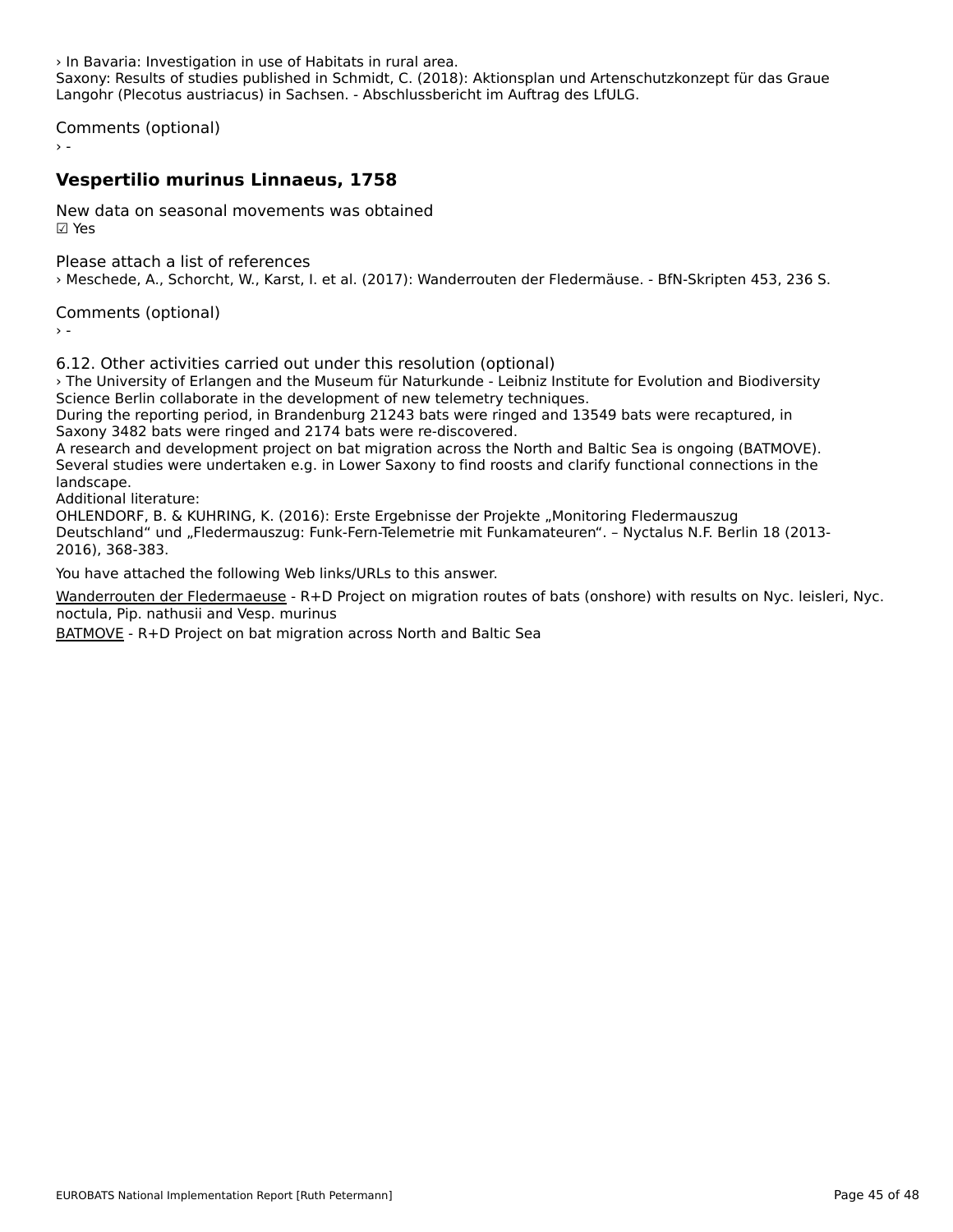## **7. Consideration being given to the potential effects of pesticides on bats, and their food sources and efforts to replace timber**on bats, and their food sources and efforts to replace timber **treatment chemicals which are highly toxic to bats**

Click "expand" to see the questions!

# **Resolution 4.5. Guidelines for the use of remedial timber treatment**

7.1. Small projects to provide basic data to allow an assessment of the potential impact of industry on bat populations

☑ Yes

Please provide a list of references

› Only in Thuringia: In the course of the DBU-project "Historische Gebäude als biodiverser Lebensraum und Objekt der Denkmalpflege" single objects were examined concerning their contamination with wood preservatives and flame retardants.

7.2. Raising awareness of product users is taking place ☑ Yes

Please provide details

› Awareness raising is taking place in several federal states by leaflets and personal contact of bat experts *A* Awareness raising is taking place in s<br>e.g. to architects and building owners.

7.3. Legislation on products which have any adverse effects on bats ☑ Doesn't exist

Comments (optional)

› This issue is part of a variety of products with negative effects not only on bats but on a huge variety of *r* rins issue is part<br>protected species.

The work to assess the scope of this issue and legal implications and possibilities started already in 2017, The work to assess the scope of the<br>and is still in a quite initial stage. .

# **Resolution 6.15. Impact on bat populations of the use of antiparasitic drugs for livestock**

7.4. Efficient non-chemical methods to control livestock parasites and use of products of least toxicity to non-target species implemented ☑ No

You have attached the following Web links/URLs to this answer.

[Entscheidungshilfe Weideparasiten](https://www.weide-parasiten.de/jungrinder/behandlung/) - Decision support on the use of antihelmintics

7.5. Research on the use of antiparasitic drugs ☑ No

7.6. Recommendations in Annex I to the Resolution 6.15 are adopted  $\boxtimes$  No

7.7. Other activities carried out under this resolution› none

## Comments (optional)

› In the current legislative period (2017-2021) an insect conservation strategy is foreseen. The initiative Firm the current regislative period (2017-2021) an insect conservation strategy is foreseen. The initiative started in 2017 and issues, how dung beetles and other coprophagous insects could be better protected from antiparasitic drugs, are considered in this current process.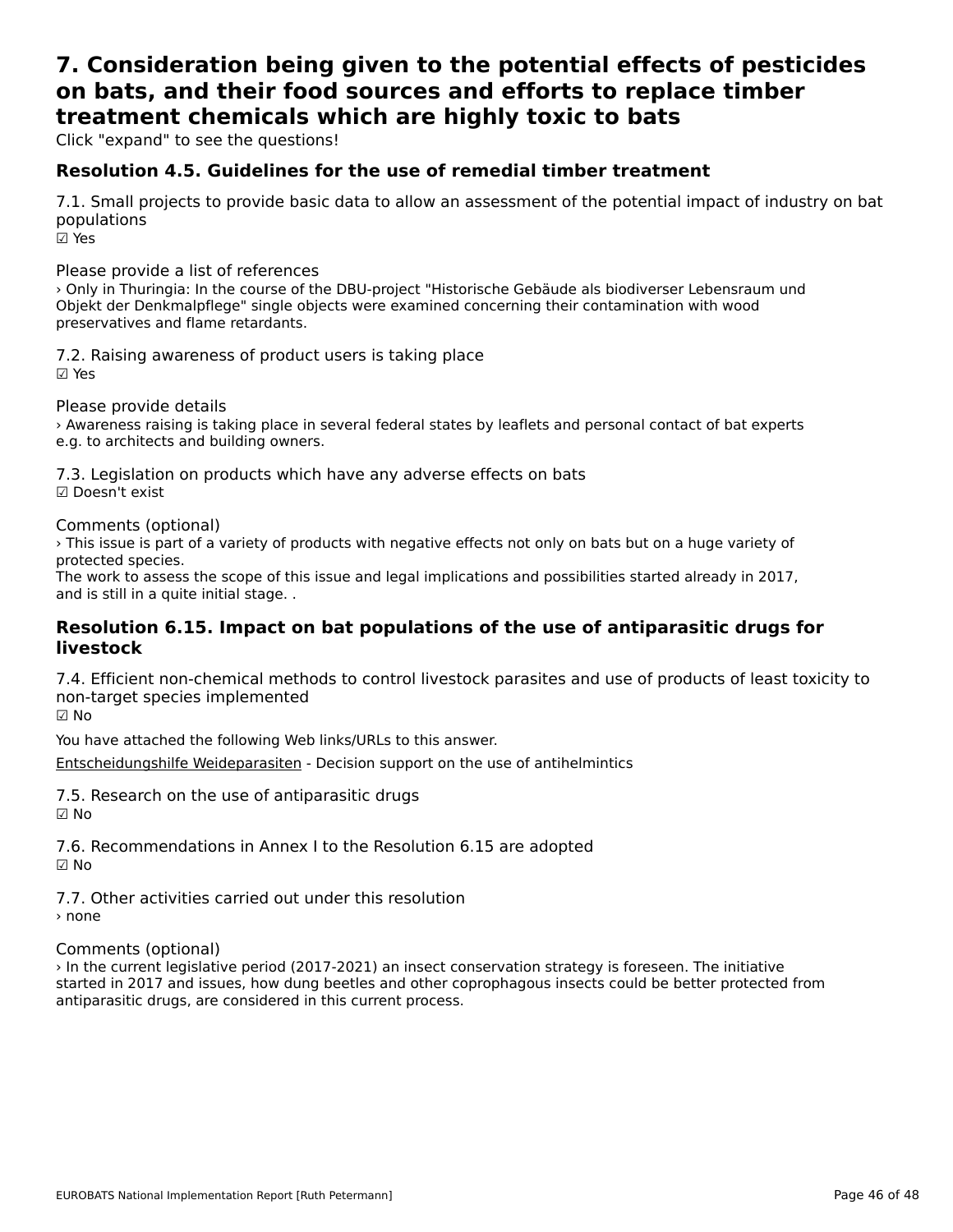### **8. Further important activities to share with other Parties andRange Charge States and State Council Council Called Bild**<br>Range Charge **Range States**

Give details or provide links

› During the last three years Germany has given voluntary contributions to EUROBATS to support in particular EPI projects.

LFT projects.<br>Here an overview of the German support:

• Projects within the EUROBATS Projects Initiative (EPI) based on the recommendations of the EPI Project Evaluation Working Group and after prior consultation with the grant donor.Evaluation Working Group and after prior consultation with the grant donor.

• If required, financial support concerning travel for participants from the Southern Mediterranean region (Northern Africa and Middle-East) at the 20th Meeting of the Advisory Committee.

• Translation into German and French of the EUROBATS Publication Series No. 6 "Guidelines for consideration of bats in wind farm projects Revision 2014/15"

2016:

• Projects within the EUROBATS Projects Initiative (EPI) based on the recommendations of the EPI Project Projects within the EUNODATS Frojects initiative (EFT) based on the recommencement of the statement of the second

• financial support concerning travel for participants from the Southern Mediterranean region (Northern Africa and Middle-East) at the 21th Meeting of the Advisory Committee.

• Translation and Design of the EUROBATS Publication Series No. 6 "Guidelines for consideration of bats in wind farm projects Revision 2014/15"

• Print of promotion and information material 2017:

volly.<br>• 5th International Berlin Bat Meeting, 24.-26. February 2017

• AC Meeting in Serbia

• Ac Meeting in Serbia<br>• Projects within the EUROBATS Projects Initiative (EPI):

- Nyctalus lasiopterus in the far north

- Nyctalus lasiopterus in the rail horth<br>- Bats across borders: study of south-eastern bat migration way in Eastern Europe

- Bats across borders: study or south-eastern bat migration way in Eastern Europe<br>In 2015 a new NGO, the Bundesverband für Fledermauskunde (BVF) was founded which is intended to serve as an umbrella organisation.

as an unibleila organisation.<br>The Leibniz Institute for Zoo and Wildlife Research organized in 2017 together with the BVF the following The Leibniz institute for z<br>training courses on bats:

- Rehabilitation von Fledermäusen (9.9.) - Rehabilitation of bats

- Raumnutzungsanalysen (25. - 26.09.) - Spatial habitat use analysis

- Akustisches Monitoring von Fledermäusen (12. - 13.10.) - Acoustic monitoring of bats

- Schlagopferschätzung an Windkraftanlagen (20.10.) - Estimation of mortality rates at wind turbines In Lower Saxony the regional NABU developed a webGIS based information system on bats (including ni Lower Saxony the regional NABO developed a webors based information system on bats (including<br>Bremen), called BatMap, where distribution data on bats are collected. The data shall serve also authorities Brefflen), called Badviap, where distributed<br>and in the course of planning procedures.

In North Rhine-Westphalia an online atlas of mammals was developed, called "Atlas der Säugetiere Nordrhein-Westfalens".

You have attached the following Web links/URLs to this answer.

Atlas der Säugetiere Nordrhein-Westfalens - Atlas of mammals in North Rhine-Westphalia

**[BatMap - Mapping of bats in Lower Saxony](http://saeugeratlas-nrw.lwl.org/) and Bremen** 

Leibniz-Institut für Zoo- und Wildtierforschung gründet Fortbildungsakademie - Press release of IZW on training [academy, offering also courses/lectures for bat workers, in collaboration with](http://www.izw-berlin.de/pressemitteilung/leibniz-institut-fuer-zoo-und-wildtierforschung-gruendet-fortbildungsakademie.html) Bundesverband Fledermauskunde and NABU